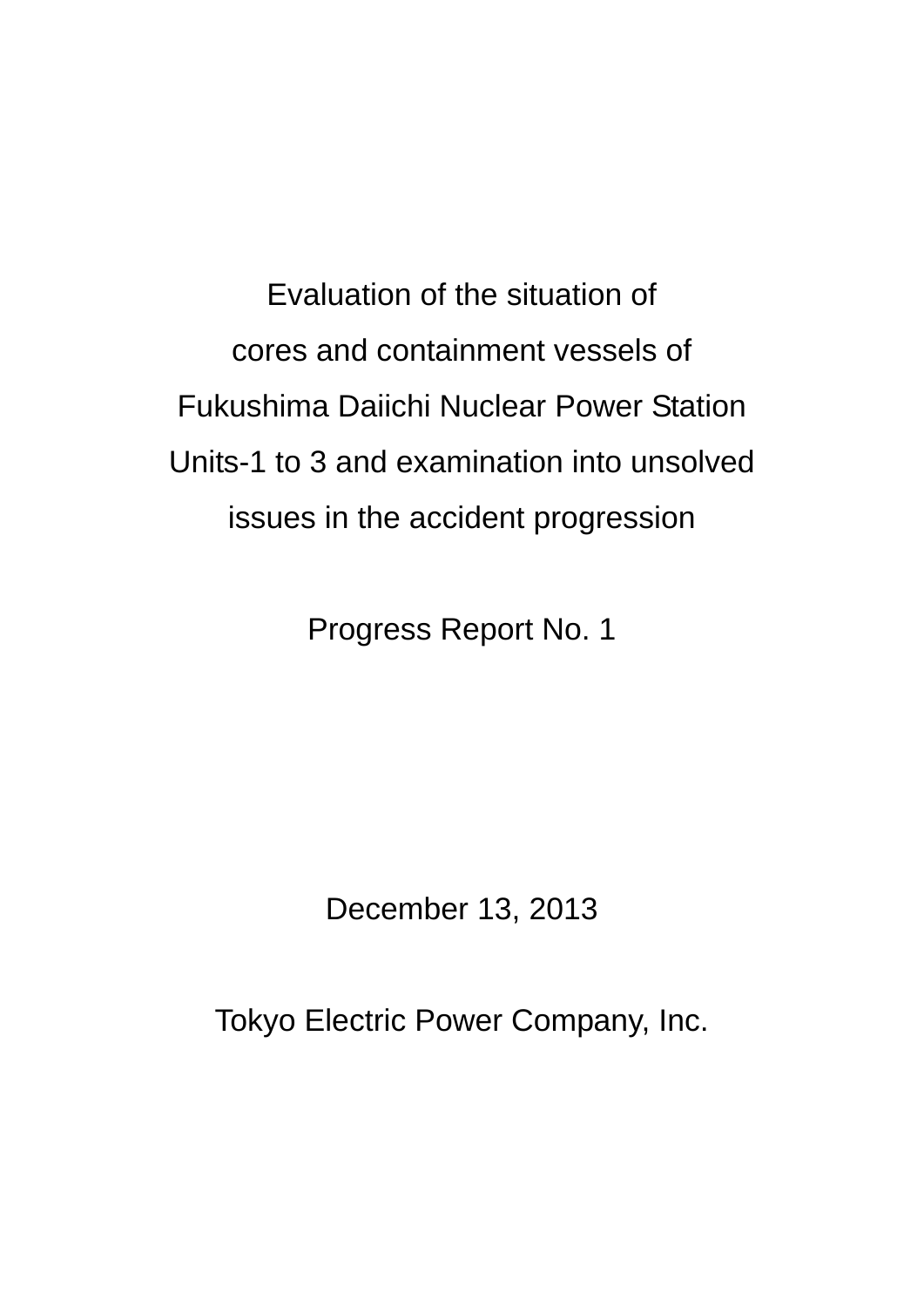| $1$ . |                |                                                                       |  |  |  |  |  |
|-------|----------------|-----------------------------------------------------------------------|--|--|--|--|--|
| $1$ . | $1$ .          |                                                                       |  |  |  |  |  |
|       | 1.2.           |                                                                       |  |  |  |  |  |
|       | 1.3.           |                                                                       |  |  |  |  |  |
| $1$ . | 4.             |                                                                       |  |  |  |  |  |
| 2.    |                |                                                                       |  |  |  |  |  |
| $2$ . | $1$ .          |                                                                       |  |  |  |  |  |
| 2.    | 2.             |                                                                       |  |  |  |  |  |
| 2.    | 3 <sub>1</sub> |                                                                       |  |  |  |  |  |
| 2.    | 3.             | Arrival times of tsunami to the Fukushima Daiichi NPS site 9<br>$1$ . |  |  |  |  |  |
|       | 2.3.           | $2$ .                                                                 |  |  |  |  |  |
| 2.    | 4.             |                                                                       |  |  |  |  |  |
| 3.    |                |                                                                       |  |  |  |  |  |
| 3.    | $1$ .          |                                                                       |  |  |  |  |  |
|       | 3.2.           | Issues derived from the comparison between measured information of    |  |  |  |  |  |
|       |                |                                                                       |  |  |  |  |  |
|       | 3.2.           | 1.                                                                    |  |  |  |  |  |
|       | 3.2.2.         | From the tsunami arrival to reactor water level decrease11            |  |  |  |  |  |
|       | 3.2.3.         | From the reactor water level decrease to PCV pressure increase  12    |  |  |  |  |  |
|       | 3.2.4.         | From the containment vessel pressure increase to containment venting  |  |  |  |  |  |
|       |                |                                                                       |  |  |  |  |  |
|       | 3.2.5.         | From the containment venting operation to reactor building explosion  |  |  |  |  |  |
|       |                |                                                                       |  |  |  |  |  |
|       | 3.2.6.         |                                                                       |  |  |  |  |  |
|       | 3.2.7.         |                                                                       |  |  |  |  |  |
|       | 3.3.           |                                                                       |  |  |  |  |  |
|       | 3.3.1.         |                                                                       |  |  |  |  |  |
|       | 3.3.2.         |                                                                       |  |  |  |  |  |
|       | 3.3.3.         |                                                                       |  |  |  |  |  |
|       | 3.4.           |                                                                       |  |  |  |  |  |
| 4.    |                |                                                                       |  |  |  |  |  |
|       | 4.1.           |                                                                       |  |  |  |  |  |
|       | 4.2.           | Issues derived from the comparison between measured information of    |  |  |  |  |  |
|       |                |                                                                       |  |  |  |  |  |
|       |                | 4.2.1.                                                                |  |  |  |  |  |

# Table of Contents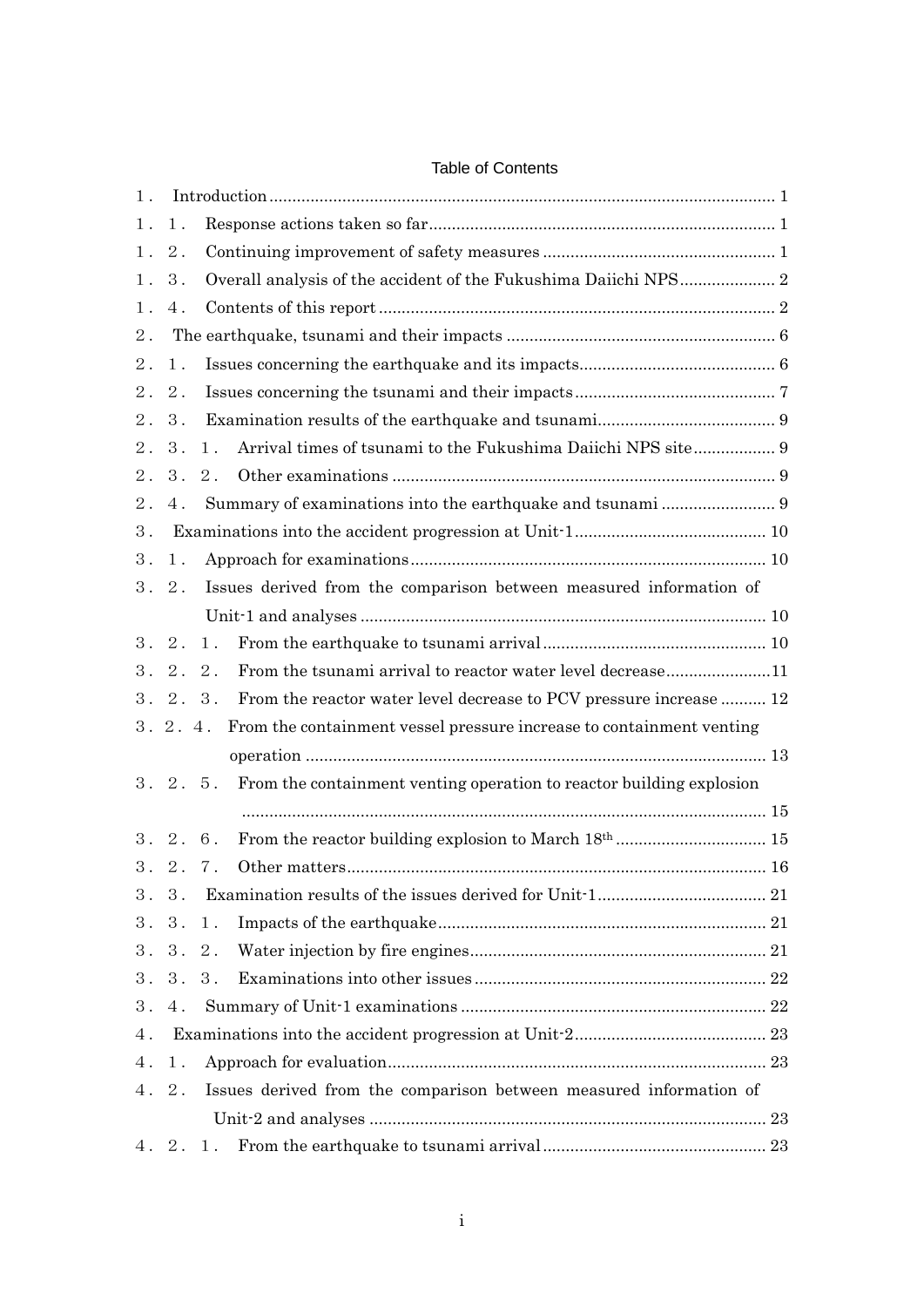|       | 4.2.2. |        |                                                                            |  |
|-------|--------|--------|----------------------------------------------------------------------------|--|
|       | 4.2.3. |        | From the reactor water level increase to loss of RCIC functions 24         |  |
|       | 4.2.4. |        | From the loss of RCIC functions to forced depressurization by SRV          |  |
|       |        |        |                                                                            |  |
|       | 4.2.5. |        | From the forced depressurization by SRV to PCV pressure decrease           |  |
|       |        |        |                                                                            |  |
|       | 4.2.6. |        |                                                                            |  |
|       | 4.2.   | $7$ .  |                                                                            |  |
|       | 4.3.   |        |                                                                            |  |
|       | 4. 3.  | $1$ .  |                                                                            |  |
|       |        | 4.3.2. |                                                                            |  |
|       |        | 4.3.3. | Containment vessel pressure decrease after RCIC system shutdown  33        |  |
|       | 4.3.   | 4.     |                                                                            |  |
| 4.    | 4.     |        |                                                                            |  |
| 5.    |        |        |                                                                            |  |
| 5.    | 1.     |        |                                                                            |  |
|       | 5.2.   |        | Issues derived from the comparison between measured information of         |  |
|       |        |        |                                                                            |  |
|       | 5.2.   | $1$ .  |                                                                            |  |
|       | 5.2.2. |        |                                                                            |  |
|       | 5.2.3. |        |                                                                            |  |
|       | 5.2.4. |        |                                                                            |  |
|       | 5.2.5. |        | From the reactor depressurization to reactor building explosion 38         |  |
|       | 5.2.6. |        |                                                                            |  |
|       |        | 5.2.7. |                                                                            |  |
|       | 5.3.   |        |                                                                            |  |
|       | 5.3.   | $1$ .  |                                                                            |  |
|       |        | 5.3.2. |                                                                            |  |
| 5.    | $4$ .  |        |                                                                            |  |
| 6.    |        |        | Estimation of the present situation of core and PCV of Unit-1 to Unit-3 48 |  |
| 6.    | $1$ .  |        |                                                                            |  |
|       | 6.2.   |        |                                                                            |  |
| 6.3.  |        |        |                                                                            |  |
| $7$ . |        |        |                                                                            |  |
| 7.    | $1$ .  |        |                                                                            |  |
|       | 7.2.   |        |                                                                            |  |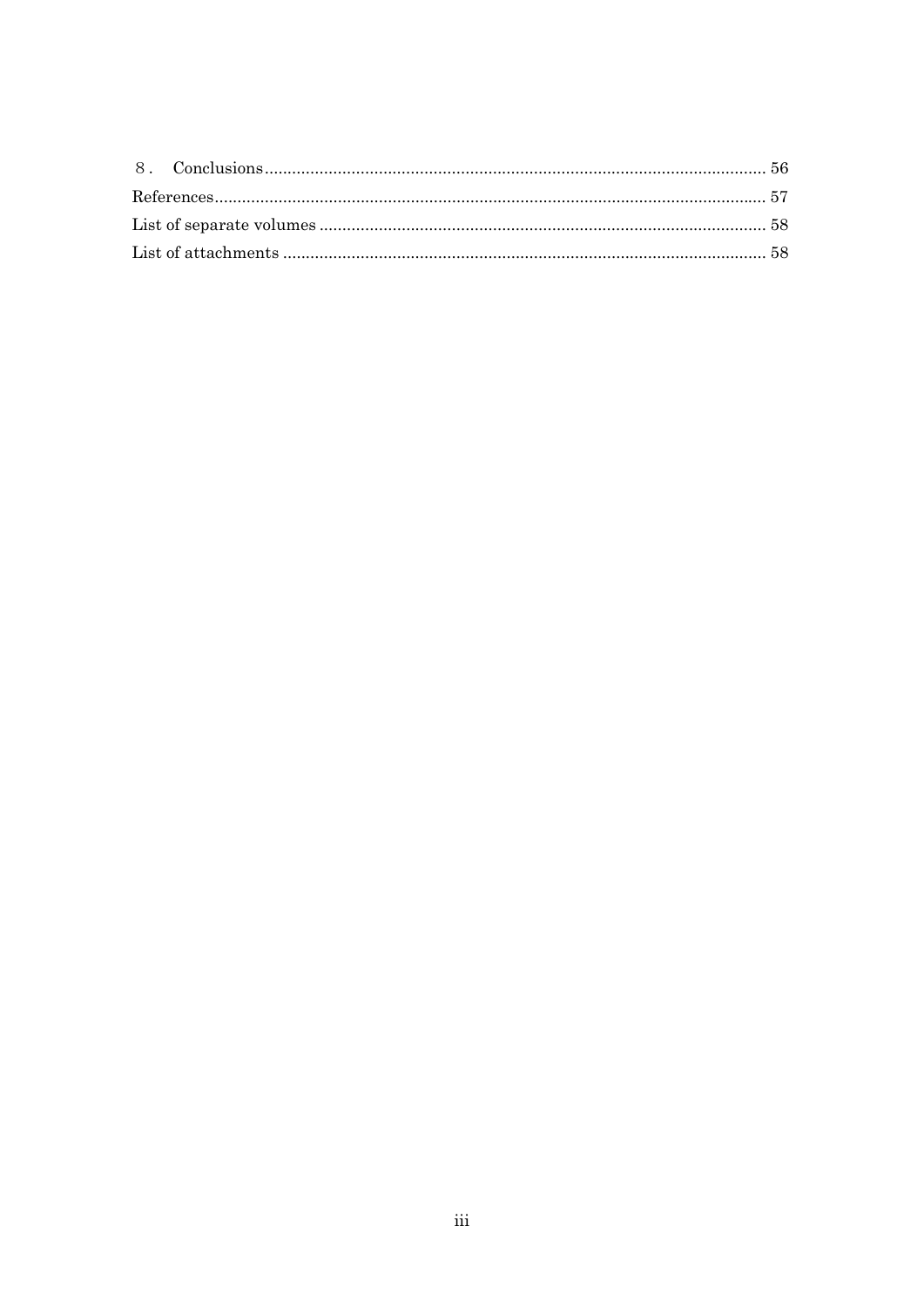## 1. Introduction

### 1.1. Response actions taken so far

The Tohoku–Chihou-Taiheiyou-Oki Earthquake and ensuing tsunami, which occurred on March 11<sup>th</sup>, 2011, led the Fukushima Daiichi Nuclear Power Station (hereinafter referred to as "Fukushima Daiichi NPS") to a situation far beyond design basis accidents and even further exceeding multiple failures assumed in developing accident management measures. Consequently, Units-1 to 3 finally experienced severe accidents, although they were successfully shut down but lost functions related to cooling.

TEPCO bears a responsibility, as a party who experienced this accident and failed to prevent it, to reveal the complete picture of the accident at Fukushima Daiichi NPS and to contribute to enhancing nuclear power plant safety. In other words, it is critically important to engage as a corporate unit in safety improvement, in order to continue the company's nuclear power business, especially to continue efforts to reveal the process of accident progression and, based upon the findings, to continue implementing further measures for safety enhancement of nuclear power plants.

The accident progression processes to the ultimate severe accidents have been interpreted in the response actions to the accident<sup> $t$ 1</sup> taken so far and the knowledge obtained therefrom has been integrated in safety enhancement measures of the Kashaiwazaki-Kariwa Nuclear Power Plant. (Refer to Fig. 1 Examinations of accident progression at Units-1 to 3 by event-tree analysis.  $\frac{1}{2}$  See 7.1 for further details.)

## 1.2. Continuing improvement of safety measures

The two main pillars of safety enhancement measures currently being taken at Kashaiwazaki-Kariwa Nuclear Power Plant are: measures for preventing loss of functions due to earthquakes and tsunami; and measures for enhancing safety functions, centering on strengthening redundancy and diversity by additional installation of back-up components and equipment having equivalent safety functions.

Safety measures for safety functions are enhanced mainly by strengthening safety by additional means. Therefore, continuing efforts are needed for assessing the appropriateness of added safety means or their integrities against various causes, being not limited to tsunami. TEPCO is continuing these efforts by, among others, collecting proposals for safety improvement measures broadly from its employees through a company-wide "safety improvement campaign."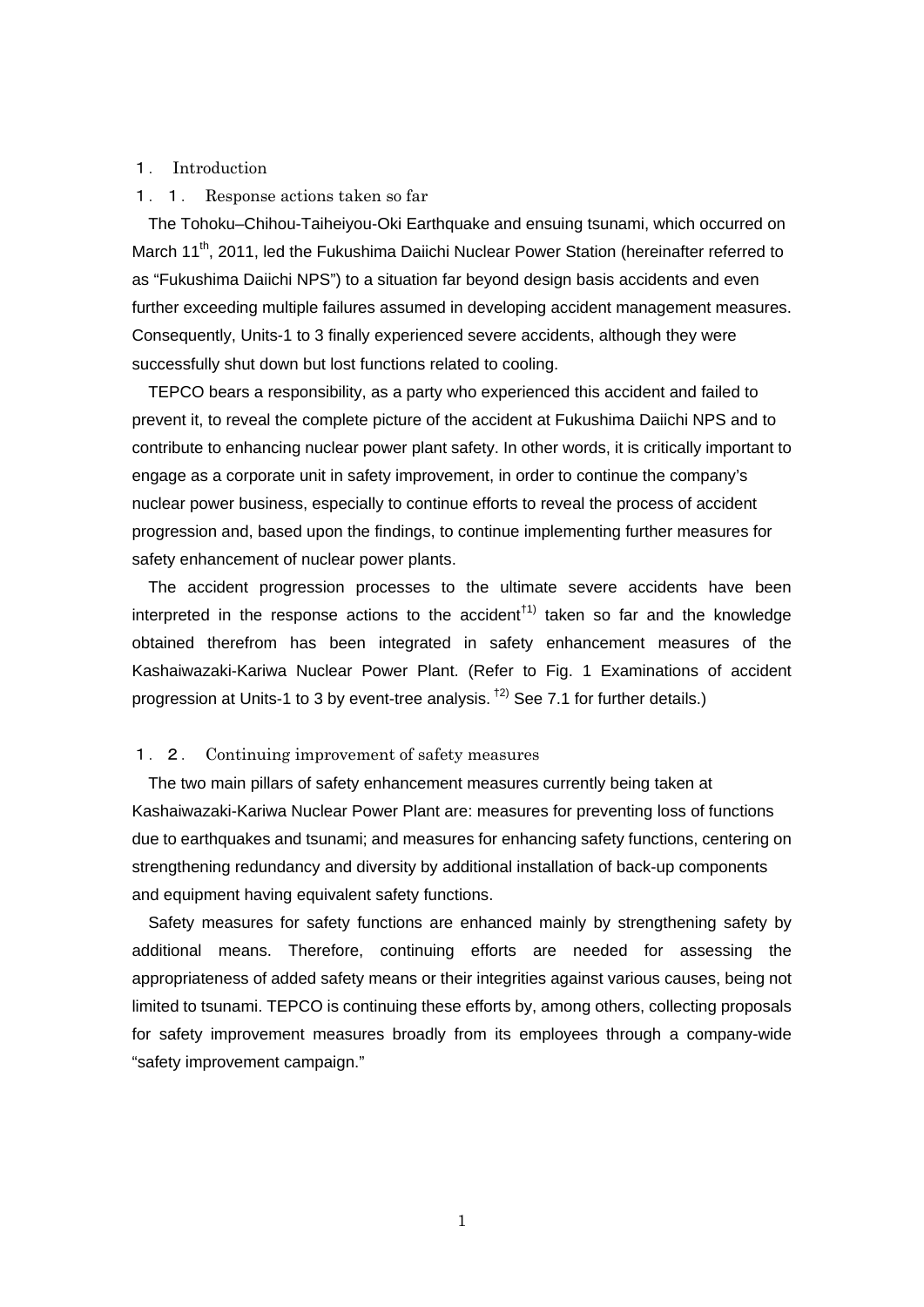#### 1.3. Overall analysis of the accident of the Fukushima Daiichi NPS

On other hand, there are still unclear issues, e.g., the reason why the reactor core isolation cooling (RCIC) system of Unit-2 lost its functions still remains unknown, and some observed phenomena cannot be interpreted yet. Also, concerning earthquakes and tsunami, there are some issues for academic researchers to tackle, such as the mechanism of earthquakes of this historically huge scale occurring in the same district and causing massive tsunami.

For instance, discovering the reasons for the safety equipment function loss adds knowledge about ensuring existing system functionality and safety enhancement. Fuel removal and prevention of generating contaminated water are crucial for dismantling Fukushima Daiichi NPS. In order to cope with these issues, it is essential to grasp the damage situations as well as the debris in the reactors and containment vessels (containment vessel hereinafter referred to as "PCV"), and to tackle the issues related to function loss of safety equipment by the effects of the earthquake and tsunami, and other issues having impacts on accident progression. Even the issues not directly related to accident progression may provide clues to enhancing safety as a result of examining them. Therefore, issues must be extracted from a broad standpoint.

Consequently, it is TEPCO's important responsibility to examine unclear issues of the accident at Fukushima Daiichi NPS. TEPCO has been carrying out examinations into these issues [1]-[6] prior to this report and has expressed its commitment to continue the examinations, together with the outcomes of the examinations done, in its Progress Report of Nuclear Safety Reform Plan.

#### 1.4. Contents of this report

The purpose of this report is to organize and present the examination results into about 50 issues<sup>†3)</sup>, which are directly and indirectly related to the situations of the cores and PCVs of Units-1 to 3, and identified as requiring examinations as of March 2012, based on the data and investigation outputs compiled in the TEPCO Accident Investigation Report of Fukushima Nuclear Power Station [7].

This particular version presents unclear issues in a list form and identifies the issues to tackle hereafter. The results of examinations into those issues already completed are contained in this report, but examinations will continue on uncompleted issues and the results will be added as soon as they become available. Items to be examined will be added or dropped as necessary.

It should be noted that this report covers issues in a broad range related to the accident progression until about the end of March 2011, at Fukushima Daiichi NPS, but it is limited<sup>†4)</sup>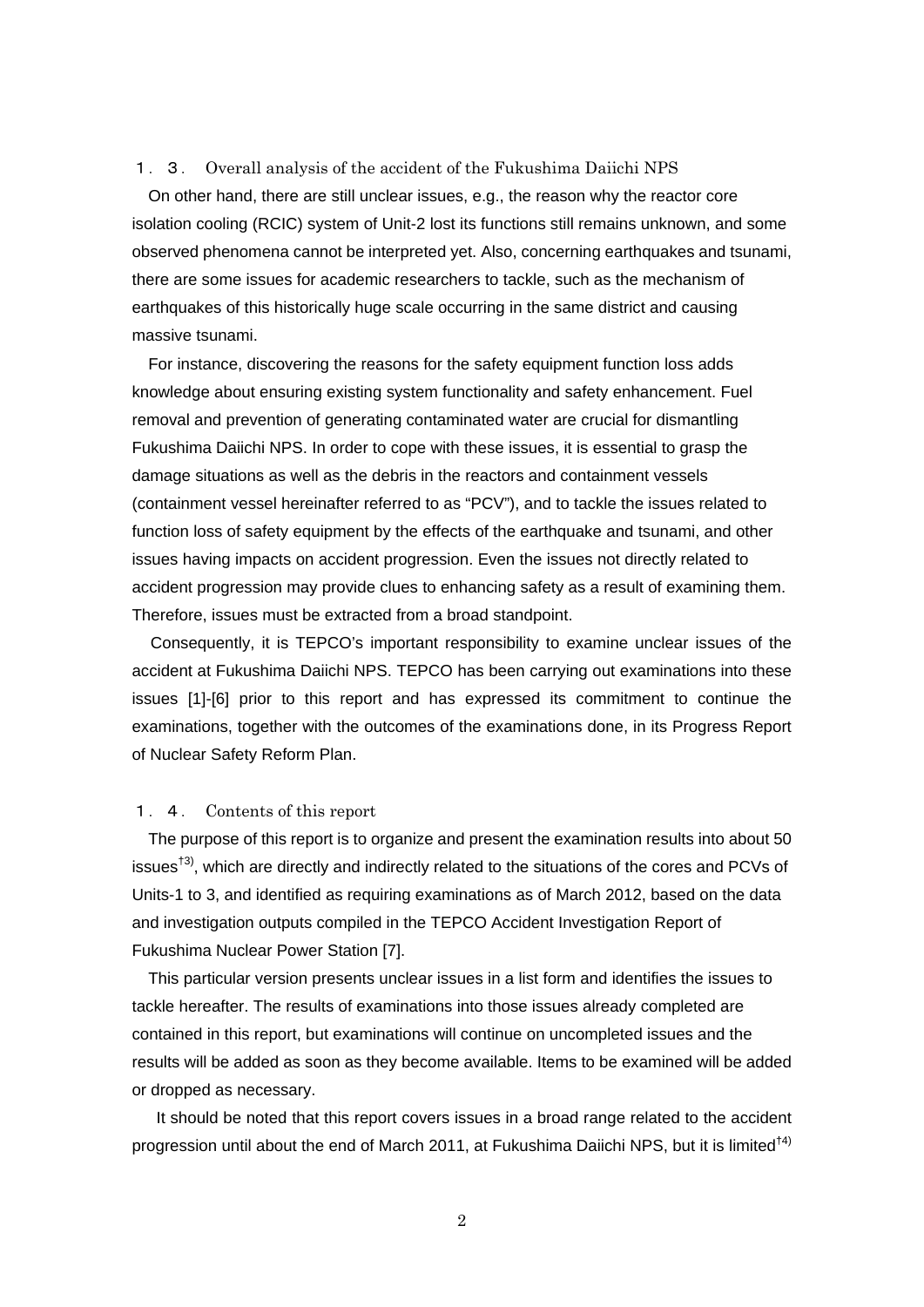to those issues concerning the release of radioactive materials to off-site, which may contribute to interpreting the accident progression.

 $<sup>†1)</sup>$  History of TEPCO investigations on the situations of cores and PCVs at Units-1 to 3</sup>

TEPCO published its "Fukushima Nuclear Accident Analysis Report" [7] on June 20<sup>th</sup>, 2012, in which the results of the investigation by the "Fukushima Nuclear Accidents Investigation Committee" (established in June 2011) were presented. In addition, the following investigations and examinations are being continued.

TEPCO examined the plant situations by the accident analysis code (Modular Accident Analysis Program, hereinafter referred to as "MAAP") for the first time and published the results on May 23<sup>rd</sup>, 2011, by evaluating the relevant information.

On November 30<sup>th</sup>, 2011, a technical workshop on estimating the damage status of reactor cores of Fukushima Daiichi Units-1 to 3 was held. In its report, TEPCO made open the situations re-estimated by comprehensive considerations of the updated information available, including the temperature changes due to water injection by core spray systems at Units-2 and 3. The report also contained the results of the updated core status from that of May 2011. Site investigation [5], reexamination of records [6], etc. are still continuing.

Further on March 12<sup>th</sup>, 2012, another report published (separate volume 1) the results of reexamination of plant status using MAAP and the knowledge obtained since the above publication. Also, the evaluation results of actual progression of accident, which were obtained by in-depth analysis of the examination results mentioned above and the gap between the examination results and observed values, have been published [1]-[4].

These investigations and analyses have been conducted aiming at revealing the accident progression and status of the reactor cores and PCVs and this knowledge will be utilized in the dismantling activities. While TEPCO is continuing its efforts to deepen reliabilities of analysis results on the accident progression by examining the information concerning operation and design, government projects are also ongoing in parallel to advance the accident analysis codes.

# †2) Event-tree analysis

An event-tree analysis is a means to analyze what sequences a system follows starting at an initiating event to the ultimate status via junctions such as a loss of function of safety-related equipment. This approach enables system transition processes to be assessed by knowing simply the loss of function of safety-related equipment without identifying the reasons for the function loss, thus facilitating the arrangement of basic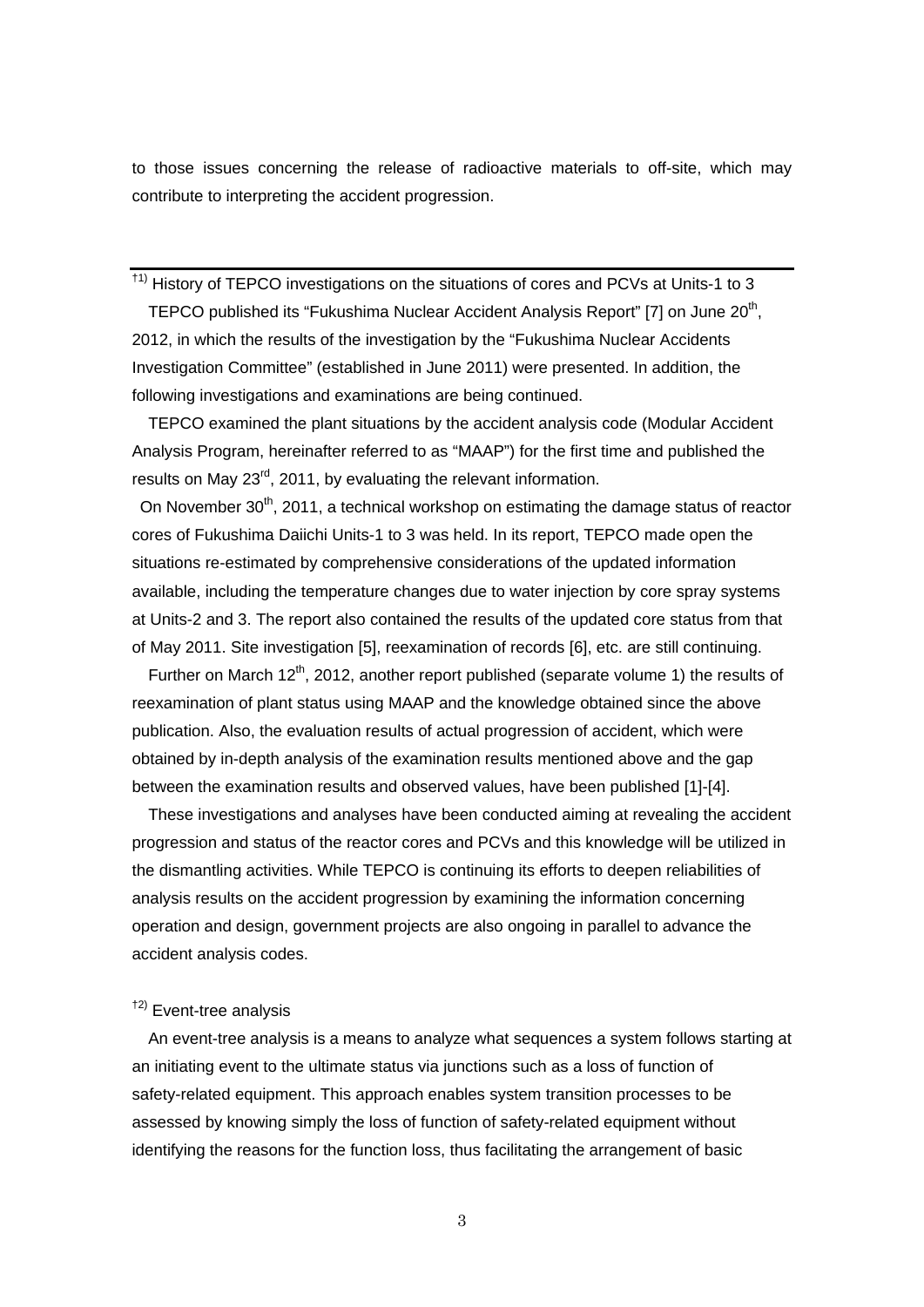information related to accident progression.

<sup>†3)</sup> Significance of extracting issues of less importance

When evaluating accident progression, not only items that deteriorate or mitigate the accident status, but also those that accelerate or delay the accident progression need to be included in the conditions. The latter are comparatively less important, but they are being extracted as unclear phenomena because they are needed as input for evaluations.

One example is clarification of the status of the residual heat removal (RHR) system of Unit-2 after arrival of the tsunami. The RHR system started to operate before the tsunami and was cooling the suppression chamber (S/C). This is considered not to have a big influence on the accident progression, but if this system continues cooling (energy removal), the basic energy balance is affected, resulting in a possible delay in the accident progression.

At the very least, its evaluation results may provide meaningful clues to enhance nuclear safety, as hinted at in this text.

<sup>†4)</sup> Regarding the assessment of radioactive materials discharged outside the nuclear power plant, the report "Estimation of Radioactive Material Released to the Atmosphere during the Fukushima Daiichi NPS Accident" was published (May 2012). As the reliability improvement for evaluating core status is needed for more accurate estimation of released quantities, it will be made using the latest knowledge obtained in this report.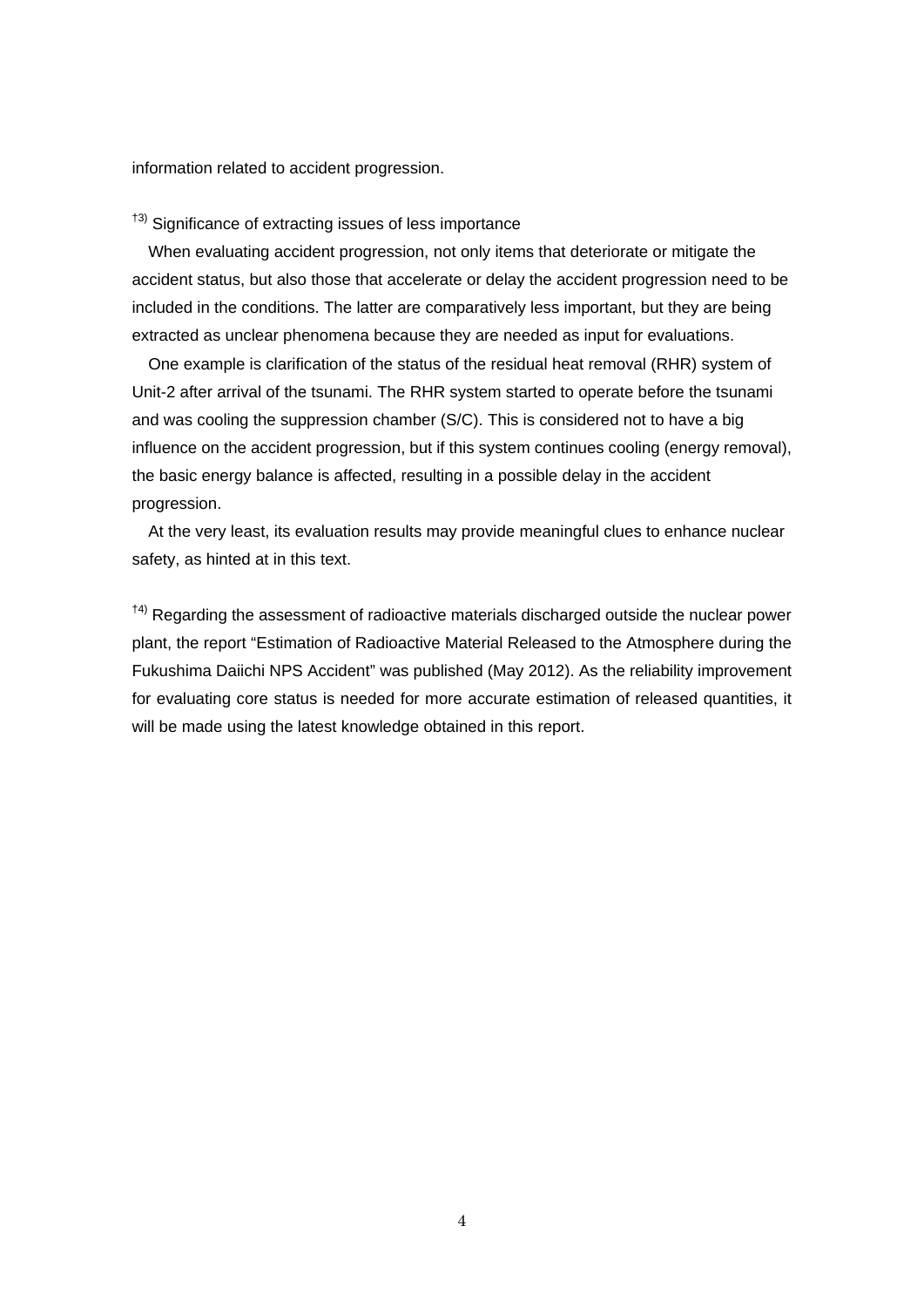Cold shutdown, Core damage, PCV damage, Reactor building FPs release due to overheating, etc. despite PCV integrity : **Earthquake inpacts** : **Tsunami impacts** : **Impacts of AC or DC power loss** : **Impacts of the loss of ultimate** : **Impacts of hydrogen explosion** Final status of Unit-3 Final status of Unit-2 Final status of Unit-3



Fig. 1 Event-tree analysis results of Units-1 to 3 of Fukushima Daiichi Nuclear Power Station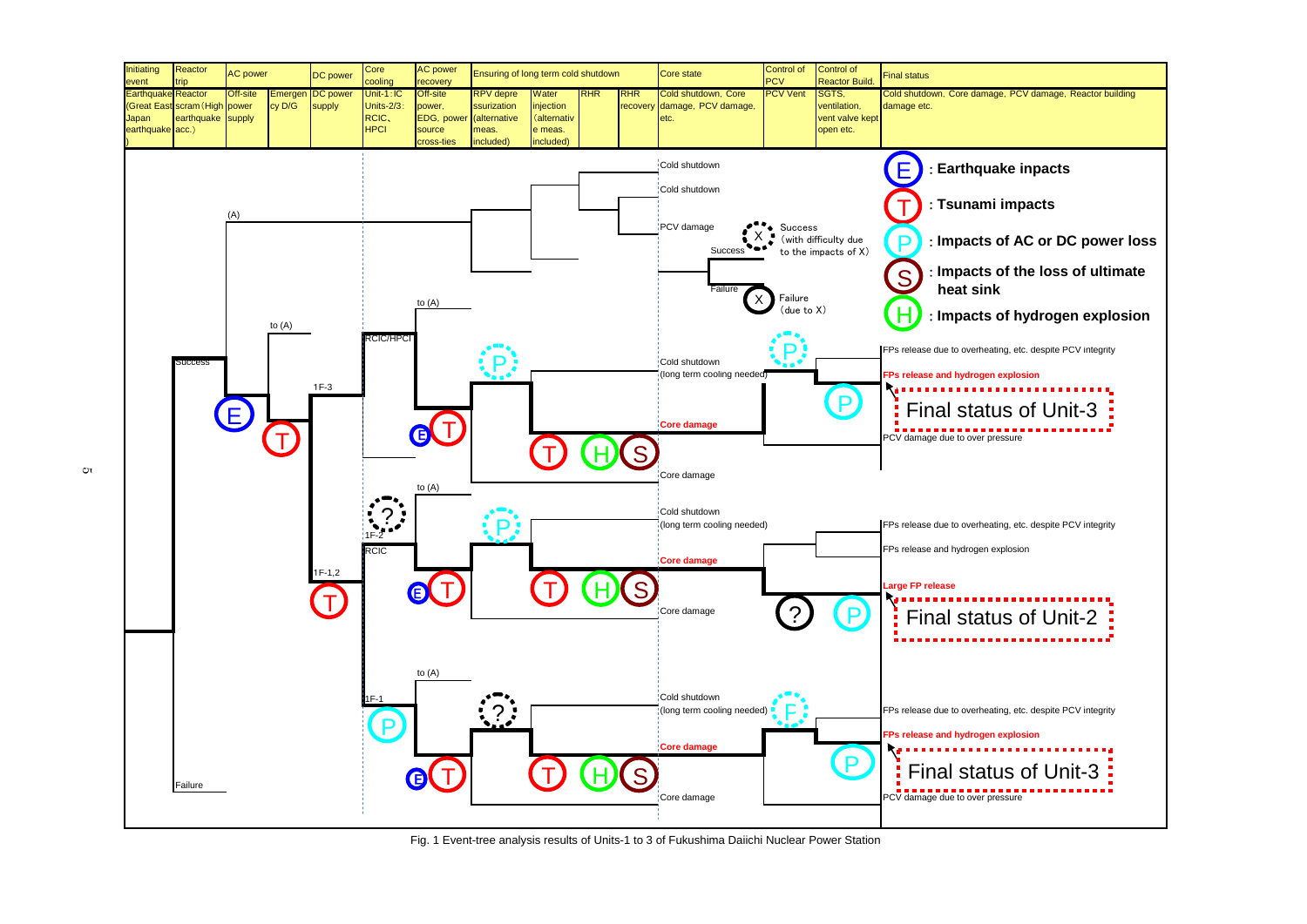- 2. The earthquake, tsunami and their impacts
- 2.1. Issues concerning the earthquake and its impacts

The Tohoku-Chihou-Taiheiyou-Oki Earthquake, which occurred on March 11<sup>th</sup>, 2011, was the biggest scale of earthquake ever observed in Japan. Kurihara City in Miyagi Prefecture observed a maximum seismic intensity of 7 on the Japanese (JMA) scale, and high tsunami were observed along the Pacific coast areas in the districts of Hokkaido, Tohoku and Kanto.

It has been reported that the focal area of the earthquake extended from offshore Iwate Prefecture to offshore Ibaraki Prefecture, being about 500 km long, about 200 km wide, and with about 50 m in maximum slip. There was a massive slip observed in the southern trench side off Sanriku coast and part of the trench side off Northern Sanriku coast to far south off the Boso Peninsula. Multiple regions, offshore Central Sanriku, offshore Miyagi Prefecture, offshore Fukushima Prefecture and offshore Ibaraki Prefecture, moved simultaneously and the magnitude was 9.0 on the JMA scale at the hypocenter.

Many unknown matters remain about the causes of such massive synchronized earthquakes. It is necessary, therefore, to monitor the research progress in Japan and overseas on their mechanism and to incorporate the latest knowledge about them in the approach for consideration in design (Common/Issue-12). (The number in the brackets shows the Issue identifying number as described in Attachment 2).

Seismic activities have become active in the southern area of Hama-dori in Fukushima Prefecture after the Tohoku-Chihou-Taiheiyou-Oki Earthquake. A new fault appeared on the occasion of an earthquake on April  $11<sup>th</sup>$ , 2011 as a normal fault in the Yunodake Fault, which TEPCO had assessed as having had no seismic activity since the Late Pleistocene era.

Investigations in detail thereafter by trench surveys and others in Yunodake Fault revealed seismic activity marks at several locations, resulting in the judgment that the Yunodake Fault had been a fault which should have been considered in seismic design. Should the investigations by boring or trenching have been done, the evaluation of the activities would have been possible [8]. This knowledge shows that fault activities should be directly confirmed by geographical investigations in detail such as trench surveys, etc. in order to negate possible fault activities. This must be considered in future fault investigations (Common/Issue-13).

Regarding the intensity of ground motions at Fukushima Daiichi NPS, they were about the same level with those assumed in seismic design, when observed values and analysis results were considered. Most of them were below the assumed values for seismic design, although the observed values on the reactor building basemat (the lowest basement floor) had partly exceeded the maximum acceleration corresponding to the design basis earthquake ground motion Ss, which were reported in July 2012 [9]. Concerning the impacts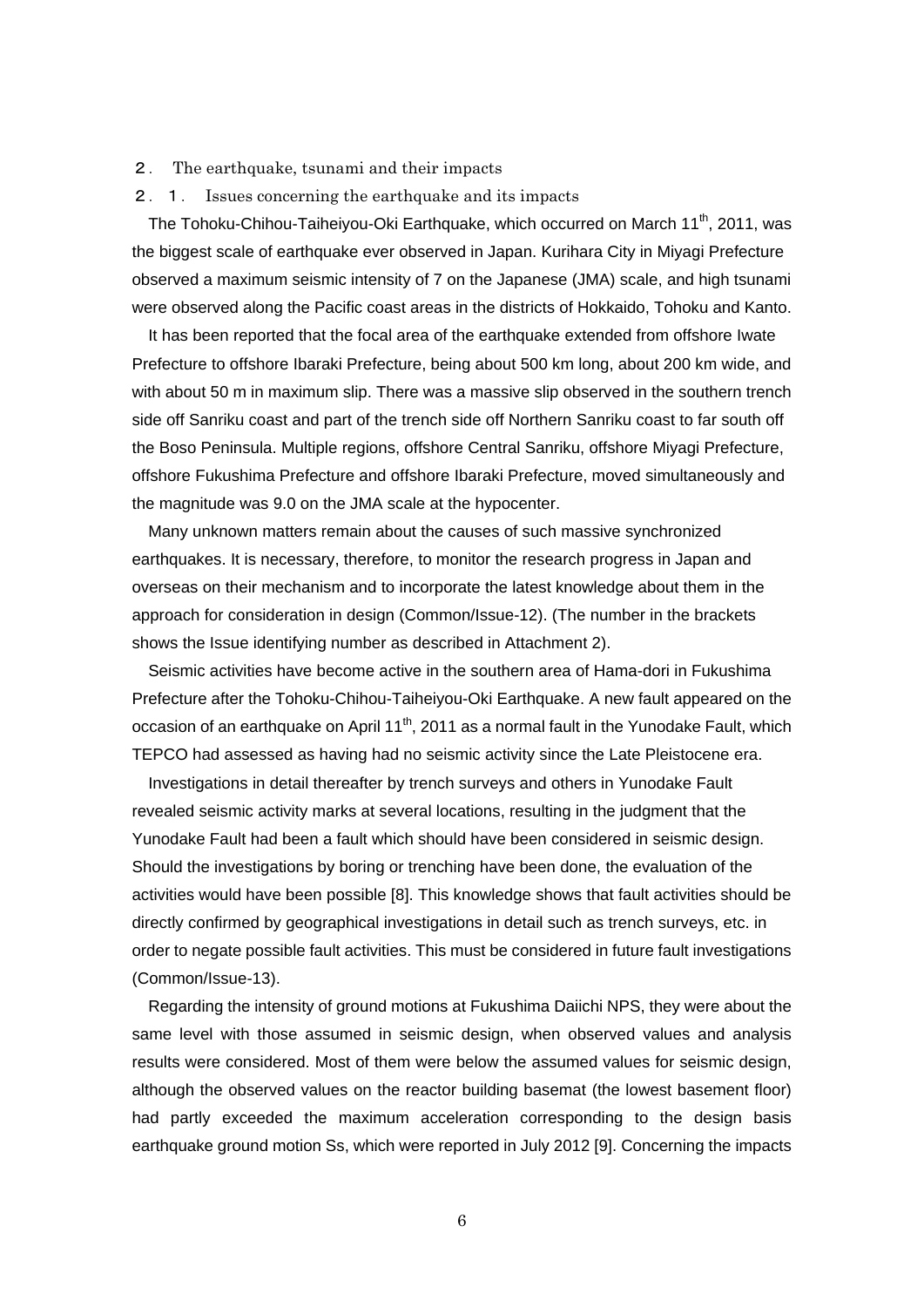of the earthquake on reactor systems, TEPCO has evaluated, from the observed plant operation status and the results of seismic assessment using observed ground motions, that the main equipment having important functions for safety was in a situation to maintain its safety functions duringthe earthquake and right after it [7], [9].

### 2.2. Issues concerning the tsunami and their impacts

The Tohoku-Chihou-Taiheiyou-Oki Earthquake, which occurred on March 11<sup>th</sup>, 2011, was followed by tsunami, which caused a large scale disaster in the Pacific Ocean coastal areas. The tsunami was designated as having the tsunami intensity of 9.1 in an index for indicating the scale of tsunami, and was the fourth largest ever observed in the world and the largest ever in Japan.

TEPCO carried out tsunami reproduction calculations in January 2013 by a wave source model (fault lengths, fault widths, locations, depths, slip scales, etc. needed for numerical simulation of tsunami) which could well reproduce tsunami tracks, inundation heights, tsunami bore levels, submerged areas and diastrophism in the area from Hokkaido to Chiba Prefectures. The results indicate that an especially large slip (about 50 m at maximum) occurred near the Japan Trench.

The tsunami heights estimated based on the estimated wave source were about 13 m at Fukushima Daiichi NPSand about 9 m at Fukushima Daini NPS. The main reasons for this difference were considered to be that the peaks of tsunami waves, which were generated in regions with large slips, estimated to be off Miyagi Prefecture and off Fukushima Prefecture, overlapped at Fukushima Daiichi but not so much at Fukushima Daini.

Many unknown matters remain about the causes of such massive tsunami. It is necessary, therefore, to monitor the research progress in Japan and overseas on tsunami generation mechanisms and to incorporate the latest knowledge in the approach for considering massive synchronized earthquakes with accompanying tsunami in design (Common/Issue-12).

Meanwhile, the tsunami waves which hit Fukushima Daiichi NPS flooded not only the 4-m ground level above O.P. (O.P.: Onahama Port construction standard surface) (hereafter described as 4-m ground level), where seawater pumps had been installed, but also the 10-m ground level, where key buildings had been constructed, and also flowed into the buildings through openings and other routes. Consequently, motors and electrical equipment were flooded, and important systems such as emergency diesel generators and power panels were directly or indirectly affected and lost their functions.

It is necessary that investigations should be continued further on the arrival time of the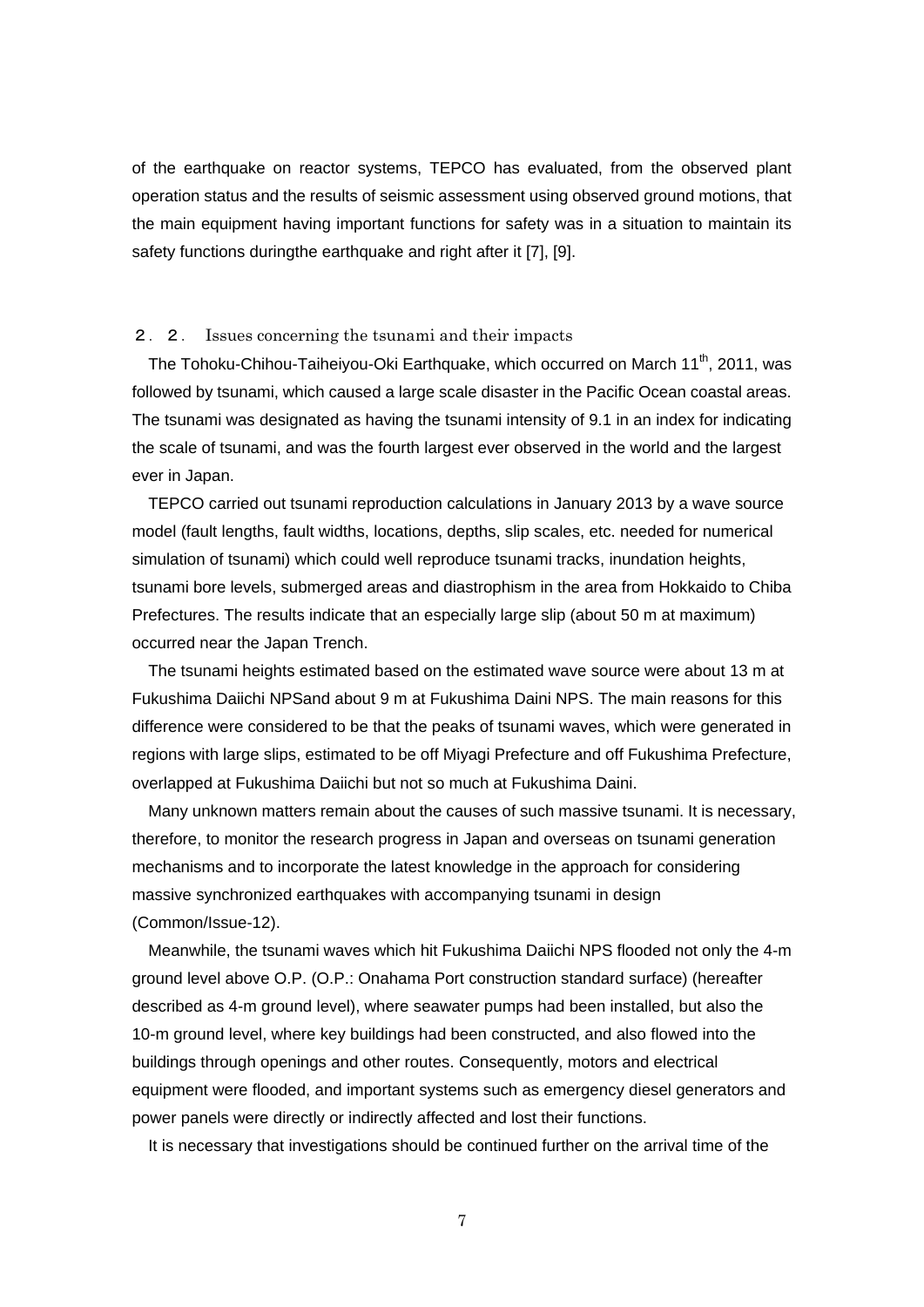tsunami to Fukushima Daiichi NPS site and the inundation routes in order to clarify their chronological correlation with the loss of power (Common/Issue-14).

Concerning the wave force of tsunami, damage was confirmed partially on doors, shutters, etc. of the openings at the ground level, which could be considered as being due to directly tsunami or to floating wreckage. Parts of heavy oil tanks, which had stood on the seaside area, seemed to have been pulled away by wave force and buoyancy. But no significant damage was noticed on the building structures such as walls or pillars of key buildings. Furthermore, most of the breakwater and seawall banks stand as before, with no big impacts having been confirmed although part of northern breakwater with parapet was damaged. Actual wave forces due to tsunami on these building structures or breakwater and seawall banks were not measured, thus the situations at the time of the tsunami are difficult to grasp, but comparative studies referring the actual damage will help to quantify the degree of conservative evaluation by wave force evaluation formulae (Goda Formula, Tanimoto Formula, etc.) (Common/Issue-15).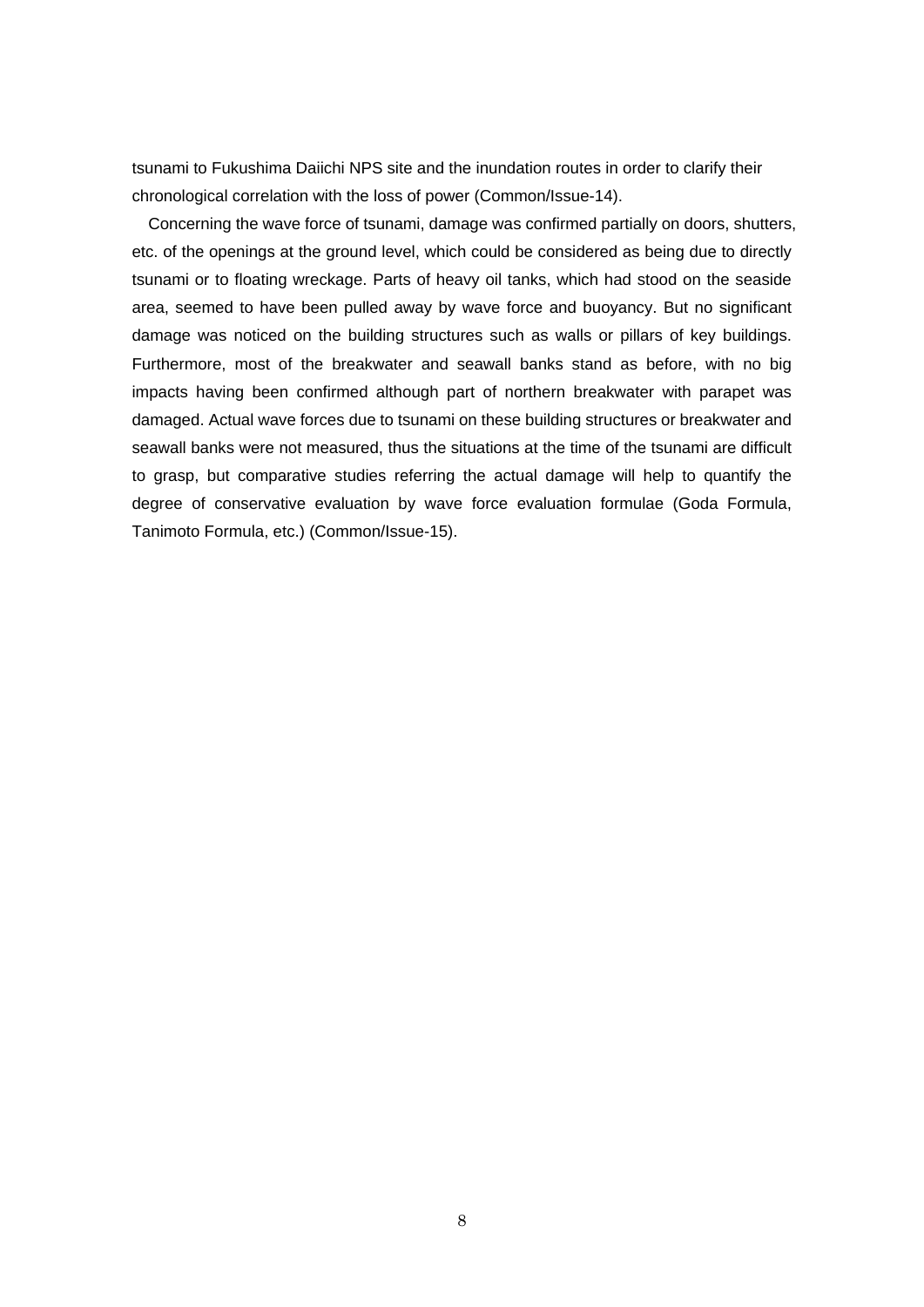- 2. 3. Examination results of the earthquake and tsunami
- 2.3.1. Arrival times of tsunami to the Fukushima Daiichi NPS site

The issue of tsunami arrival times reaching Fukushima Daiichi NPS site (Common/Issue-14) has been evaluated (see Attachment: Earthquake-triggered tsunami-1).

The following findings have been concluded, through analyzing continuous photos, by chronologically arranging the incidents at the time of the arrival at the site of the tsunami that accompanied the Tohoku-Chihou-Taiheiyou-Oki Earthquake.

- Tsunami, which affected various systems and equipment at the power plant, arrived at the Fukushima Daiichi NPS site sometime between 15:36 and 15:37, hereafter described as the 15:36 level.
- The tsunami maximum wave arrived from almost directly in front of the site with no big delay.
- Seawater system pumps located near the sea lost their functions mostly at the 15:36 level.
- Many systems and much equipment lost their functions in a limited time when there were no aftershocks, indicating it was tsunami that caused the losses of power.

# 2.3.2. Other examinations

Examination results of other issues extracted in "2.1. Issues concerning the earthquake and its impacts" and "2.2. Issues concerning the tsunami and their impacts" will be appended to this section as soon as they become available.

## 2.4. Summary of examinations into the earthquake and tsunami

Unclear issues have been extracted concerning the earthquake and tsunami. This report contains actual facts drawn from organizing the actually observed results. Examinations are due to continue for other issues.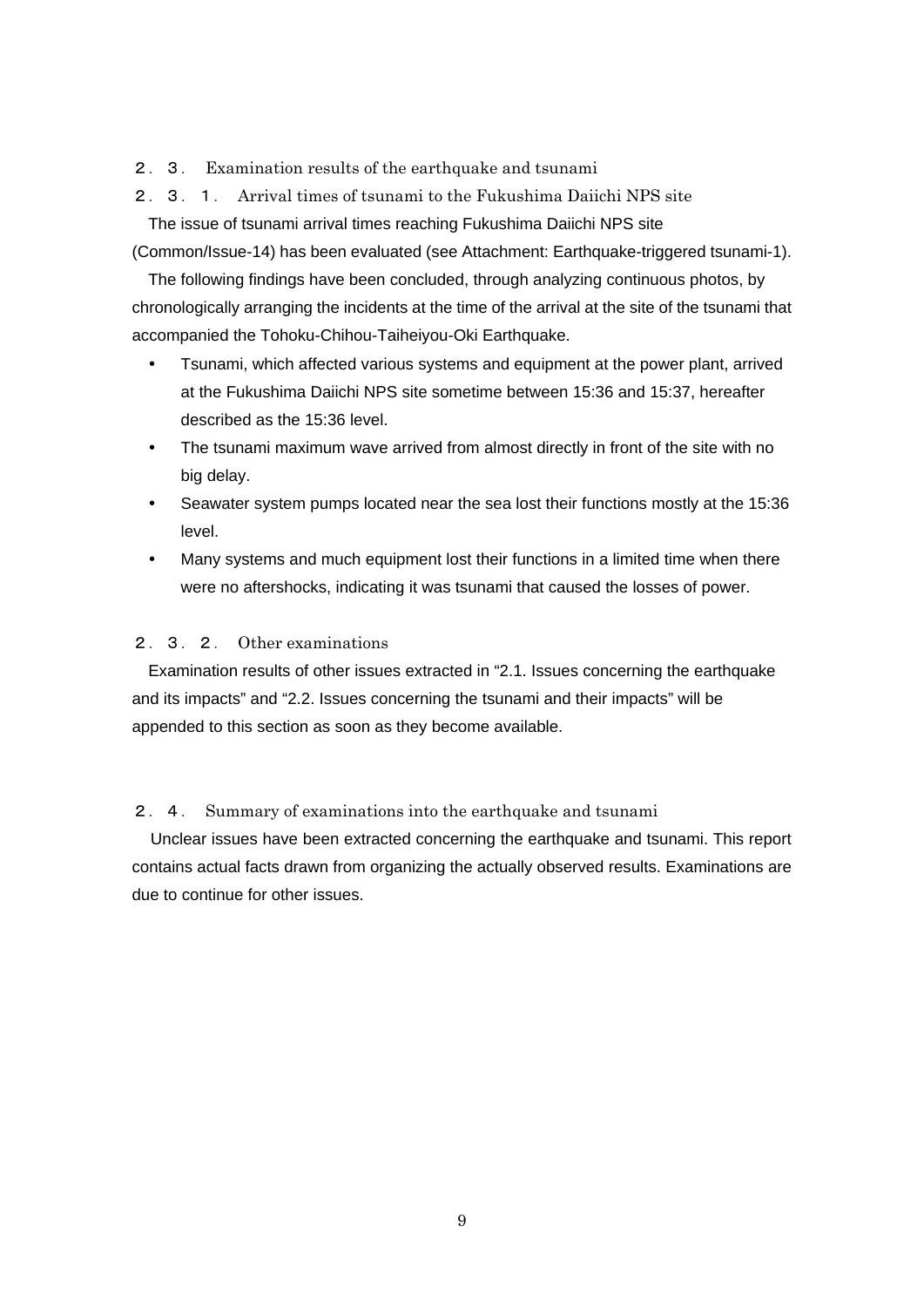#### 3. Examinations into the accident progression at Unit-1

#### 3.1. Approach for examinations

The analysis results of MAAP (see Attachment 1) have been mainly used to examine the accident progression, excluding the effects of the earthquake and tsunami, of Fukushima Daiichi Unit-1 (hereinafter referred to simply as "Unit-1"). Fig. 3.2.1 shows the reactor water level changes, while Fig. 3.2.2 shows the reactor pressure changes and Fig. 3.2.3 shows the PCV pressure changes. However, the MAAP results cannot perfectly reproduce the actual accident progressions because of the uncertainties in the analysis conditions, analytical models, and consequently the results obtained. In this report, therefore, the following steps were taken to examine unclear issues: First, discrepant points were identified as issues between the MAAP results gotten in the past (separate Volume 1) and actually observed measurements; and second, the issues identified were examined one-by-one. Section 3.2 explains in chronological order the issues extracted and Attachment 2 describes each issue individually.

3.2. Issues derived from the comparison between measured information of Unit-1 and analyses

## 3.2.1. From the earthquake to tsunami arrival

At Unit-1, two isolation condenser (IC) systems automatically activated due to the reactor pressure increase following the scram caused by the earthquake. After that, the two IC systems were manually stopped and then IC subsystem-A was started up. The reactor pressure was controlled by manually repeating the start-up and shutdown of the IC subsystem-A. Maneuvering actions such as the starting up of the suppression chamber (S/C) in the cooling mode of the containment cooling system (CCS) were also being taken in parallel for cold shutdown of the reactor. At 15:37 on March 11<sup>th</sup>, 2011, however, all AC power supplies were lost due to tsunami followed by the loss of DC power supply. Nothing difficult to explain is seen in the reactor behavior before the tsunami arrival, as confirmed in the recorded results in the charts and transient recorders.

However, the Fukushima Nuclear Accident Independent Investigation Commission of the National Diet of Japan expressed its views, in its report, on the small amount of water observed on the fourth floor of the reactor building immediately after the earthquake (Unit-1/Issue-4). It pointed out that the possibility of a loss-of-coolant accident (LOCA) on a small scale could not be denied on the following grounds:

- Impacts on plant parameters do not show up when the cross section of the break is small even if the leak occurs from essential pipes; and
- No statements were obtained from shift operators of Unit-1 and Unit-2 that they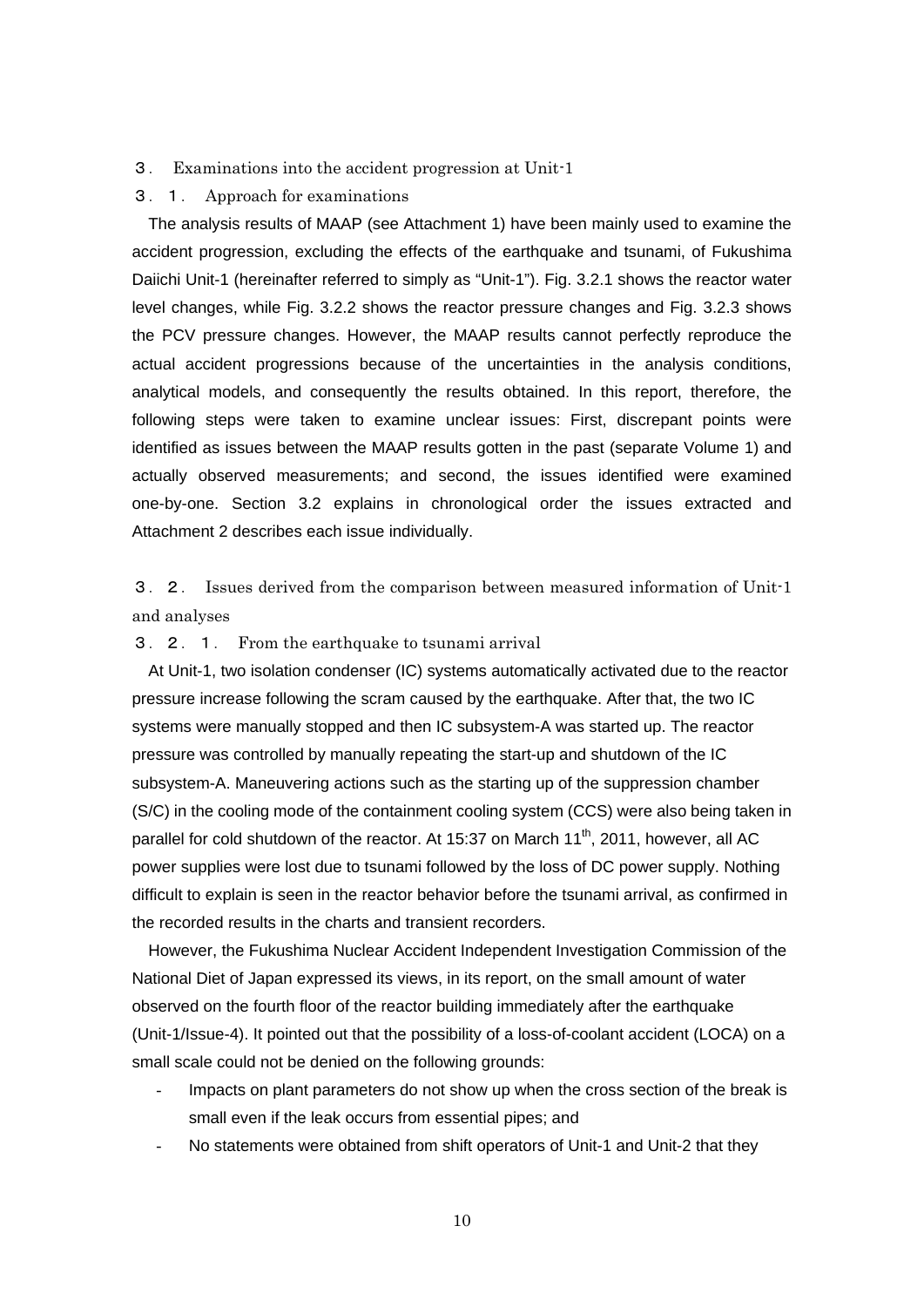confirmed the sounds of the main steam safety relief valve (SRV) of Unit-1 (the Commission presumed the steam came not from SRVs but from an opening of a broken pipe).

### 3.2.2. From the tsunami arrival to reactor water level decrease

All cooling capabilities were lost and all displays of monitoring instruments and various display lamps in the Main Control Room went out due to the station black out caused by tsunami. Approximately from 16:42 to 17:00 on March  $11<sup>th</sup>$ , 2011, part of the DC power supplies was temporarily recovered. The reactor water level measured for a while helped to confirm that it had decreased from the earlier level before the arrival of tsunami. The level observed (by the wide range water level indicator) at 16:56 on March 11<sup>th</sup> was at the top of active fuel (TAF) +2,130mm and had not decreased yet to the TAF at that time, although it was still decreasing.

The analysis results suggest that the reactor water level reached the TAF at about 18:10 on March  $11^{th}$ , and the core damage started at about 18:50 (fuel cladding temperatures reached to about 1200 deg C). Although almost no measurements were available showing the decreasing trend of the reactor water level, the analysis of water level at about 17:00 on March  $11<sup>th</sup>$  was in good agreement with the measured value. Therefore, it can be considered that the timing of the water level reaching TAF is fairly accurate and that of the start of core damage is by and large well predicted.

Even if the fuel starts to be uncovered, steam cooling prevents it from conspicuous temperature rises as long as sufficient steam is supplied from below. Once fuel claddings can no more be cooled by steam cooling and their temperatures reach about 1200 deg C, large amounts of hydrogen are generated by water–zirconium reactions and the energy released from their oxidation reactions further raises fuel temperatures. As the measured information for Unit-1 is significantly less than that of Unit-2 and Unit-3, use of the analysis results is often unavoidable for explaining the phenomena, but they still have big uncertainties as of now.

The situation continued that the IC operation could not be confirmed. When part of DC power supplies was temporarily recovered, it was observed that the isolation valve outside the containment of the IC subsystem-A (see system diagram in Unit-1/Issue-1) was operable (the status display lamp was "Closed"). The shift operators took an opening action<sup>\*1)</sup> of the valve at 18:18 on March 11<sup>th</sup>. The operators confirmed that the status display

-

<sup>\*&</sup>lt;sup>1)</sup> The operator took action to open the isolation valve (Valve 2A) outside the containment on the incoming pipe as well, not only that on the return pipe (Valve 3A).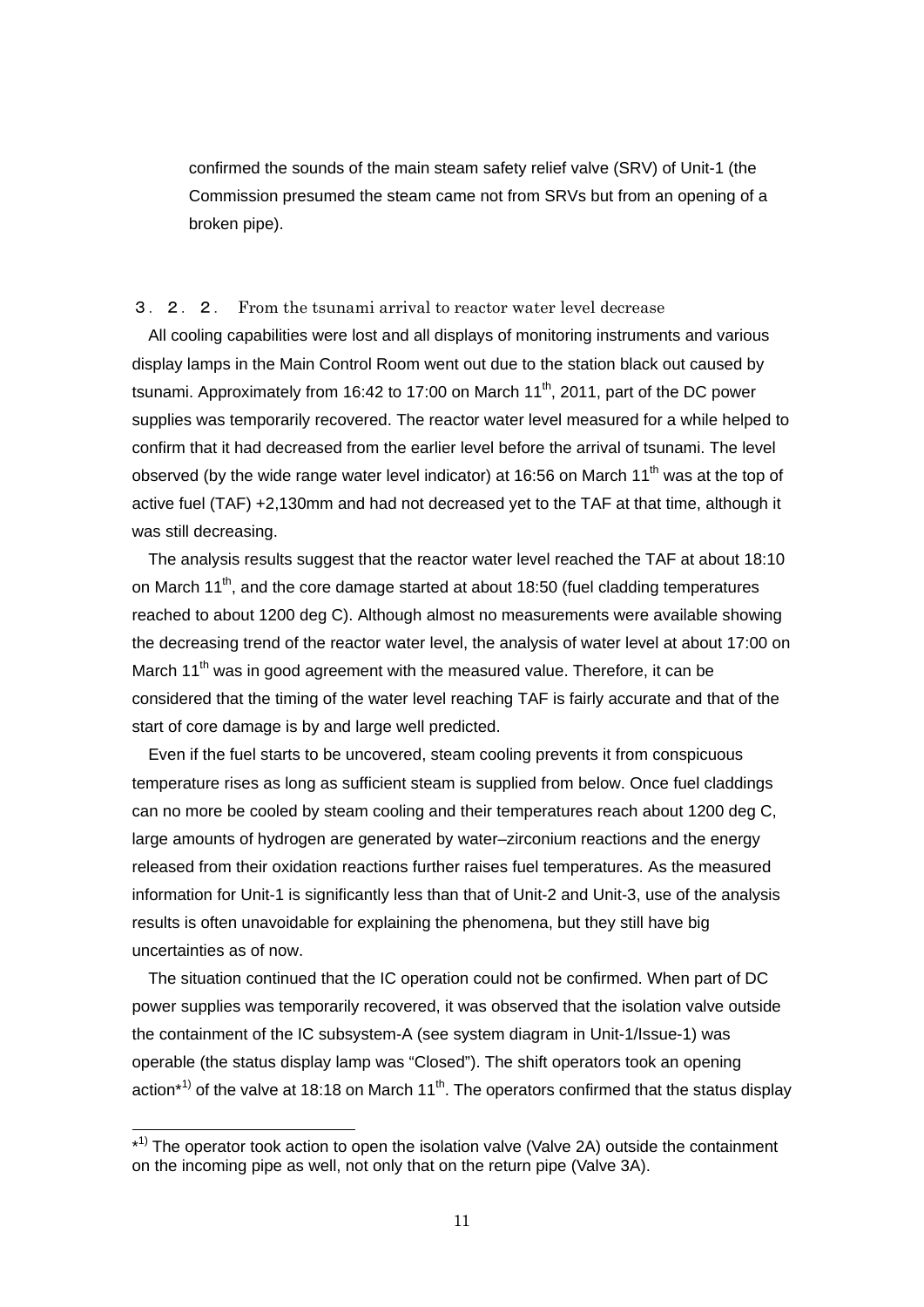lamp changed from "Closed" to "Open," and they heard the steam generating sounds and saw steam when looking above the reactor building, but the amount of steam was limited and it stopped a while later. Concerned about the water inventory left in the IC shell side tank, at 18:25 the operators closed the isolation valve outside the containment on the return pipe. Later at 21:30 the operators took action again to open the isolation valve outside the PCV and confirmed the steam generating sounds and saw steam when looking above the reactor building.

It is considered that noncondensable hydrogen gas generated by the water-zirconium reactions deteriorates the heat removal performance when it stays in the IC cooling tubes. But further examinations are needed because it is unknown how much the heat removal capability was deteriorated (Unit-1/Issue-1).

Post-accident surveys of the water level in the IC shell side tank revealed that the water level indicator of subsystem-A had been 65% (normal level is 80%) and the water in the tank had been sufficient. If the isolation valve had not been closed at 18:25 on March 11<sup>th</sup>. reactor cooling by the IC might have been continued. It is also important, therefore, to examine the effect on the accident progression, if the isolation valve of IC subsystem-A had been kept open after 18:25 (Unit-1/Issue-2).

Meanwhile, mechanical seals were mounted on the primary loop recirculation pumps (PLR pumps) as a shaft seal. During normal operations, sealing water for the shaft seals provided from the control rod drive (CRD) pumps prevents reactor water from leaking. When the external power supply was lost, CRD pumps were shut down and sealing water was lost, then the high pressure reactor water was discharged to the drywell (D/W) equipment drain sump via the PLR pump shafts and shaft seals. Examinations are needed to determine how much water actually leaked (Common /Issue-4).

3.2.3. From the reactor water level decrease to PCV pressure increase

The reactor pressure of 7.0MPa[abs] was measured at 20:07 on March 11<sup>th</sup>, and D/W pressure of 0.6 MPa[abs] at about 23:50; on March 12<sup>th</sup>, the D/W pressure of 0.84 MPa[abs] was measured at 02:30 and the reactor pressure of 0.9MPa[abs] at 02:45. In the meantime, although the exact timing is unknown, it was observed that at a certain time after 20:00 on March  $11^{th}$ , the PCV pressure showed a sharp rise and the reactor pressure decreased despite no depressurization actions.

In order to reproduce this pressure changes, a scenario was assumed in the analysis that steam had leaked to the D/W via in-core instrumentation dry tubes or main steam pipe flanges due to temperature rises in the vessel caused by overheating of uncovered fuels and fuel melting. But no direct evidence has been obtained showing any actual leaks at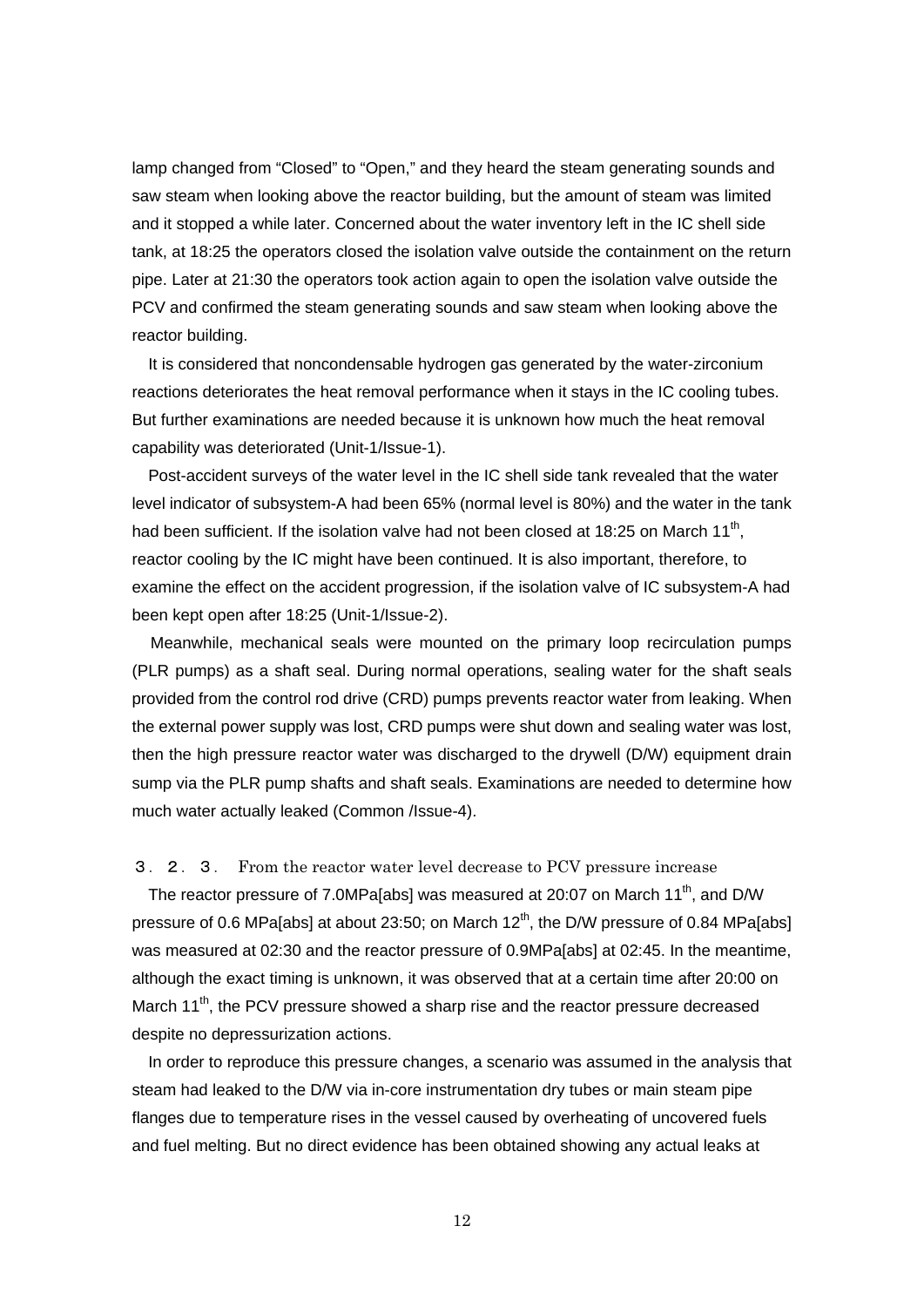these locations, from either the measured parameters or the observed facts. Further examinations are needed (Unit-1/Issue-5).

There is a record that when operators entered the reactor building at about 21:00 on March 11<sup>th</sup>, in order to check the water levels of the IC shell tank and the reactor, their alarm pocket dosimeters (APDs) showed 0.8 mSv shortly thereafter and they reported that upon returning to the main control room at 21:51. The increase of dose levels in the reactor building might have impeded responses to terminate the accident, since it was unknown whether this dose increase was caused by the reactor depressurization, etc. This remains as an issue to examine (Unit-1/Issue-7).

In the investigation thereafter high dose level contaminations were noticed in the vicinity of the travelling in-core probe (TIP) room in the southeast of the first floor of the reactor building. Examinations are needed about the possibility of a TIP drytube break when the core had been uncovered and overheated (Unit-1/Issue-8).

When operation of the fuel range water level indicators were recovered at 21:19 on March 11<sup>th</sup> by the temporary power supply, they showed TAF+200mm but the reactor water level indicators seemed to have been already defective. But still, as the pressure difference between the pipes on the reference water level side (reference leg) and reactor side (variable leg) can be known from the water level measurements, some information might be obtained on the accident progression. Examinations shall continue from this standpoint (Unit-1/Issue-3).

Meltdown accidents follow the following progression: When heated up to high temperatures, fuel melts down from the core to the lower plenum, and then further down to the bottom of the PCV by breaking through the reactor vessel.

In the analysis results, the reactor pressure showed a sharp peak at about 22:00 on March  $11<sup>th</sup>$ . It came from a model used in the MAAP analysis that the molten core collects and stays for a while on the core support plate, and then drops down after the plate is damaged to the lower plenum at one sweep, thus generating a big amount of steam. The relocation mechanism of molten fuel to the lower plenum is based on the knowledge of the TMI accident. As it is difficult to say that the model well simulates the complicated BWR structures, further examinations are needed to evaluate the molten BWR fuel relocation mechanism (Unit-1/Issue-6).

3.2.4. From the containment vessel pressure increase to containment venting operation

At about 23:50 on March 11<sup>th</sup>, the D/W pressure measured 0.6 MPa[abs]. Thereafter the indicator continued displaying high values. At around 04:00 on March  $12<sup>th</sup>$ , the dose rate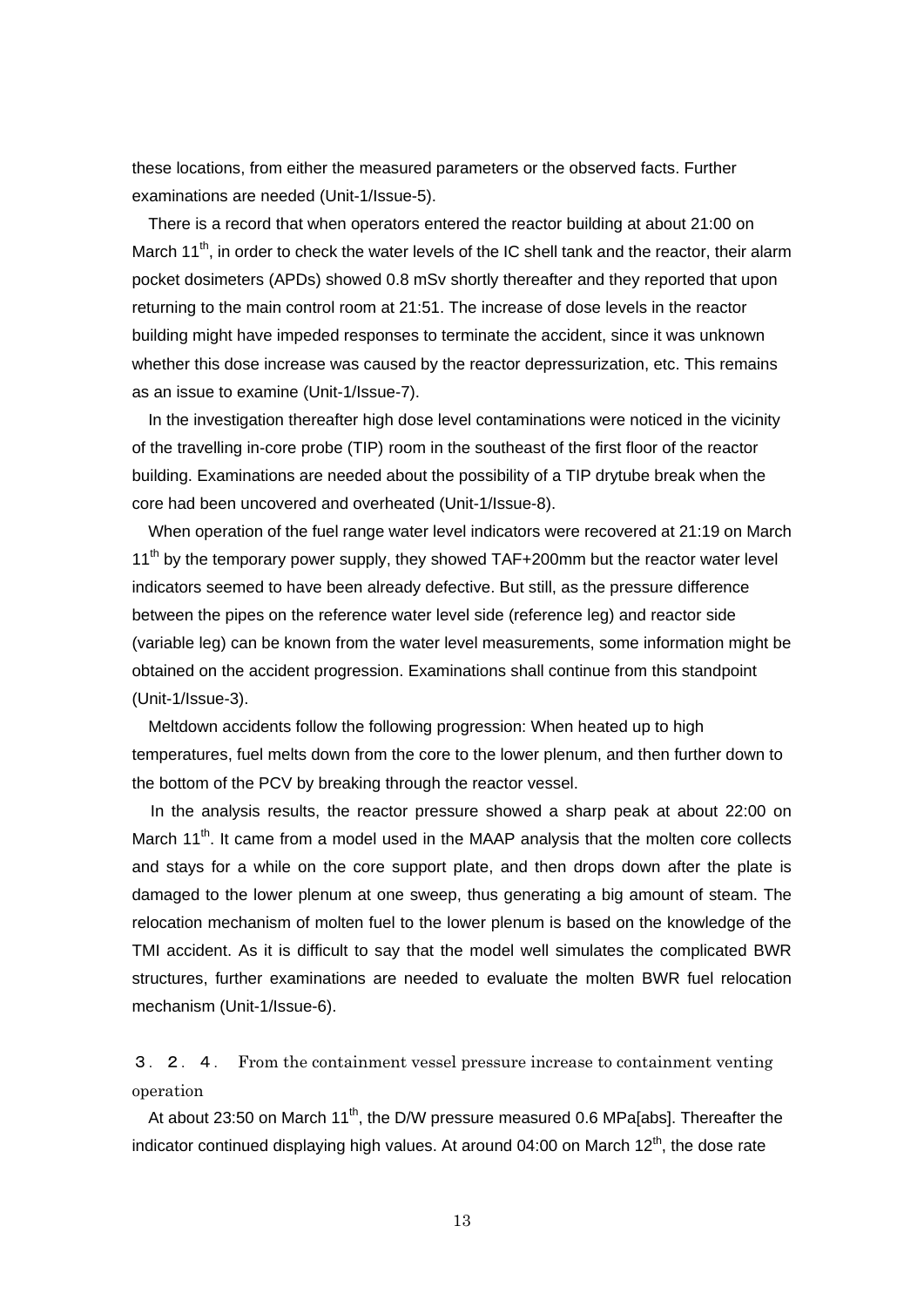near the main gate started to show an upgoing trend, which may show the effect of radioactive materials released from Unit-1.

It is highly possible that the molten fuel dropped to the reactor vessel bottom and further to the bottom of the PCV before 19:04 on March  $12<sup>th</sup>$ , when fire engines started continuous water injection to the reactor. The relocation of molten fuel to the PCV would raise the PCV pressure and temperature.

When the molten fuel cannot be cooled enough, the concrete of the PCV floor is heated up above its melting point and core-concrete reactions start, which dissolve the concrete. The core-concrete reactions generate noncondensable gases such as hydrogen, carbon monoxide, etc., resulting in a big impact on the containment pressure change and radioactive release behavior. But it is unknown to what extent the core-concrete reactions actually occurred. Therefore, examinations are needed to determine the extent of core-concrete reactions as well as their impacts on the accident progression (Common/Issue-5).

The D/W pressure was being maintained at about 0.7 MPa[abs] to 0.8 MPa[abs], after reaching 0.84 MPalabs] at about 02:30 on March  $12<sup>th</sup>$ , until PCV venting was successful. This fact of constant PCV pressure gives a strong suggestion that the PCV was leaking, because the PCV pressure is expected to rise, when steam is produced due to water injection, PCV temperature rises, and gases are generated by core-concrete reactions, etc.

In the analysis, a gaseous phase leak was assumed from the PCV about 12 hours after the earthquake (at about 03:10 on March  $12<sup>th</sup>$ ) so that the D/W pressure measurements could be well reproduced. But no direct evidence was obtained from the parameters measured or facts observed on when and from where the actual leak occurred. Further examinations are needed (Unit-1/Issue-6).

Freshwater was injected by fire engines from about 04:00 to 14:53 on March 12<sup>th</sup>. But part of the injected water seems to have gone to other systems and equipment, not to the reactor. In the analysis, it was assumed that the injection had not been enough to flood the core region and that only a fairly small amount of water compared to the actual amount of discharged water by the fire engines had been injected to the reactor in view of reproducing containment pressures. The amount of water injected into the reactor represents important information for understanding the accident progression. Further examinations are needed to know the actual amount of injected water (Common/Issue-2).

High dose rates were also noticed around the piping and heat exchangers of the reactor building closed cooling water system (RCW) and of the radioactive waste treatment building. There might have been a possibility of FP transfer from the equipment sump in the PCV to the RCW piping, but details of causes are unknown. It is important to clarify the causes of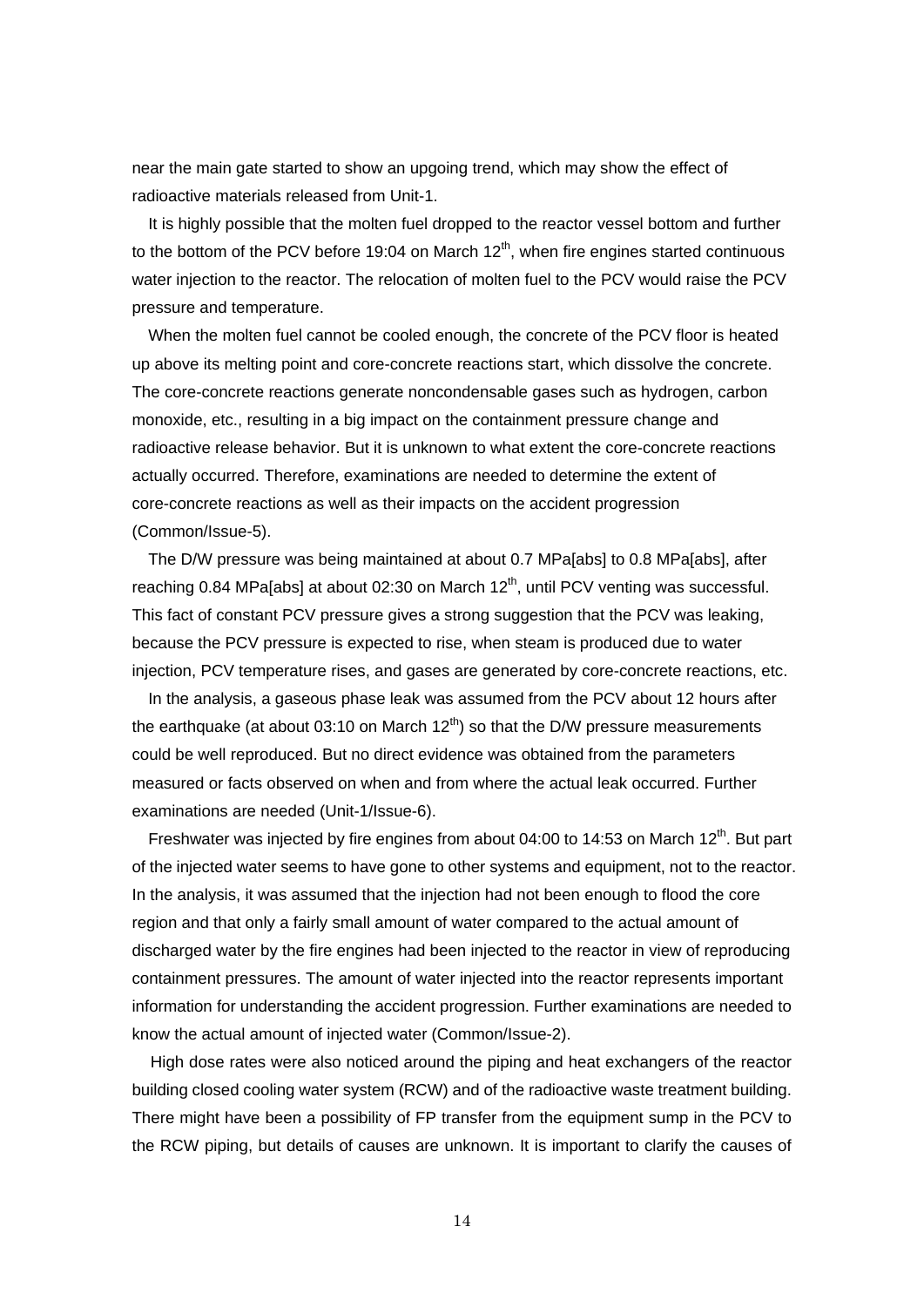dose rate increase as the unintentional dose rate increase could impede accessibility to the buildings for terminating the accident. Whether part of the water in the RCW flowed into the PCV or gas leaked from the RCW piping also needs to be examined in connection with the accident progression (Unit-1/Issue-9).

3.2.5. From the containment venting operation to reactor building explosion Three times at 10:17, 10:23, and 10:24 on March  $12<sup>th</sup>$  the opening operation of the small S/C vent valve was carried out from the main control room, assuming the availability of residual pneumatic pressures for the valve operation. There was no visible response in the D/W pressure, while the dose rate near the main gate increased temporarily at 10:40. A while later, when a temporary air compressor was connected for opening the large S/C vent valve and it was started up at about 14:00, an up-current of steam above the stack was observed by a live camera and the D/W pressure decreased from 14:30 until about 14:50. On the other hand, no dose rate increase was observed near the main gate and monitoring post-8 (MP-8).

No details are known concerning the FP release behavior from the PCV before and after the vent valve operation. Examinations are needed concerning what extent the venting operation affected the release (Common/Issue-8).

A high dose rate of 10Sv/h was noticed around the standby gas treatment system (SGTS) piping connected to the Unit-1 and Unit-2 stack. Also in the vicinity of SGTS room a dose rate of several Sv/h was observed. It can be understood that the FPs released during venting stagnated in those areas, but no details are known. It is necessary to examine the emission behavior upon venting as the unintentional dose rate increase could impede accessibility to the buildings for restoration activities (Unit-1/Issue-10).

After the opening operation of the large S/C vent valve, the D/W pressure decreased from 14:30 through about 14:50. Later at 15:36, hydrogen in the reactor building exploded and the roof and outer walls of the uppermost floor were damaged.

It can be considered that hydrogen gas generated mainly by water–zirconium reactions leaked together with steam and finally reached the reactor building, resulting in the hydrogen explosion. But its leak path, volume, explosion aspects and ignition source are unknown. Examinations of these items remain (Common/Issue-11).

## 3.2.6. From the reactor building explosion to March 18th

At 19:04 on March  $12<sup>th</sup>$  after the reactor building explosion, seawater injection was started by fire engines. But part of the injected water was likely delivered to other systems and equipment, and did not reach the reactor. Actual quantity of water injected into the reactor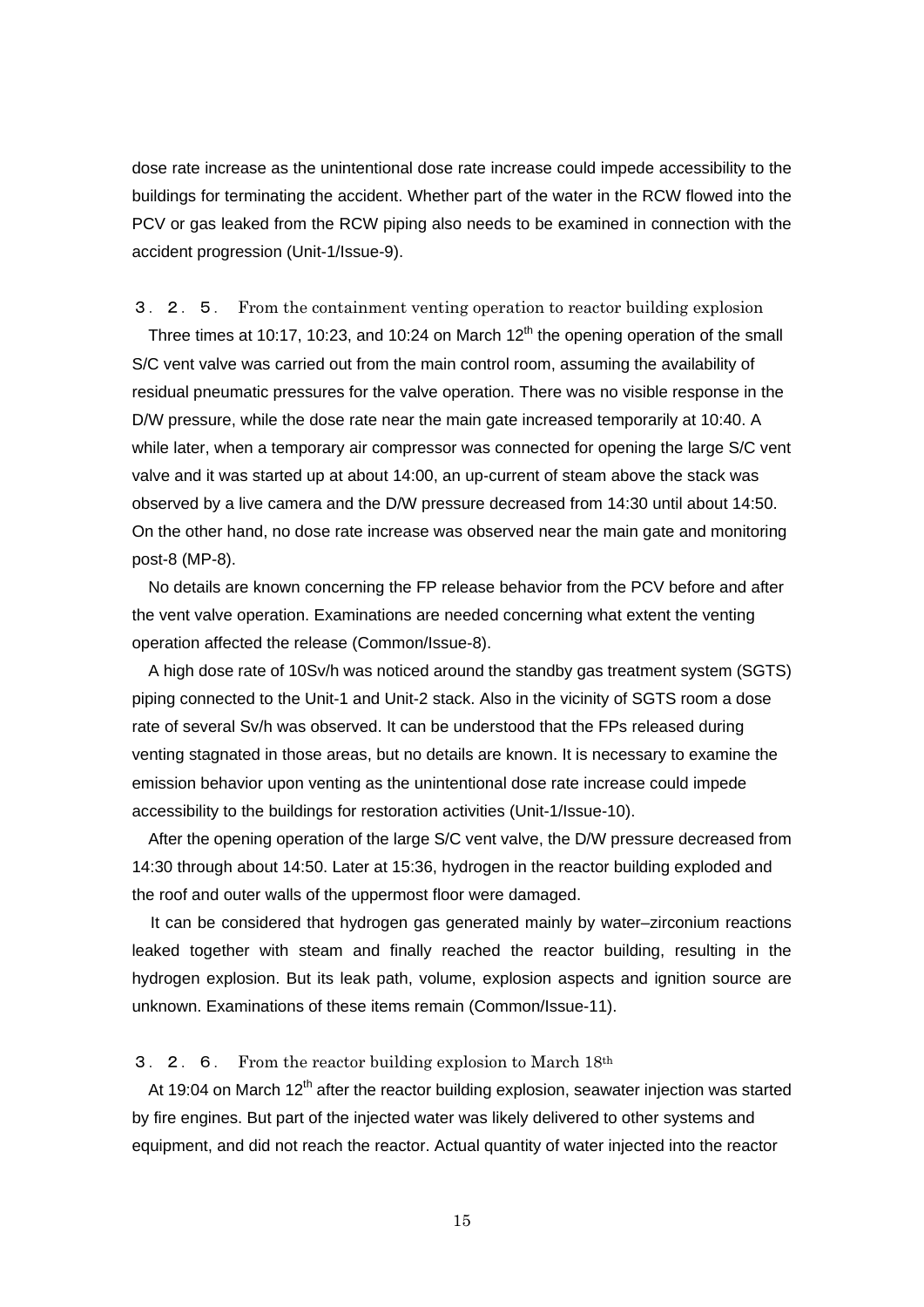needs to be examined (Common/Issue-2).

Water injection to Unit-1 and Unit-3 was halted once at 01:10 on March  $14<sup>th</sup>$ . when the water source used for these two units was depleted. The water injection to Unit-3 was resumed at 03:20 under critical conditions, when the water source was partly recovered by using an additional water supply, but the water injection to Unit-1 was delayed. Water injection to Unit-1 and Unit-3 was again halted with the hydrogen explosion at Unit-3. It is known that water injection to Unit-1 was eventually interrupted from 01:10 to 20:00. Possible impacts of water injection interruption on the accident progression need to be examined (Unit-1/Issue-11).

Concerning the FP releases after core damage, the analysis showed that almost 100% of the FP noble gases were released to the environment as of 12:00 on March  $16<sup>th</sup>$  via the PCV leak paths assumed and venting operation. The analysis also showed that about 6% of the total cesium iodide and cesium hydride were released and less than 5% of most other nuclides.

Meanwhile, almost the whole core of Unit-1 dropped down to the lower plenum and of that part most dropped further to the containment pedestal, according to the analysis. There are many unknown matters concerning the location of debris, the final status of accident progression. As data about these matters are important input to future decommissioning steps, further examinations remain based on the outcomes of the investigative research and development projects for the PCV and reactor pressure vessel, and other relevant projects (Common/Issue-10)

## 3.2.7. Other matters

It should be noted that MAAP has uncertainties in its analysis conditions and models, and consequently in its results. In particular, the amount of FP release is strongly affected by these uncertainties. The results should be understood as being simple reference information.

In the main control room for Units-1 and 2, most instrumentation and control power supplies were lost and nothing was available for operators to monitor plant conditions or to take operational actions. There is also the reality, on the other hand, that operators in the main control room were desperately struggling for any actions possible to take at that moment, or later, by referring to system configuration diagrams. An example of such an attempt was that they took an action at the 17:00 level on March  $12<sup>th</sup>$  to prepare for water injection to the reactor via alternative water injection lines. It is important to verify the psychological conditions that operators and other personnel encountered under such situations in order to extract lessons for implementation to future development of emergency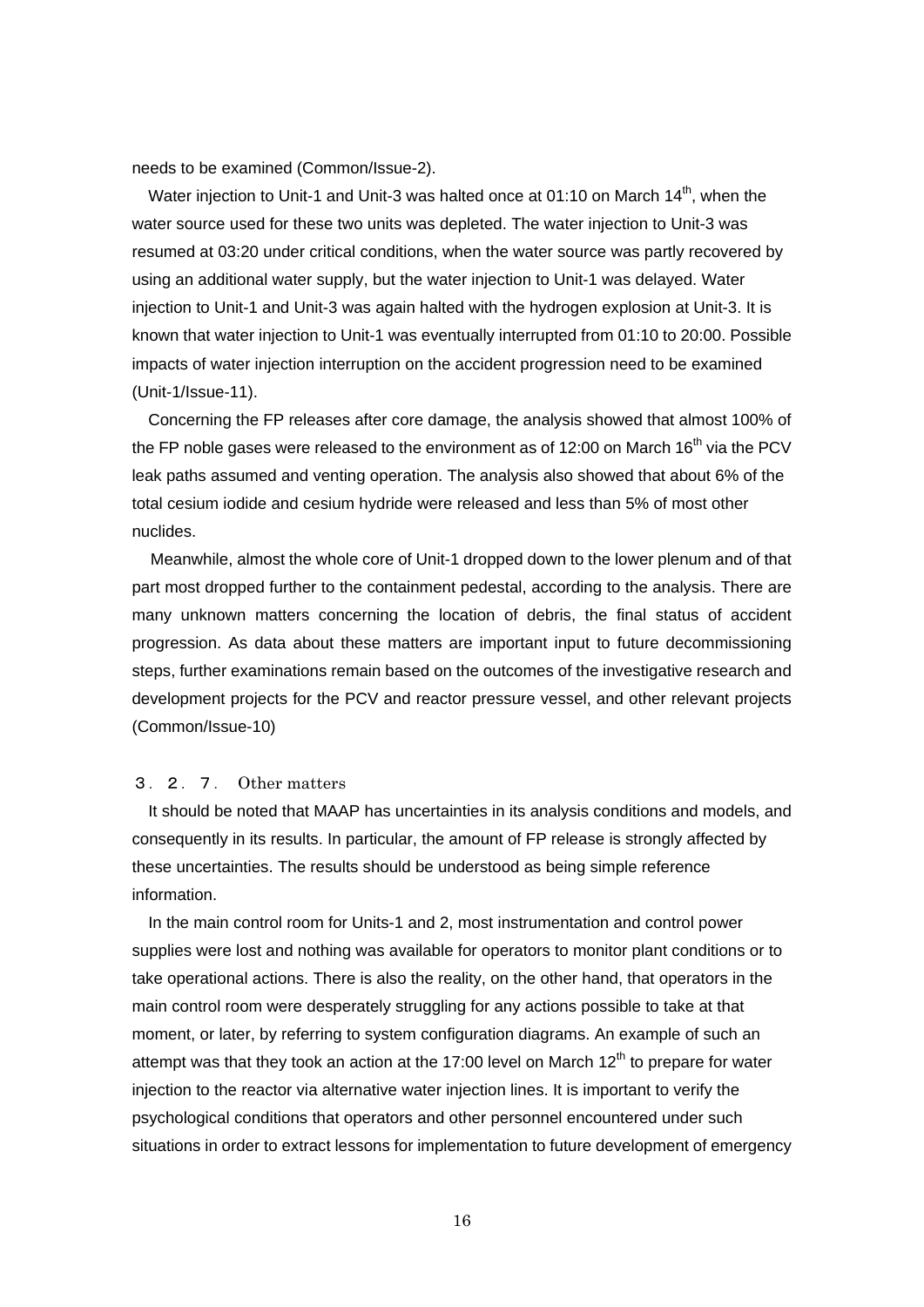response software (Common/Issue-16).

MAAP has been used in analyzing the accident progression for about a week at the maximum after the earthquake. This is because the uncertainties in analysis results become larger when covering longer time spans, and the result reliabilities decrease accordingly. On the other hand, the FPs released from Fukushima Daiichi NPS around March 20<sup>th</sup> and 21<sup>st</sup> might have caused dose rate increases in the Kanto district, as the FPs would be affected by the wind direction; and the authorities recommended the public cut their consumption of tap water, due to concern about increased iodine concentrations and their FP intake. Thus, there is a need to examine the release behavior long time after the earthquake, which is difficult to do (Common/Issue-9).

The issues derived above are shown in Figures 3.2.1 to 3.2.3. They are also described in parallel in Attachment 2.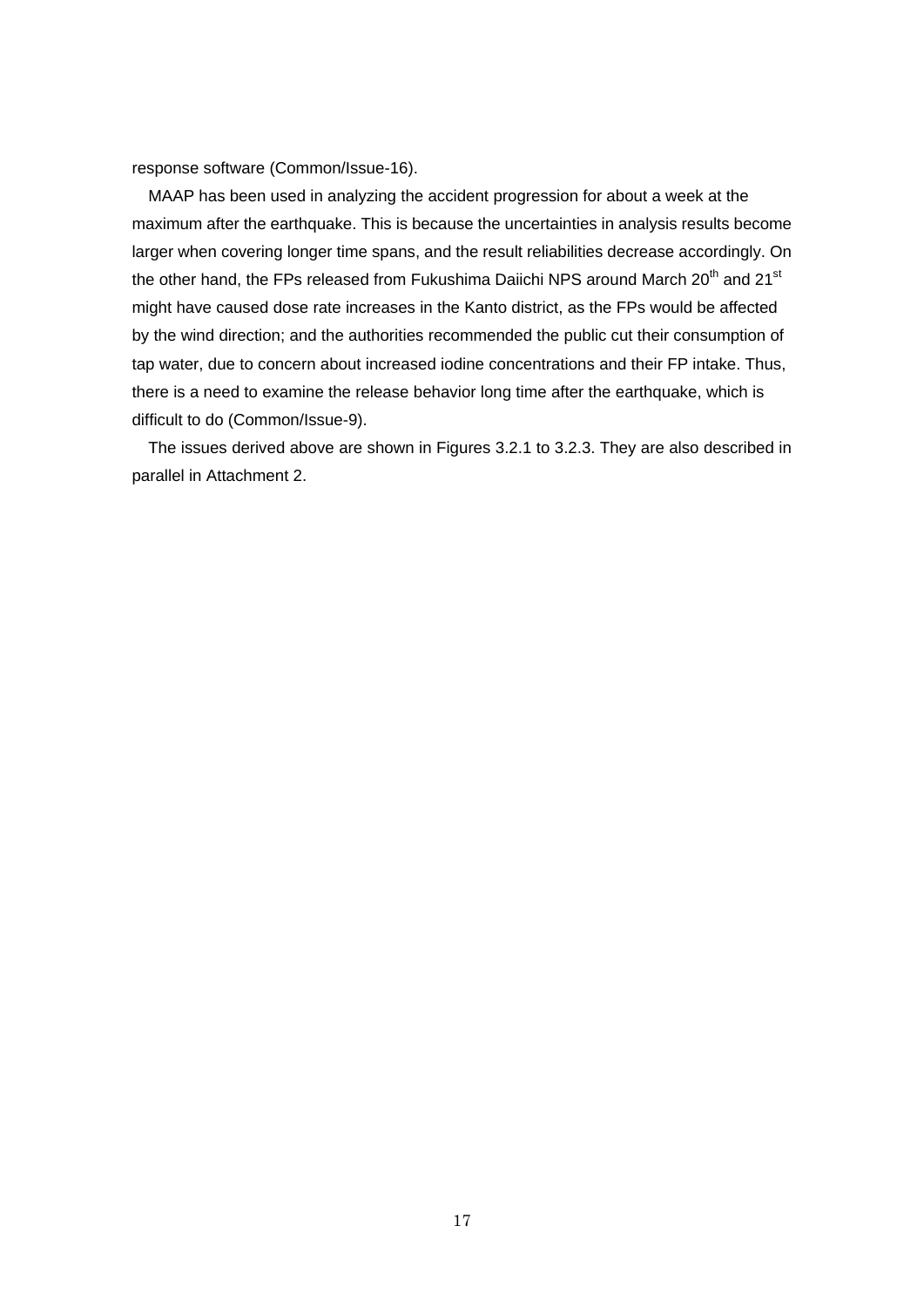

Figure 3.2.1 Issues derived from reactor water level change of Unit-1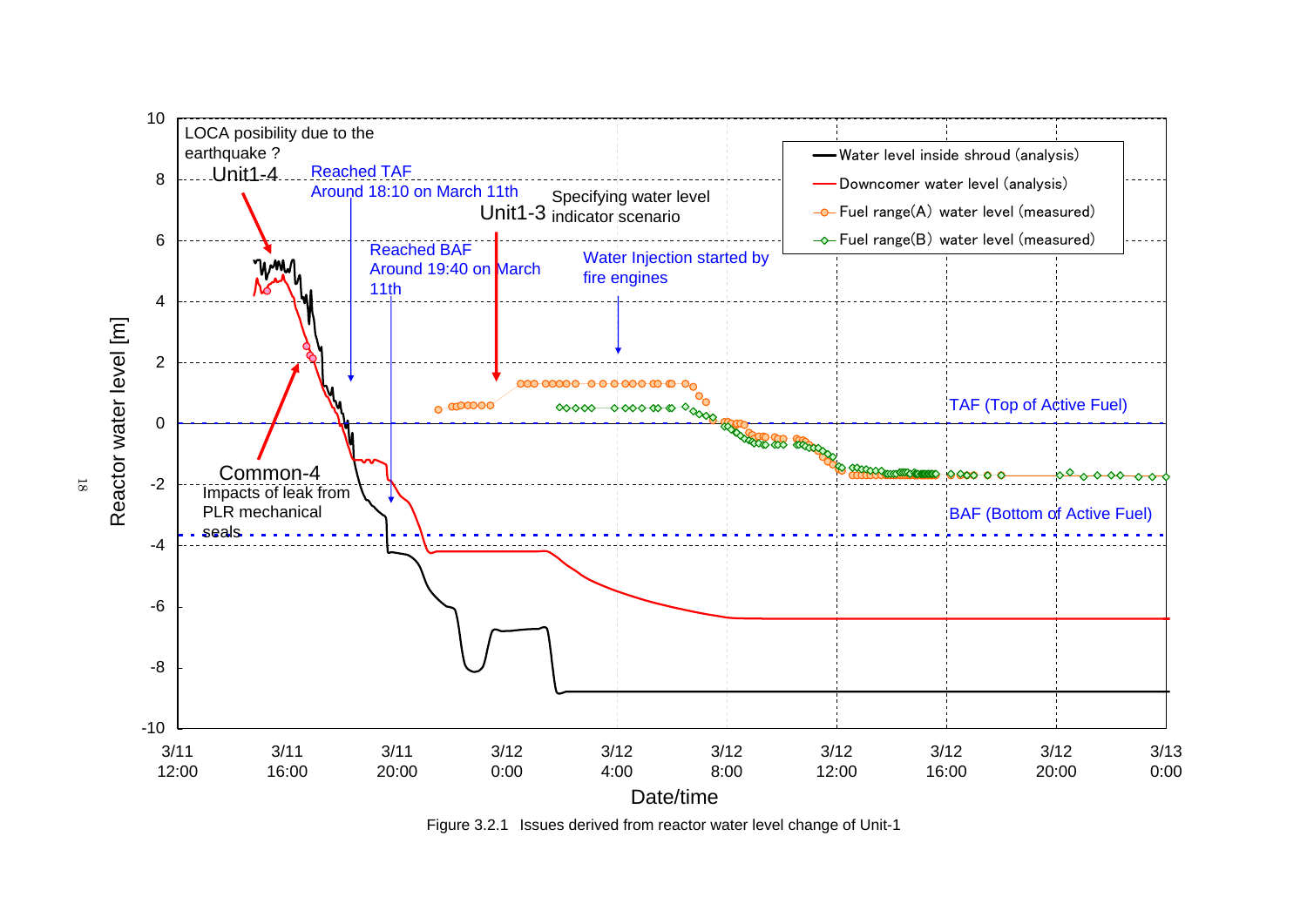

Figure 3.2.2 Issues derived from reactor pressure changes of Unit-1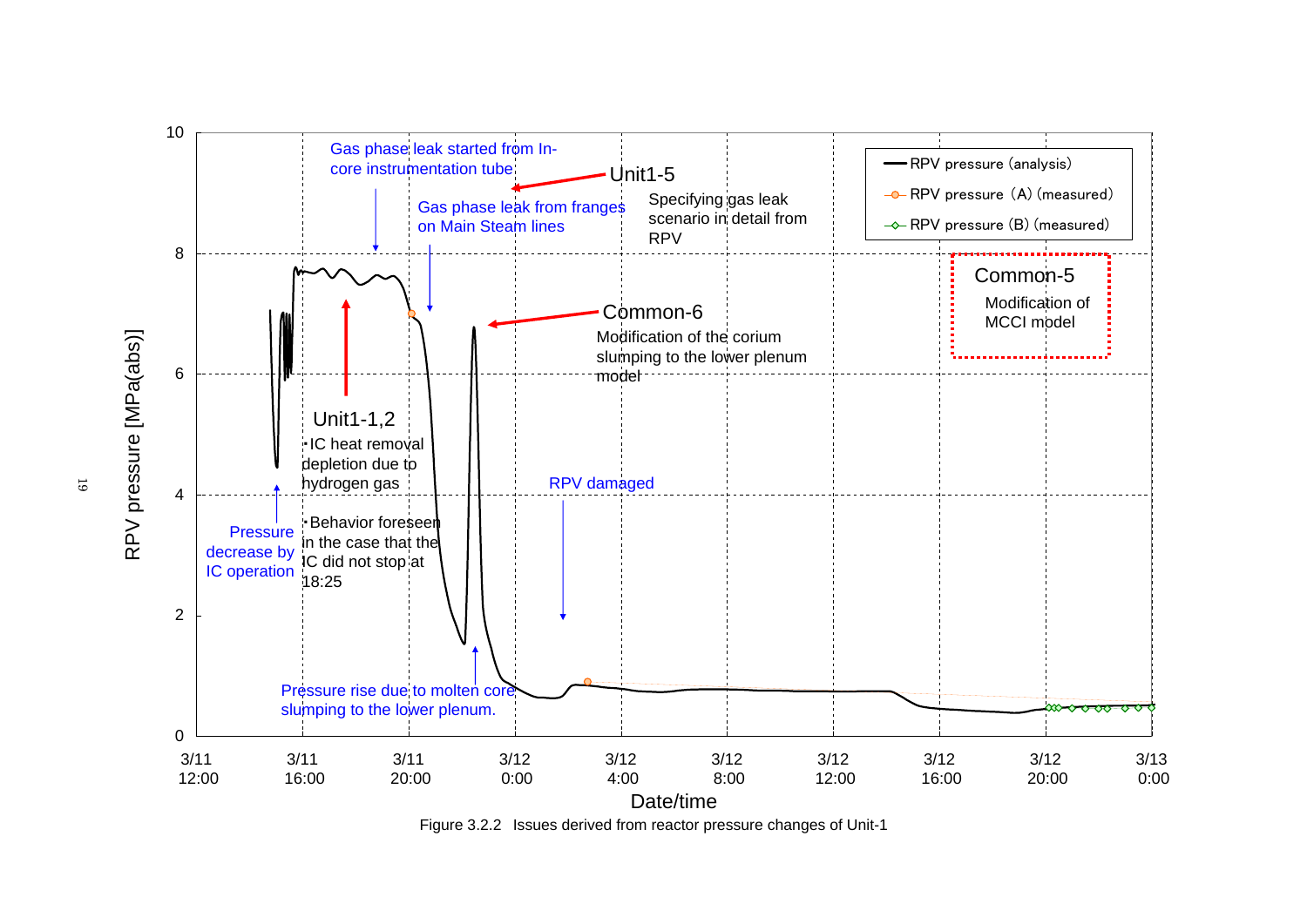

Figure 3.2.3 Issues derived from PCV pressure changes of Unit-1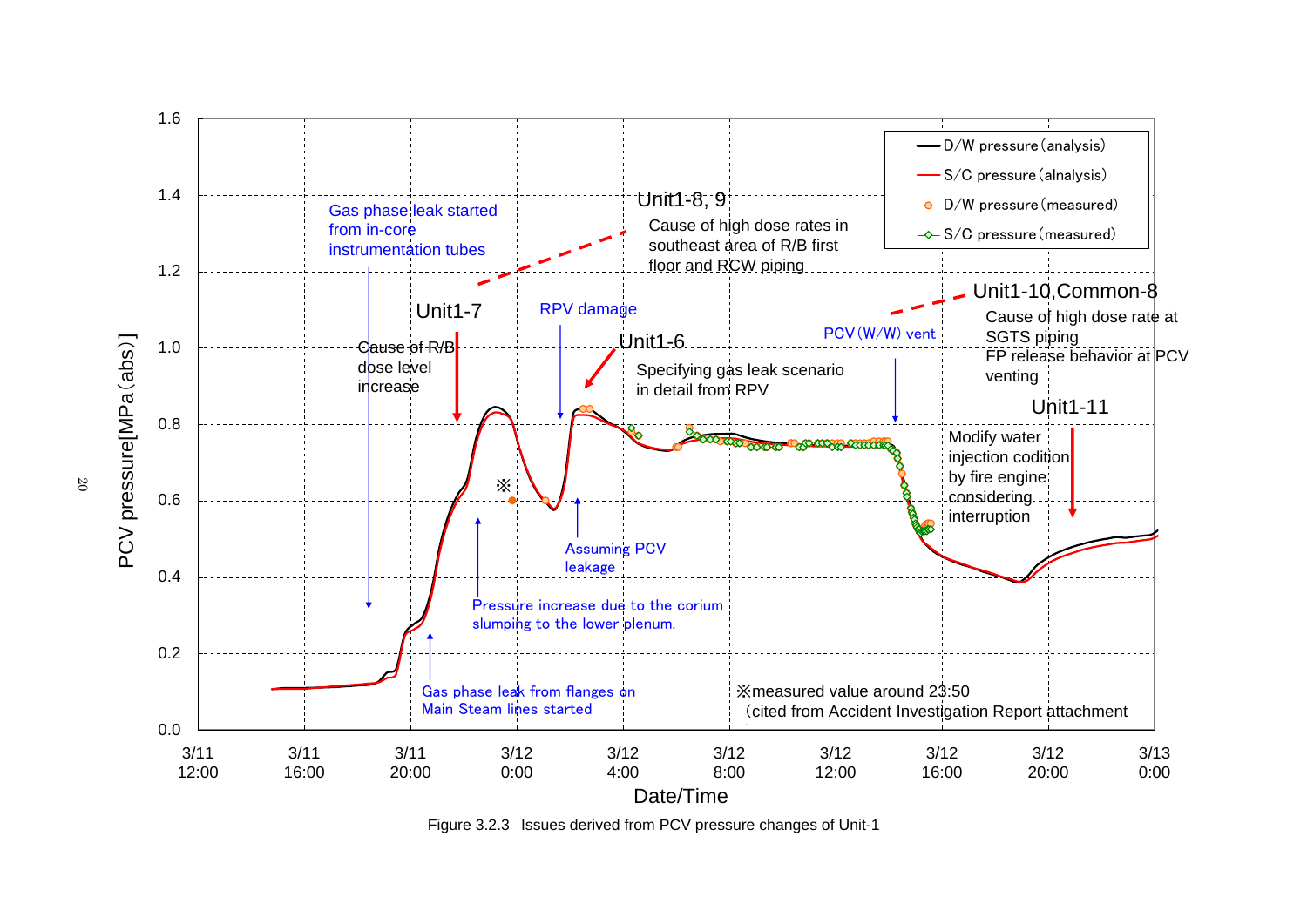- 3.3. Examination results of the issues derived for Unit-1
- 3.3.1. Impacts of the earthquake

The issue of the possibility of an LOCA caused by the earthquake (Unit-1/Issue-4) was examined (see Attachment 1-3).

Unit-1 was assessed to have reached the core damaged situation early in the night of March  $11<sup>th</sup>$ . Concerning the early development of the accident, a possibility has been noted that the LOCA might have been caused by the earthquake, which advanced the loss of coolant in addition to evaporation, leading to faster accident progression. In the investigation made so far, the LOCA had not been considered as an accident scenario, because the coolant decreasing speed and water level changes measured were consistent. Possible impacts of the earthquake on Unit-1 were examined this time by logical consideration to consistency between LOCA occurrence, measured data and fundamental physical rules such as the law of energy conservation.

As the result, it has been found, by referring to measured data and physical laws, that neither the LOCA caused by piping damage due to the earthquake, or the loss of functions of emergency diesel generators by the earthquake, occurred.

## 3.3.2. Water injection by fire engines

The issue of the water injection by fire engines (Common/Issue-2) was examined (see Attachment 1-4).

The amount of injected water by fire engines has been recorded on-site. But the possibility is well established that part of the injected water flowed not to the reactor but to other systems and equipment, because piping of the make-up water condensate system (MUWC) and the fire protection system is installed at many locations of the plant. MAAP did not assume either that the full amount of injected water had reached the reactor. The amount of water actually injected to the reactor is very important information for examining the accident progression. Therefore, possible leak paths were examined to evaluate their quantities.

It has been found from the piping configuration of the MUWC and the fire protection system that there was more than one path having valves in the "regular open" status or an opening branching from the water injection line from fire engines to the reactor. The leak flow through these paths might have been limited in volume, since the piping was of small diameter or had constant flow valves installed. But the quantitative assessment is important hereafter for reducing uncertainties in injected water quantity to the reactor.

The amount of water injected to the reactor has been made publicly available as a daily average. MAAP has also used it for analysis. In reality, there were water source depletions,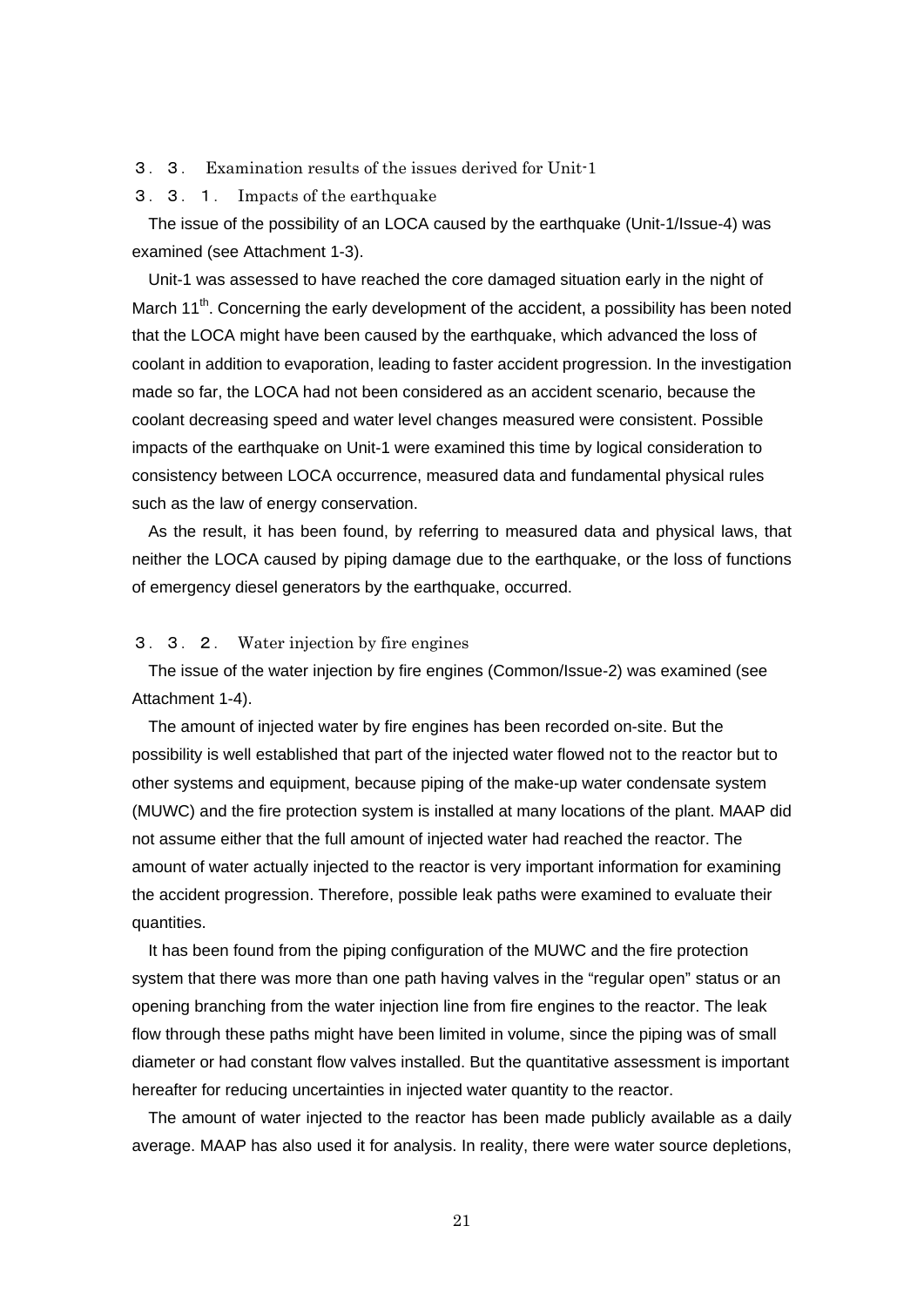interruptions of injection due to hydrogen explosion, etc. When reanalyzing the accident by MAAP, the interruption time of the injection should be considered and leaked water volume changes based on reactor pressure changes should also be considered.

# 3.3.3. Examinations into other issues

Examination results of other issues derived in "3.2. Issues derived from the comparison between measured information of Unit-1 and analyses" will be added to this section as soon as they become available.

# 3.4. Summary of Unit-1 examinations

Some of the issues derived from the comparison between MAAP analysis results and measured information of Unit-1 were examined, and rational interpretations of phenomena have been obtained for some issues as follows.

- $\checkmark$  There were no indications in measured reactor pressures which showed LOCA caused by piping damage due to the earthquake as described in "3.3.1. Impacts of the earthquake".
- $\checkmark$  Part of the injected water by fire engines flowed not to the reactor but to other systems and equipment as described in "3.3.2. Water injection by fire engines".

Hereafter, this latest information will be considered as input to the analysis for increasing reliability.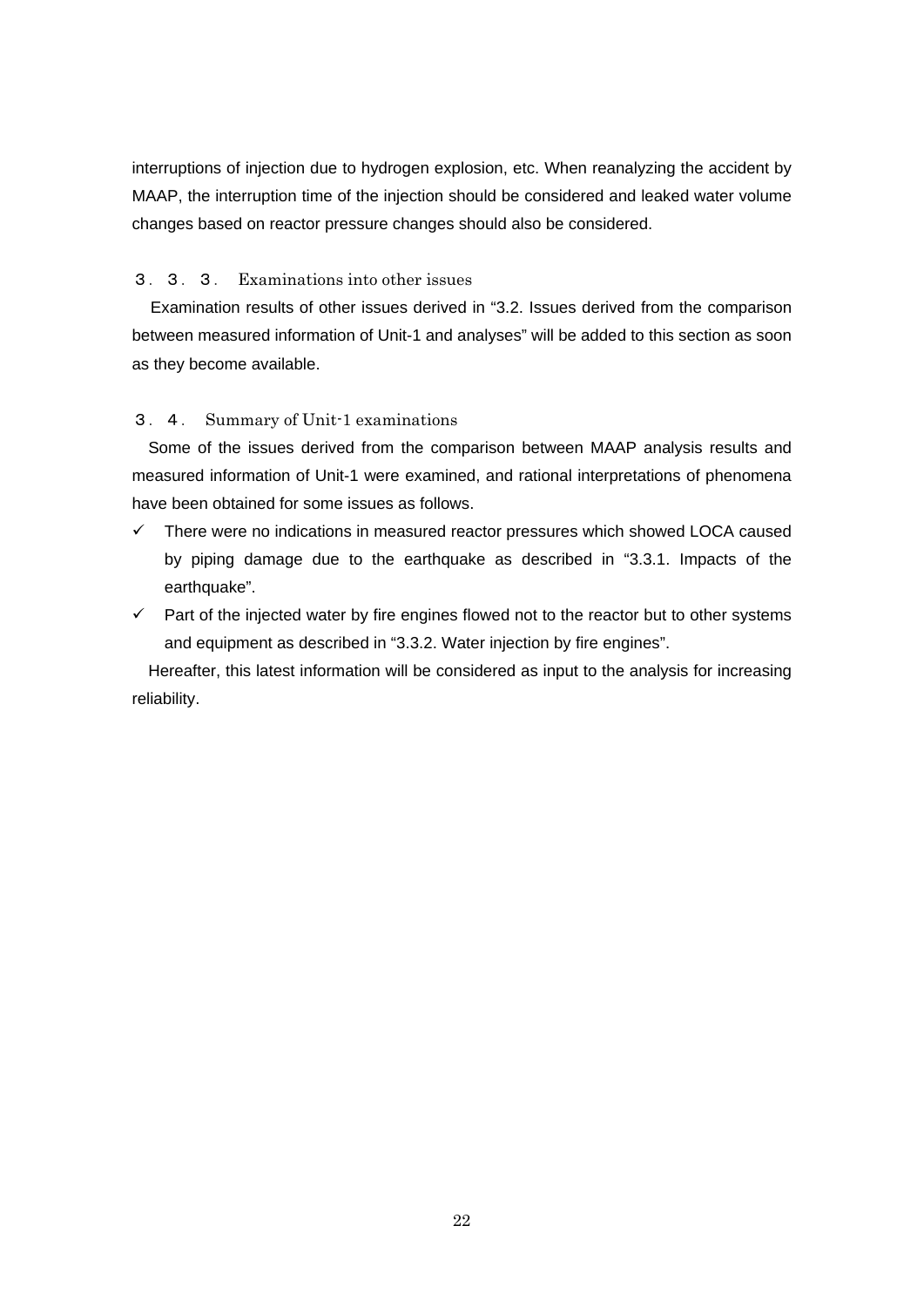#### 4. Examinations into the accident progression at Unit-2

#### 4.1. Approach for evaluation

The analysis results of MAAP (see Attachment 1) have been mainly used to examine the accident progression process, excluding the effects of the earthquake and tsunami, of Fukushima Daiichi NPS Unit-2 (hereinafter referred to as "Unit-2"). Fig. 4.2.1 shows the reactor water level changes, while Fig. 4.2.2 shows the reactor pressure changes and Fig. 4.2.3 shows the PCV pressure changes. However, the MAAP results cannot perfectly reproduce the actual accident progression because of the uncertainties in its analysis conditions, analytical models, and consequently its results obtained. In this report, therefore, the following steps were taken for examinations: First, discrepant points were identified as issues between the MAAP results done in the past (separate Volume 1) and actually observed measurements; and then, the issues identified were examined one-by-one. Section 4.2 explains in chronological order the issues extracted and Attachment 2 describes each issue individually.

4. 2. Issues derived from the comparison between measured information of Unit-2 and analyses

## 4.2.1. From the earthquake to tsunami arrival

At Unit-2, the following operation steps were being taken towards cold shutdown: start up and shutdown of the reactor core isolation cooling (RCIC) system, start-up of the residual heat removal (RHR) system in the S/C cooling mode, etc. Unit-2 lost all power supplies due to damage by the tsunami at 15:41 on March  $11<sup>th</sup>$ . At Unit-2, as the RCIC system had been manually started up at 15:39 just before the DC power for control was lost, water injection to the reactor could continue after the tsunami arrival. This was the big difference between Unit-1 and Unit-2 situations, i.e., at Unit-1 the IC had been shut down before the tsunami arrived, and therefore the IC could not be restarted upon loss of the control power supply.

#### 4.2.2. From the tsunami arrival to reactor water level increase

A possibility was hinted at that the RCIC system was in operation, with no control power supply due to tsunami, being driven by water - steam mixture, i.e., two- phase flow, which had been generated when the reactor water level increased to a level above the main steam line, thus water was flowing into the steam piping, as seen in Attachment 2-1. But no behavior prior to the water level increase up to the main steam line has been confirmed. In the analysis, the water injection rate was adjusted as 30% of the rated value, so that the reactor pressure changes measured could be reproduced during the period while the RCIC was thought to have been driven by two phase flow. According to the results under this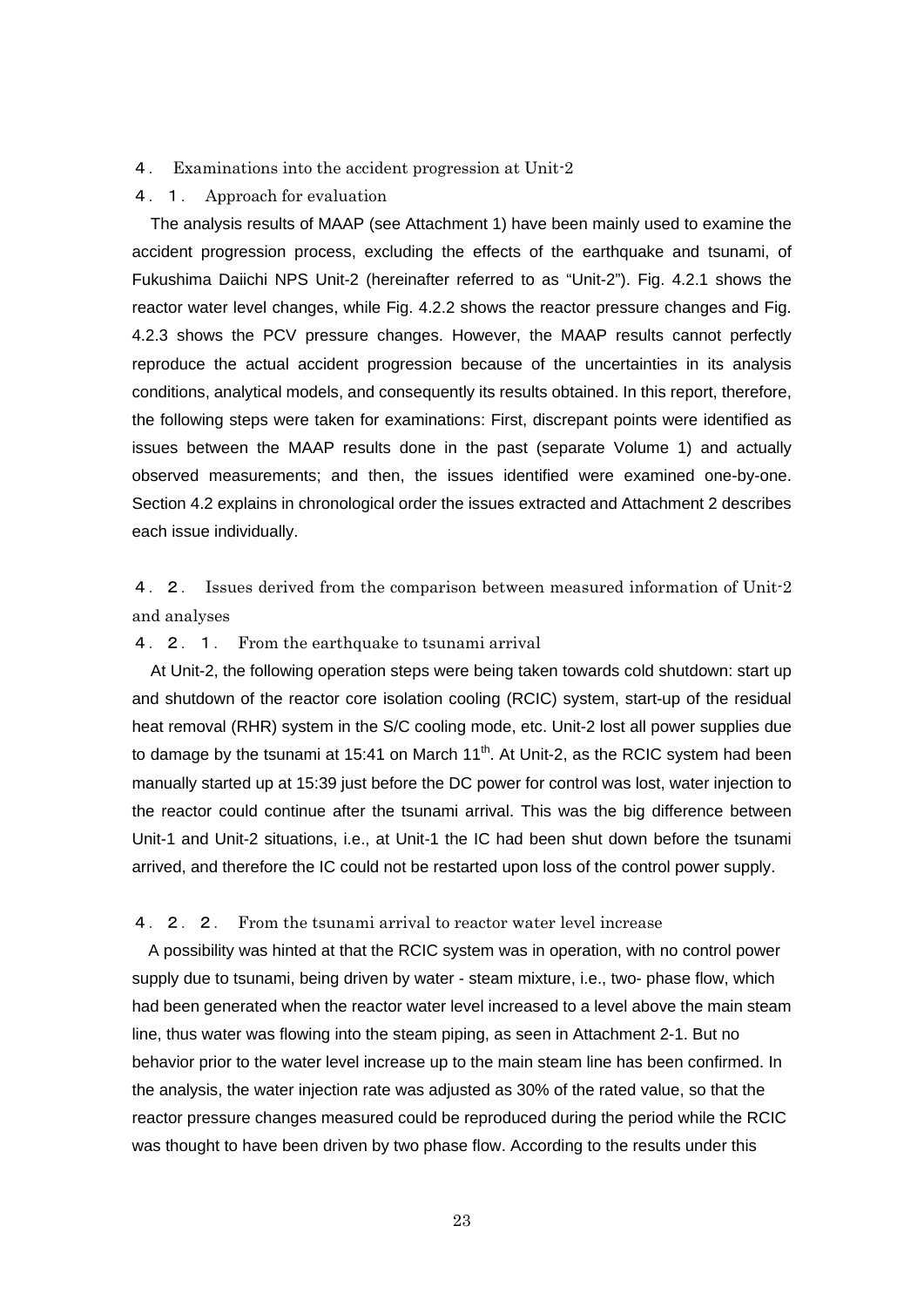condition, the reactor levels calculated during the time period prior to the water level increase up to the main steam line increased more slowly than the measured values. This raises the need to investigate the RCIC behavior after loss of power supply due to tsunami (Unit-2/Issue1)

In the meantime, during the RHR system operation in the S/C cooling mode, the pumps were considered not to be being operated due to the loss of all AC power supplies. If the RHR system configuration (valve open/closed positions) had been maintained after the power supply loss, plant behavior including the D/W pressures might have been affected due to energy flow to the RHR system. This raises another issue to investigate (Unit-2/Issue-4).

### 4.2.3. From the reactor water level increase to loss of RCIC functions

After the reactor water level increased, no accurate water levels can be estimated, because the fuel range reactor water level indicator had reached their maximum limit of measurement. The reactor pressure, on the other hand, started to decrease after the RCIC started up (MAAP gave a later time for the pressure to start decreasing). When it reached 5.4 MPa[abs] at 01:30 on March 12<sup>th</sup>, the reactor pressure began to rise again. In the time sequence, this pressure change had no connection with the switchover of water sources from 04:20 through about 05:00 on March  $12<sup>th</sup>$ . The reactor pressure and temperature changes due to RCIC water injection, and the relationship between lowered saturation temperatures due to pressure decrease, can explain the above pressure change behavior of decrease and increase. Therefore, if the water injection rates from RCIC to the reactor can be determined to reproduce this pressure reversal behavior, although unknown yet, it will help to reveal the accident progression including the RCIC water injection properties.

Incidentally, the reactor water levels measured were higher than the "reactor water level high (L-8)" (Attachment 2-1) after correction of the reactor pressure increase and containment temperature increase, as was shown by the blue points in Figure 3-1 of the separate Volume 1.

While the RCIC operation was being continued with no control power supply, the reactor pressure is considered to have stayed, as discussed in Attachment 2-1, at lower levels than the level at normal operation for the following reasons.

- The reactor water level rose above L-8 because of no control of the RCIC valve apertures for adjusting steam flow rates.
- Decay heat energy was removed from the reactor by low quality two phase flows.
- The water was injected by the RCIC at a lower flow rate than the rated value, because the RCIC turbine was operated by low quality two phase flows.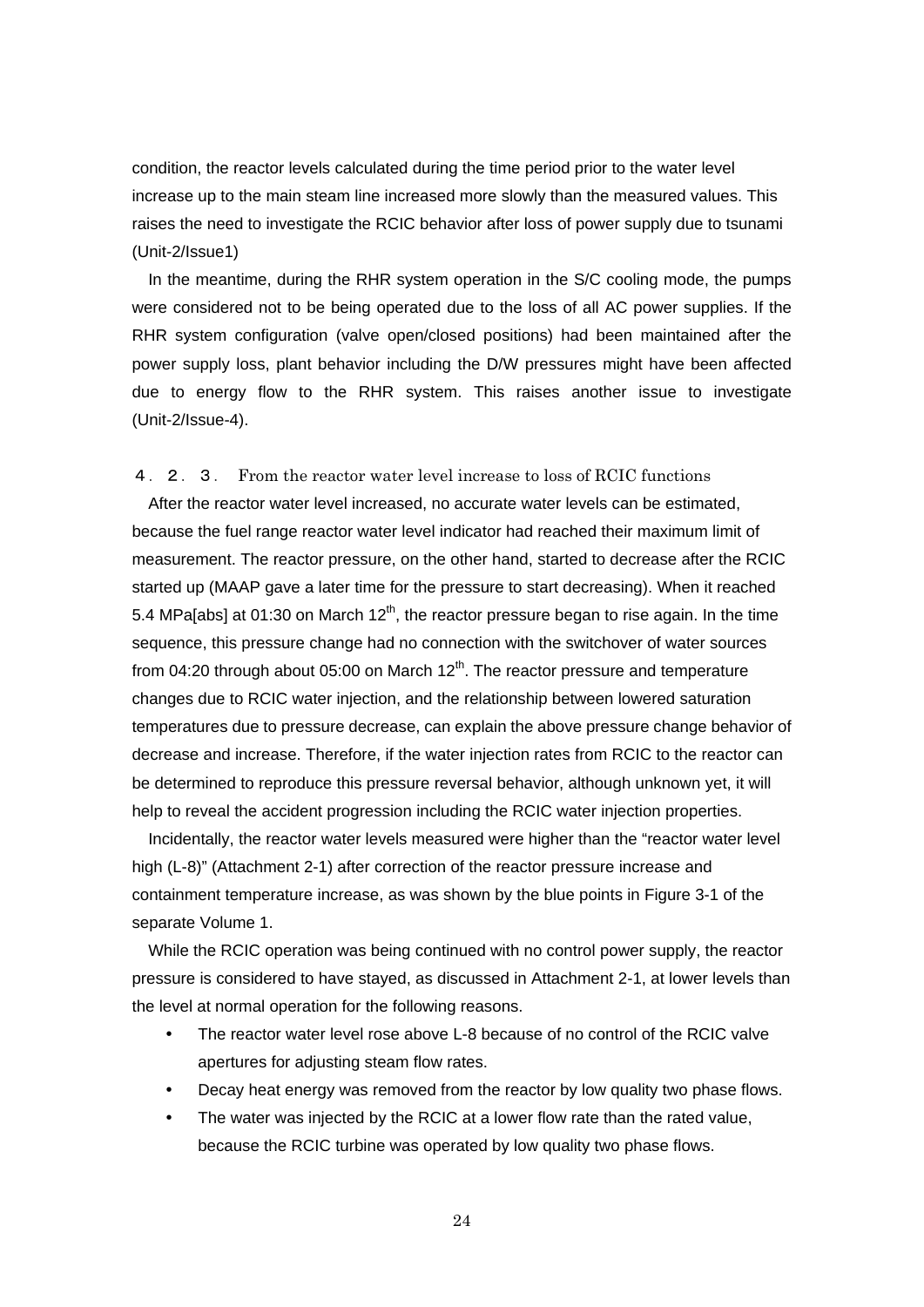Thus, the energy in the reactor vessel was kept balanced without the SRV operation.

The reactor pressure varied in a downward trend again from about  $06:00$  on March 13<sup>th</sup>. This can be understood as the effect of decreased decay heat with time. Thereafter, the pressure increased again after it was measured as 5.4 MPa[abs] at 09:00 on March 14<sup>th</sup> and reached 5.6 MPa[abs] at 09:35. MAAP could reproduce, as shown in Attachment 2-1, the gradual reactor pressure increase, assuming interruption of water injection by the RCIC system (but steam supply to its turbine continued) at 09:00 on March 14<sup>th</sup>. MAAP could also reproduce the sharp pressure increase thereafter, assuming full shutdown of the RCIC system at 12:00 on March  $14<sup>th</sup>$ . The assumptions made in the analysis could reproduce quite well the reactor pressure changes, but why the RCIC stopped is unknown. It is necessary, therefore, that the RCIC shutdown mechanism consistent with those assumptions in the analysis be investigated (Unit-2/Issue-2).

The containment pressure varied at lower levels than anticipated, despite the fact that all the decay heat was stored in the S/C, because of the loss of the ultimate heat sink (LUHS). In the process of Unit-2 accident progression, it is considered that the SRV did not operate when the RCIC was in operation. This means the RCIC exhausted two-phase steam that flowed into the S/C accompanied by energy equivalent to the decay heat energy. As a result, the energy stored in the S/C raised the containment pressure. It has been noticed, on the other hand, as discussed in Attachment 2-2, that the gradual increase of D/W pressure measurements can be reproduced by assuming the inflow of seawater into the torus room and heat removal from the S/C outer walls by seawater.

4.2.4. From the loss of RCIC functions to forced depressurization by SRV operation Although it has not been clarified at what time the RCIC system shutdown, the reactor water level started to decrease gradually after RCIC stopped, uncovering the core, and then it rapidly decreased due to depressurization boiling by opening SRV. The core was completely uncovered and core damage started (see Figure 3-1 in separate Volume 1). After the reactor pressure increased due to RCIC system shutdown, it was maintained at about 7.5 MPa[abs] due to the SRV relief valve mode; (the SRV(A) had been connected to temporary batteries). Thereafter, the reactor pressure sharply dropped upon opening the SRV and finally approached the ambient pressure.

The reactor pressures and water levels were measured once the water level had gone below the maximum range of the fuel region reactor water level indicator, following the RCIC shutdown. Further, the reactor water levels and pressures could be reproduced with good accuracy (see Figure 3-2 in separate Volume 1). This was done by appropriate processing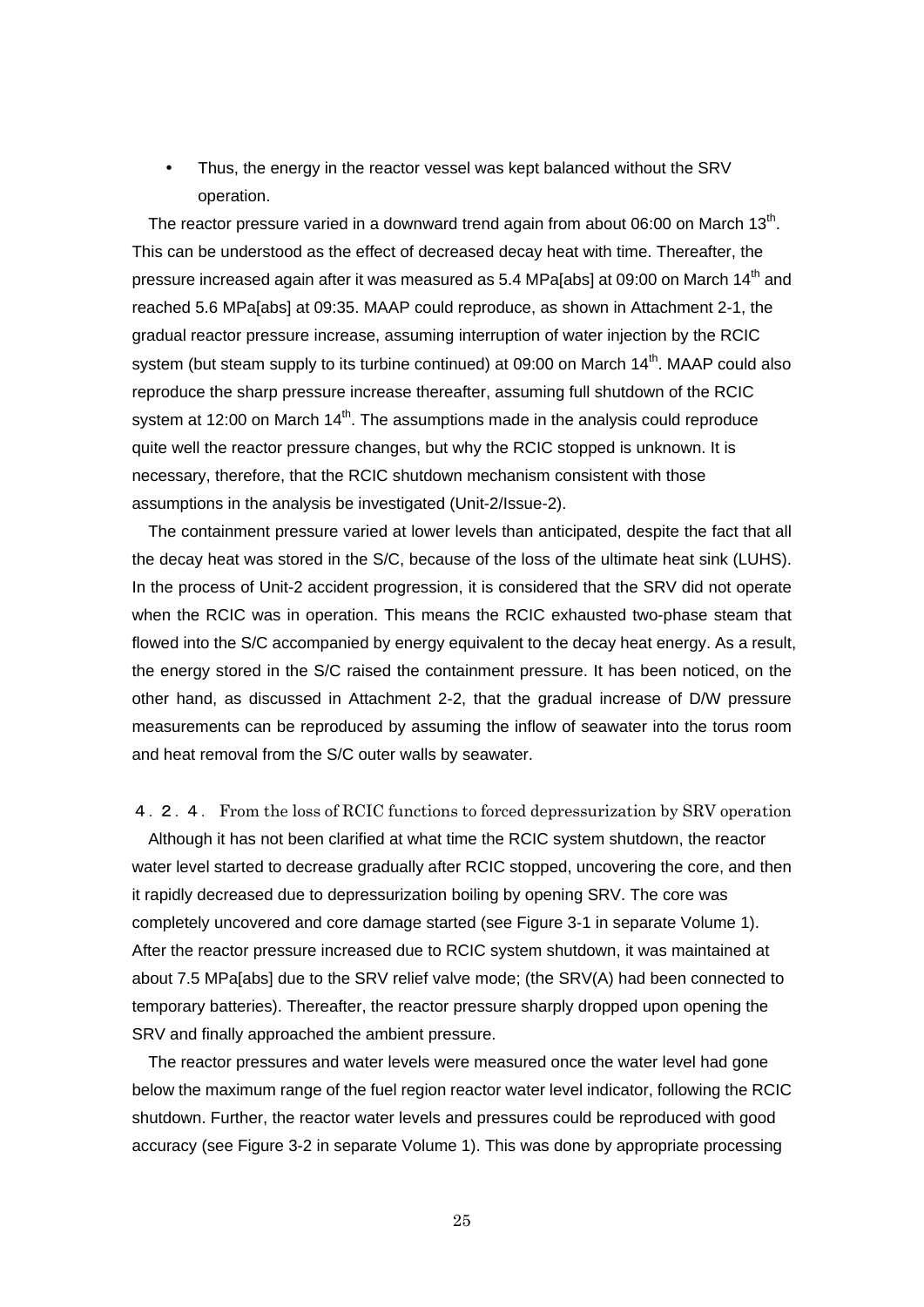of the energy balance and property changes over the time span until the forced depressurization by the SRV, because the water in the reactor decreased monotonously, although it was being accompanied by pressure changes.

The measured values of PCV pressure changed downward from about 13:00 on March  $14<sup>th</sup>$  after the RCIC system had stopped. It can be considered that this was because heat continued to be removed from the S/C by the seawater which flowed into the torus room, although no more energy was transferred to the S/C through the RCIC turbine. However, the analysis cannot reproduce these transitions. The pressure decrease, judging from the changes in reactor pressure increase, started more than one hour later than the 12:00 time on March 14<sup>th</sup> assumed in the analysis as the timing of full RCIC shutdown. This coincides roughly with the time period when the energy inflow to the S/C due to SRV operation started but is inconsistent with the scenario of energy inflow termination and continued heat removal from the S/C outer walls. This means the PCV pressure changes need examination, including consideration for the PCV leak scenario (Unit-2/Issue-5).

Regarding the PCV pressure upon depressurization by the SRV, it remained stable at about 0.4 MPa[abs] from 17:00 through 20:00 on March  $14<sup>th</sup>$  and the anticipated pressure increase was not seen, despite the big steam (energy) inflow to the S/C upon depressurization by the SRV (MAAP predicted pressure increase upon depressurization by the SRV). This raises another issue to investigate, that is, the pressure behavior upon depressurization by the SRV (Unit-2/Issue-6).

4.2.5. From the forced depressurization by SRV to PCV pressure decrease initiation

About at the same time when depressurization by the SRV was completed, water injection was started by fire engines. But the amount of water set in the analysis was insufficient to flood the core and core damage developed. Sufficient data on reactor water levels were not available, but their increasing trend after 21:00 on March  $14<sup>th</sup>$  could be confirmed. This reactor water level increase, however, could have been caused by overestimating the real level due to water evaporation inside the reference water level side piping in the accident progression, as in Unit-1. The water level indicator became unable to show accurate values after all, although the timing when this happened is unknown. Therefore, the actual amount of injected water is considered to have been less, too, including its possible leakage (Common/Issue-2) from the injection lines of the fire engines.

Around the time when the core became uncovered and fuel cladding temperatures started to rise, a big amount of hydrogen was generated by the water – zirconium reactions (see Figure 3-6 in separate Volume 1).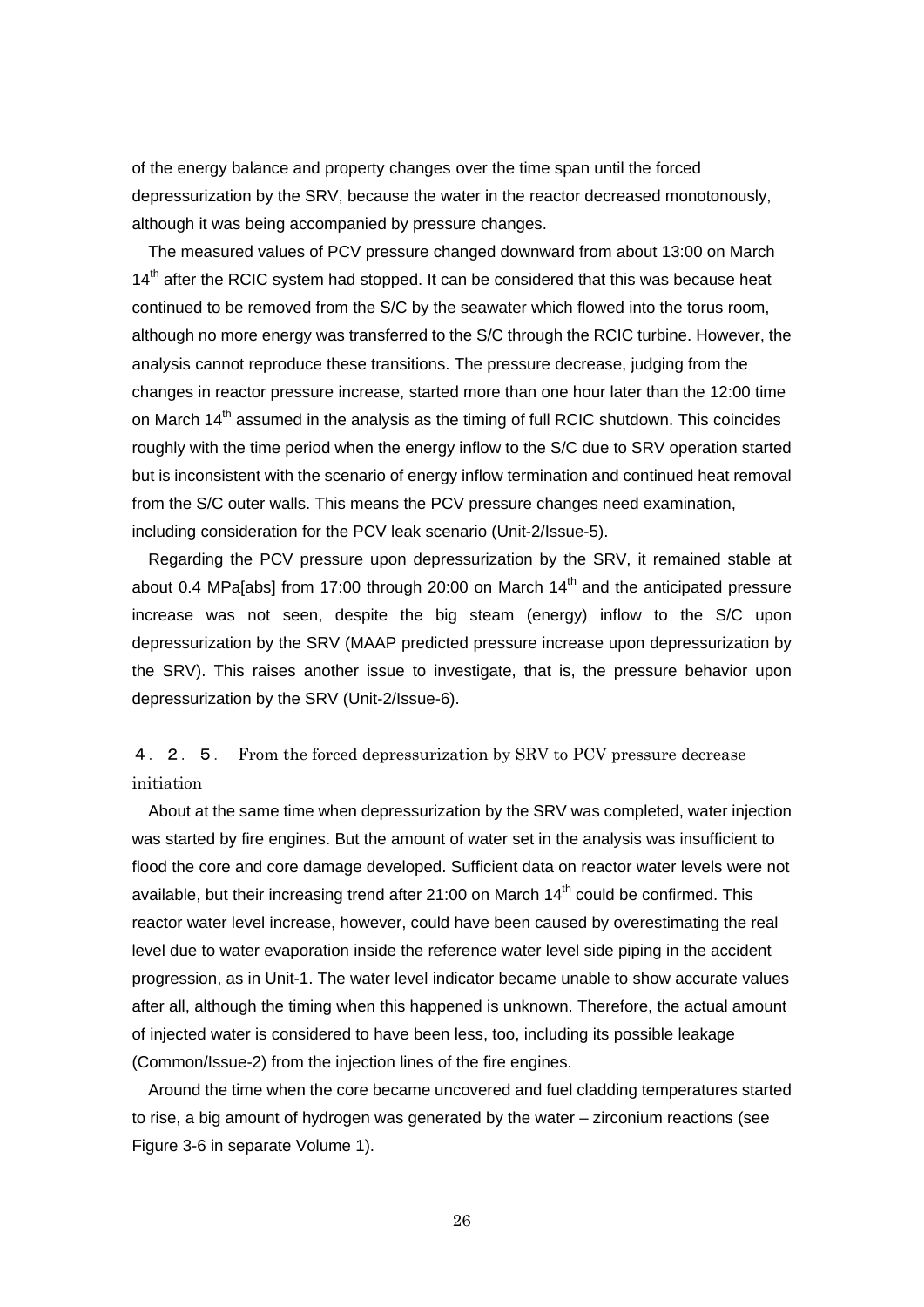The PCV pressure increased to 0.75 MPa[abs], thereafter, due to hydrogen generation and SRV opening, etc. The D/W pressure increases were observed at about 20:00, 21:00 and 23:00 on March  $14<sup>th</sup>$ , probably being effects of hydrogen generation. In the meantime, the S/C pressure measurement started from 04:30 through about 12:30 by the normal pressure indicator, which showed similar values with those of D/W pressures. Thereafter, the measurement was interrupted once due to defective indicators. The measurement resumed at 22:10 using the S/C pressure indicator for accident management. This pressure indicator gave lower values than the D/W pressure from the beginning. As such pressure gaps are unlikely to occur in view of the PCV structure, it is highly possible that these pressure measurements did not show the actual pressures. Eventually, the S/C pressure indicator dropped below the lower end of the scale at  $06:00$  on March  $15<sup>th</sup>$ , indicating the instrumentation system malfunction. Since some useful information may be obtained from the fluctuations of indicated pressure values and the indicator malfunction timing, examinations into the S/C pressure indicator behavior need to be continued (Unit-2/Issue-3).

SRV opening was repeated after the forced depressurization of the reactor in order to control the reactor pressure increase which had occurred occasionally. But the reactor pressure decrease and SRV manual operation did not necessarily coincide. For example, an SRV opening operation was recorded at 21:00 on March  $14<sup>th</sup>$  and 01:10 on March 15<sup>th</sup>, but not at about 23:00 on March 14<sup>th</sup>, when the reactor pressure increased and decreased. The reactor pressure changes on this occasion need to be examined (Unit-2/Issue-7, 8).

At Unit-2 preparation was underway for the S/C venting, but no decisive evidence exists whether or not the rupture disk got opened. But it was at about 23:00 (measured pressure at 23:00 was 540 kPa[abs]) on March  $14<sup>th</sup>$  when the D/W pressure exceeded the preset rupture disc operating pressure (528 kPa[abs]), even if the measured S/C pressure was not correct. In the meantime, a radiation monitoring car did record a sharp rise in dose rates at about 21:20 when the SRV opening operation was recorded. It is necessary, therefore, to examine in what state the rupture disc was and why the dose rates rose (Unit-2/Issue-9). The occasional increase in reactor pressure around this time was at most about 1.5 MPa[abs] and noncondensable hydrogen gas is considered to have mixed in the discharged steam upon pressure decrease, because core damage is thought to have developed by this time. Whether or not the S/C integrity was affected by the pressure increase due to the noncondensable gas not being condensed is another issue to examine (Unit-2/Issue-10).

4. 2. 6. From the PCV pressure decrease initiation to March 18th

The measured PCV pressure was 0.73 MPa[abs] at about 07:20 on March  $15<sup>th</sup>$ , and then it decreased to 0.155 MPa[abs] at 11:25 on March 15<sup>th</sup>. It is not clear when the pressure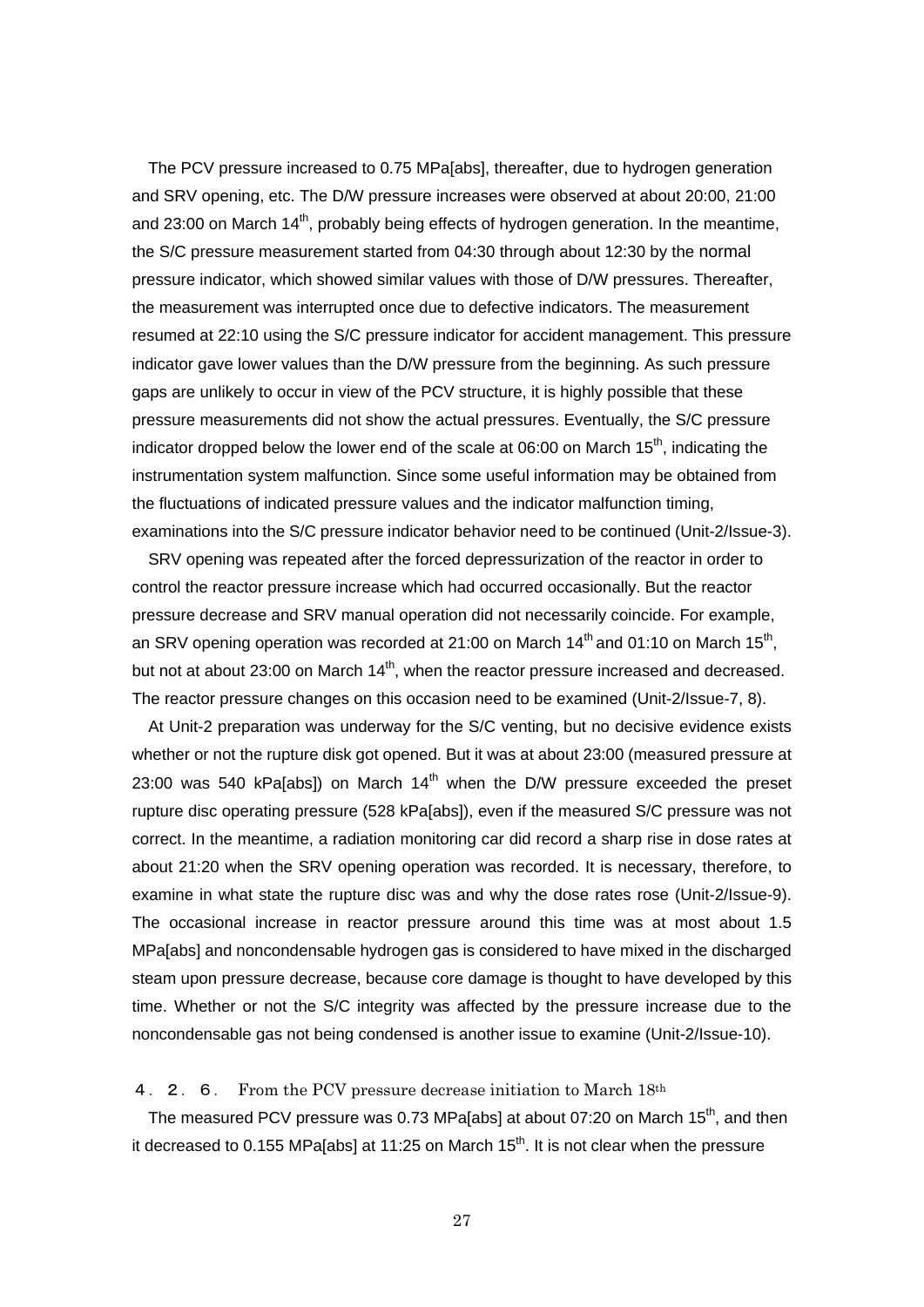started to decrease, because the measured data are limited around this time period due to the temporary reduction of workforce at Fukushima Daiichi NPS. Still it is highly possible that this pressure decrease occurred during the morning, as suggested by the facts that (1) steam release from the Unit-2 blowout panel was confirmed in the morning on March 15<sup>th</sup>, and (2) the dose rates measured by monitoring cars increased. The FPs released at this time are believed to have resulted in radioactive contamination in Iitate Village, etc. The mechanism needs to be examined how this pressure decrease of the PCV occurred (Unit-2/Issue-11).

The containment atmospheric monitoring system (CAMS (D/W)) in the meantime, showed a monotonous increase until around 06:00 on March  $15<sup>th</sup>$  (63 Sv/h at 06:20) and then a lowered value (46 Sv/h at 11:25) after an interruption of data recording for about 6 hours. The PCV pressure decrease would explain the dose rate decrease in the PCV, by the FP release from it. The CAMS (D/W) recorded a sharp rise to 135 Sv/h later at 15:25 on March 15<sup>th</sup>. This sharp rise suggests some incidents developed abruptly in the reactor and PCV. The question of what incidents could have occurred at this time needs to be investigated (Unit-2/Issue-12).

The analysis predicted that the total amount of hydrogen generated over about a week after the earthquake was about 456 kg (see Figure 3-6 in separate Volume 1). The reasons for no hydrogen explosion at Unit-2 could possibly be hydrogen leakage from a blowout panel or ceiling holes, or the lower hydrogen generation rate of Unit-2 as compared to Units-1 and 3. The reasons need to be examined (Unit-2/Issue-13).

Concerning the FP release, the analysis indicated that the FP noble gases were discharged to the S/C from the reactor vessel after the core damage, and almost all of them were released outside the PCV, based on the leaks from the PCV assumed in the analysis. The release fraction of cesium iodide was about 1%, while most of it remained in the S/C. But there is a possible gap between the analysis results and the reality, since the FP release outside the PCV was based on an assumption of leaks from the PCV.

The analysis also gave the result that the Unit-2 core remained in situ and the reactor vessel was not damaged, although part of the molten fuel remained as a pool. This may be due to such reasons as that water injection by the RCIC system was continued rather well at the beginning, and that the water injection by the fire engines could be started with a relatively shorter time delay after the RCIC shutdown, in comparison to the situation with Unit-1. Whether the reactor vessel was damaged or not is highly influenced by the amount of water injection by fire engines. Therefore, uncertainties in analytical conditions have big effects on the analysis results.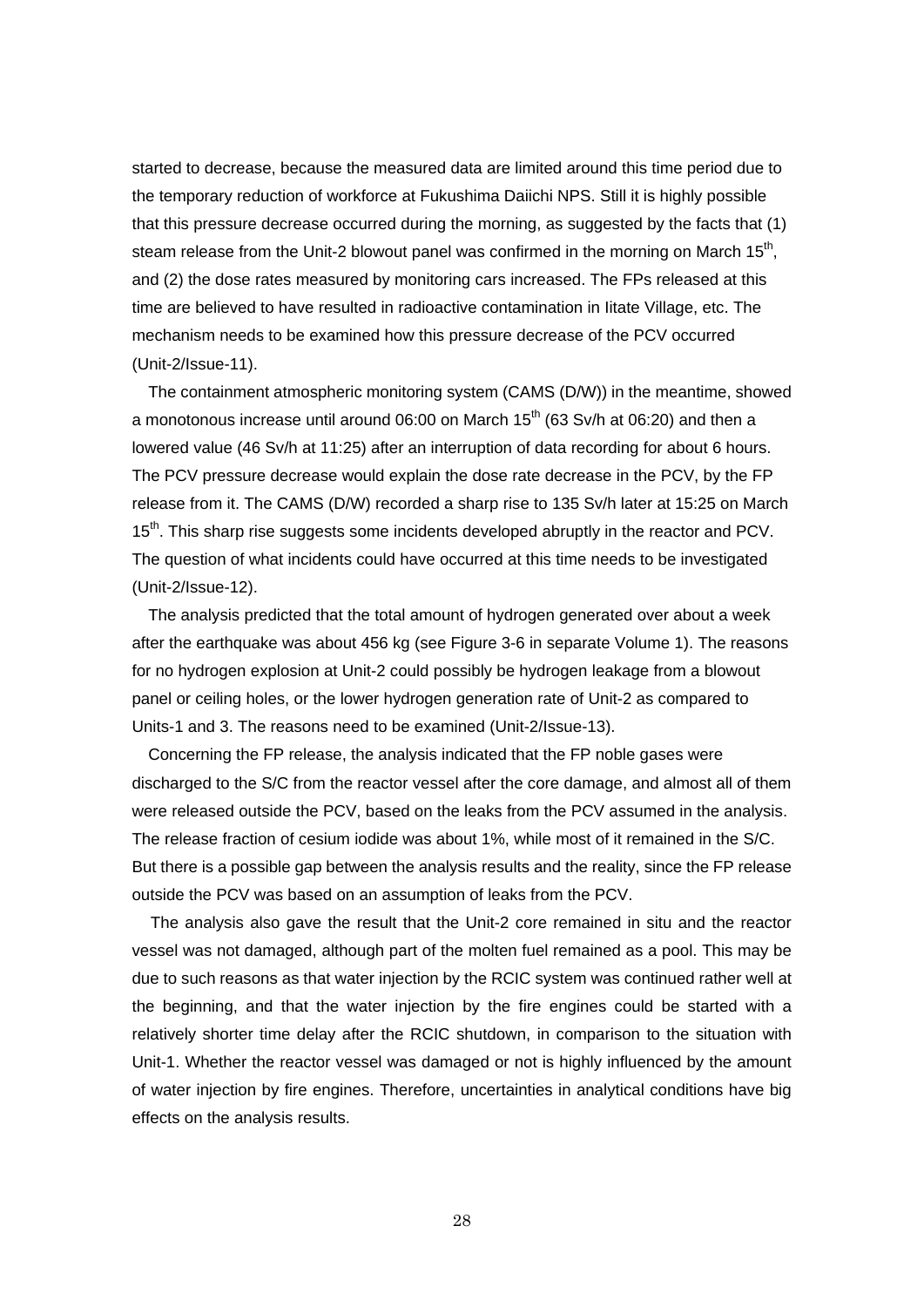#### 4.2.7. Examinations into other matters

It bears noting again that MAAP has uncertainties in its analysis conditions, models, and consequently, in its results. In particular, the amount of FP release is strongly affected by these uncertainties. The results should be understood as being simple reference information.

If the sharp rise of the (CAMS) (D/W) indication at 15:25 on March  $15<sup>th</sup>$  were assumed to be due to the debris falling when the reactor vessel was damaged, MAAP would not be able to reproduce the reactor vessel damage around this time period, as far as the current MAAP results indicate. In order to simulate such phenomena, the effects of debris relocation behavior should be properly analyzed in consideration of the complicated configuration of the BWR reactor vessel lower structures. Improvements in the analytical model will be needed for increasing reliabilities in the analysis results. Currently, the location of debris, the ultimate result of the accident progression, is still unknown. Since this information is important input to decommissioning planning, further examinations are needed, based on the outcomes of the investigative research and development projects of the PCV and reactor pressure vessel, and other relevant projects (Common/Issue-8).

MAAP has been used in analyzing the accident progression for about a week at the maximum after the earthquake. This is because the uncertainties in analysis results become larger when covering longer time spans, and the result reliabilities decrease accordingly. On the other hand, the FPs released from Fukushima Daiichi NPS around March 20<sup>th</sup> and 21<sup>st</sup> might have caused dose rate increases in the Kanto district, as the FPs would be affected by the wind direction; and the authorities recommended the public cut their consumption of tap water, due to concern about increased iodine concentrations and their FP intake. Thus, there is a need to examine the release behavior long time after the earthquake, which is difficult to do (Common/Issue-9).

The issues derived above are shown in Figures 4.2.1 to 4.2.3. They are also described in parallel in Attachment 2.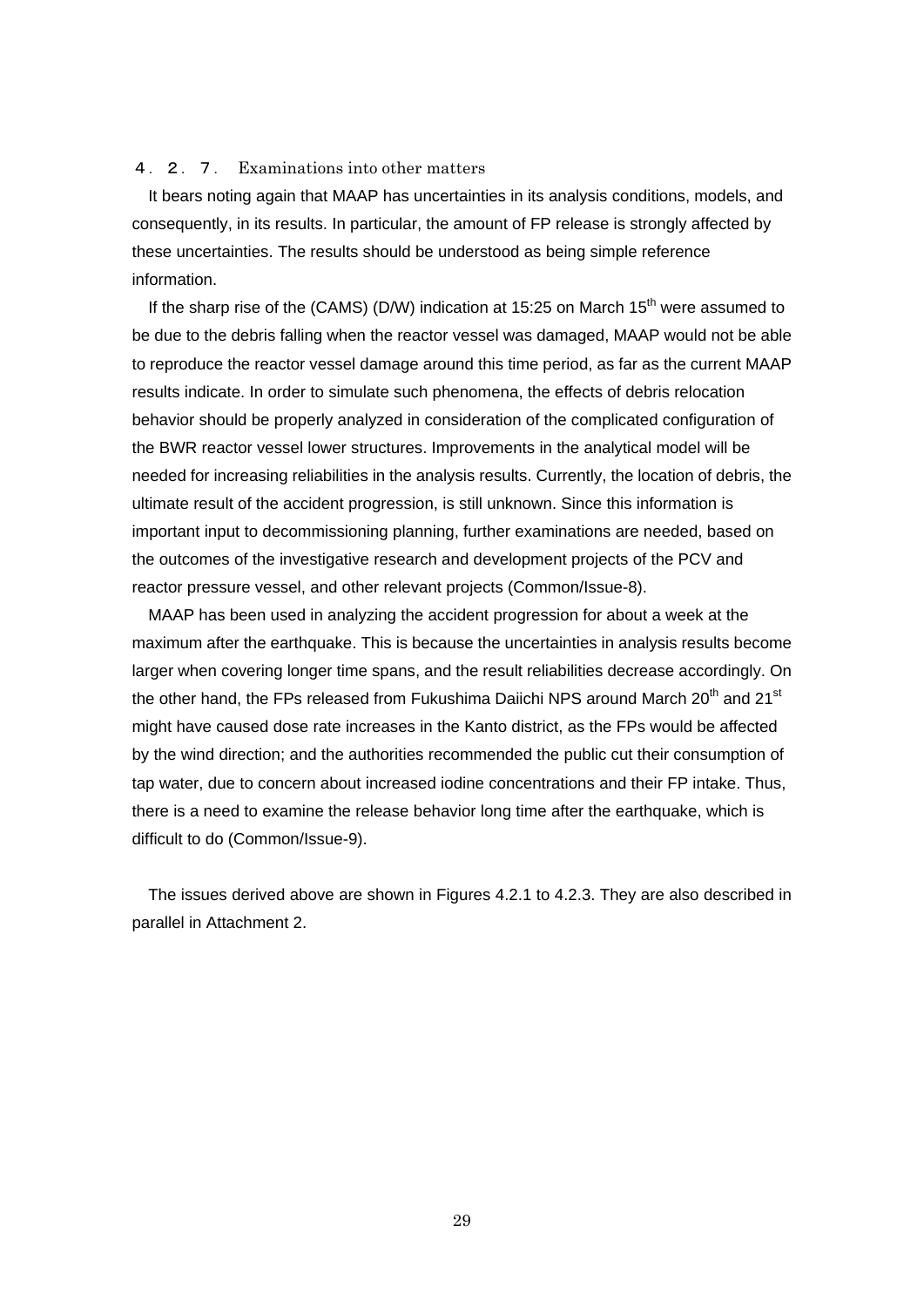

Figure 4.2.1 Issues derived from the reactor water level changes at Unit-2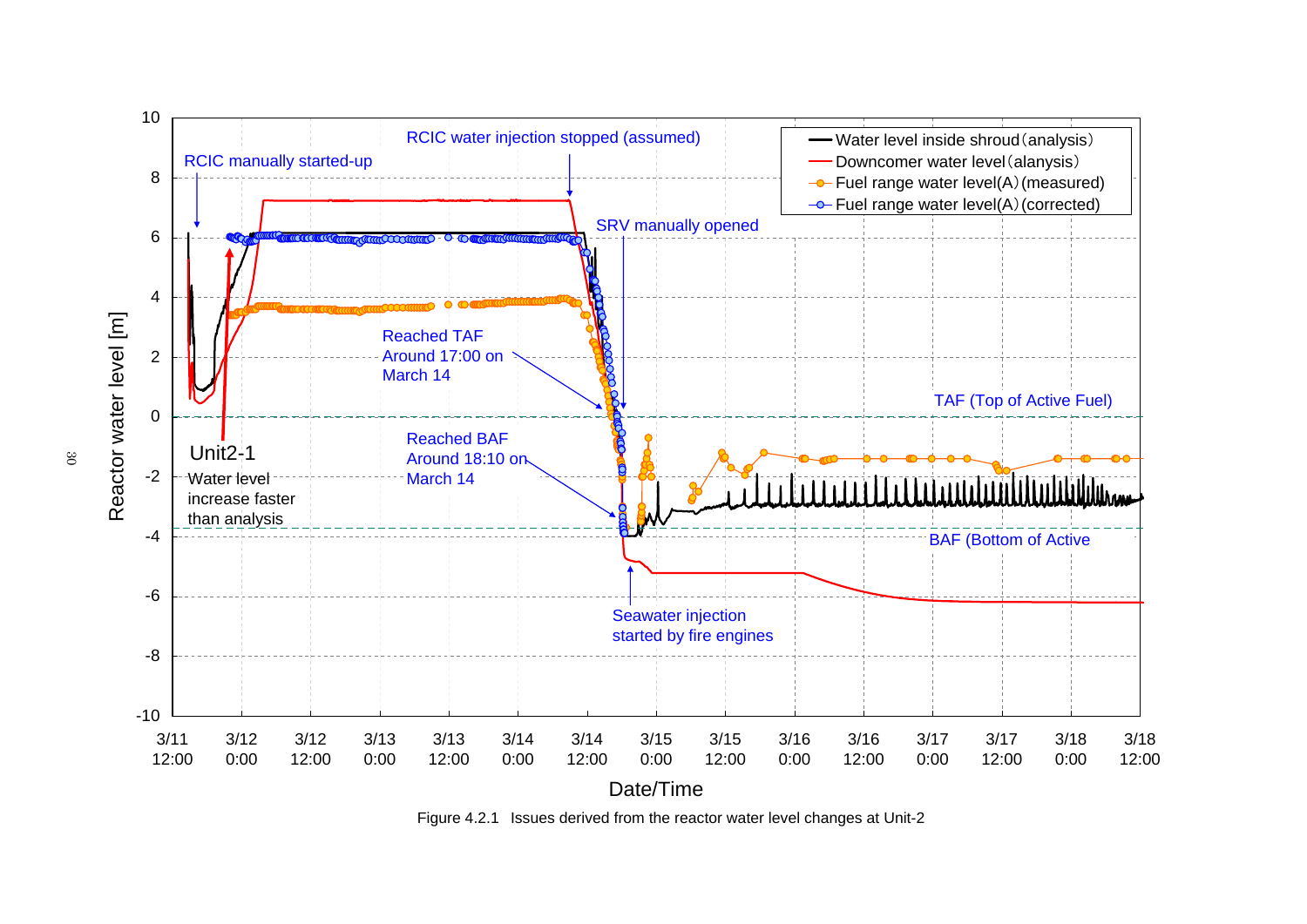

Figure 4.2.2 Issues derived from the reactor pressure changes at Unit-2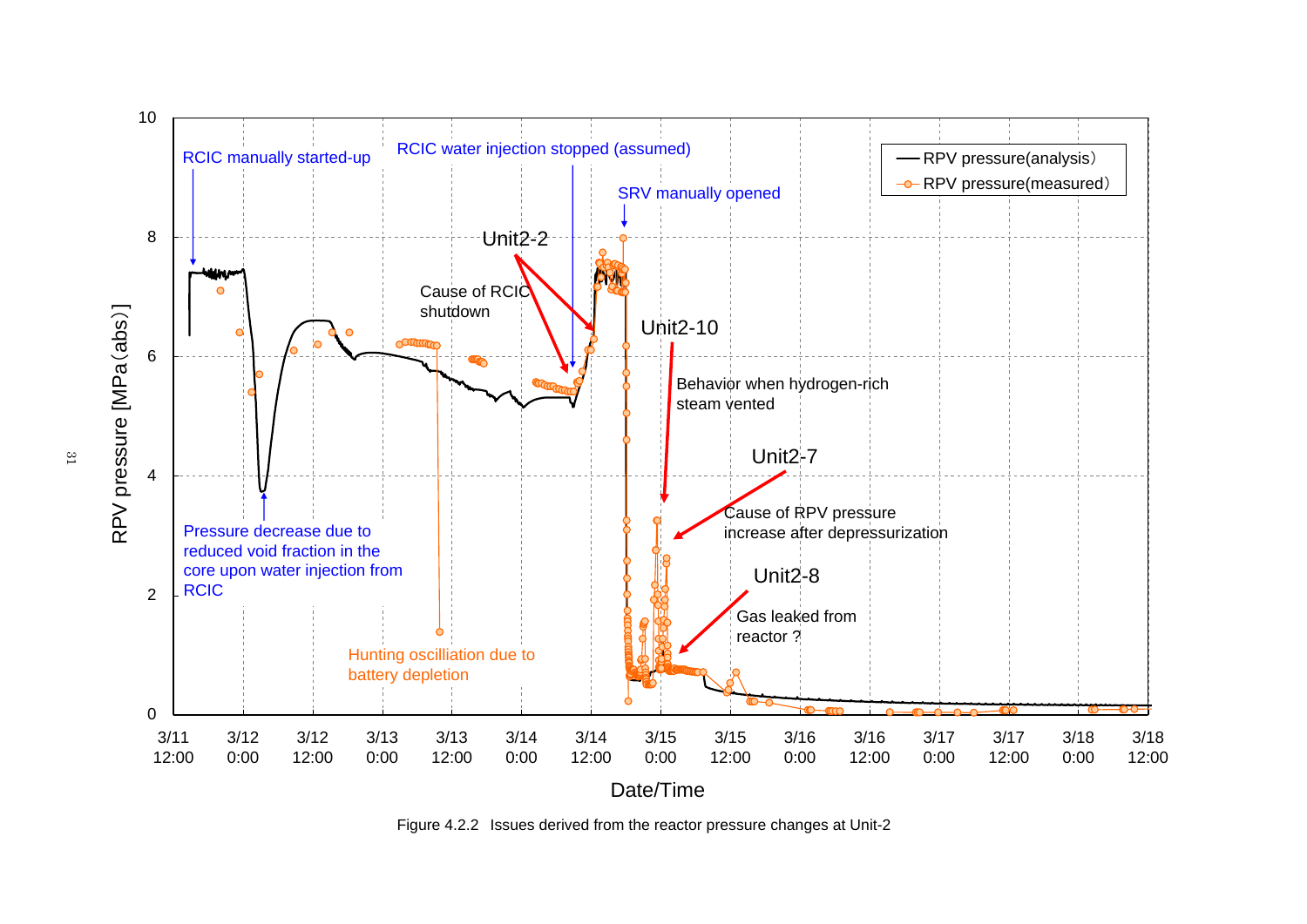

Figure 4.2.3 Issues derived from the containment pressure changes at Unit-2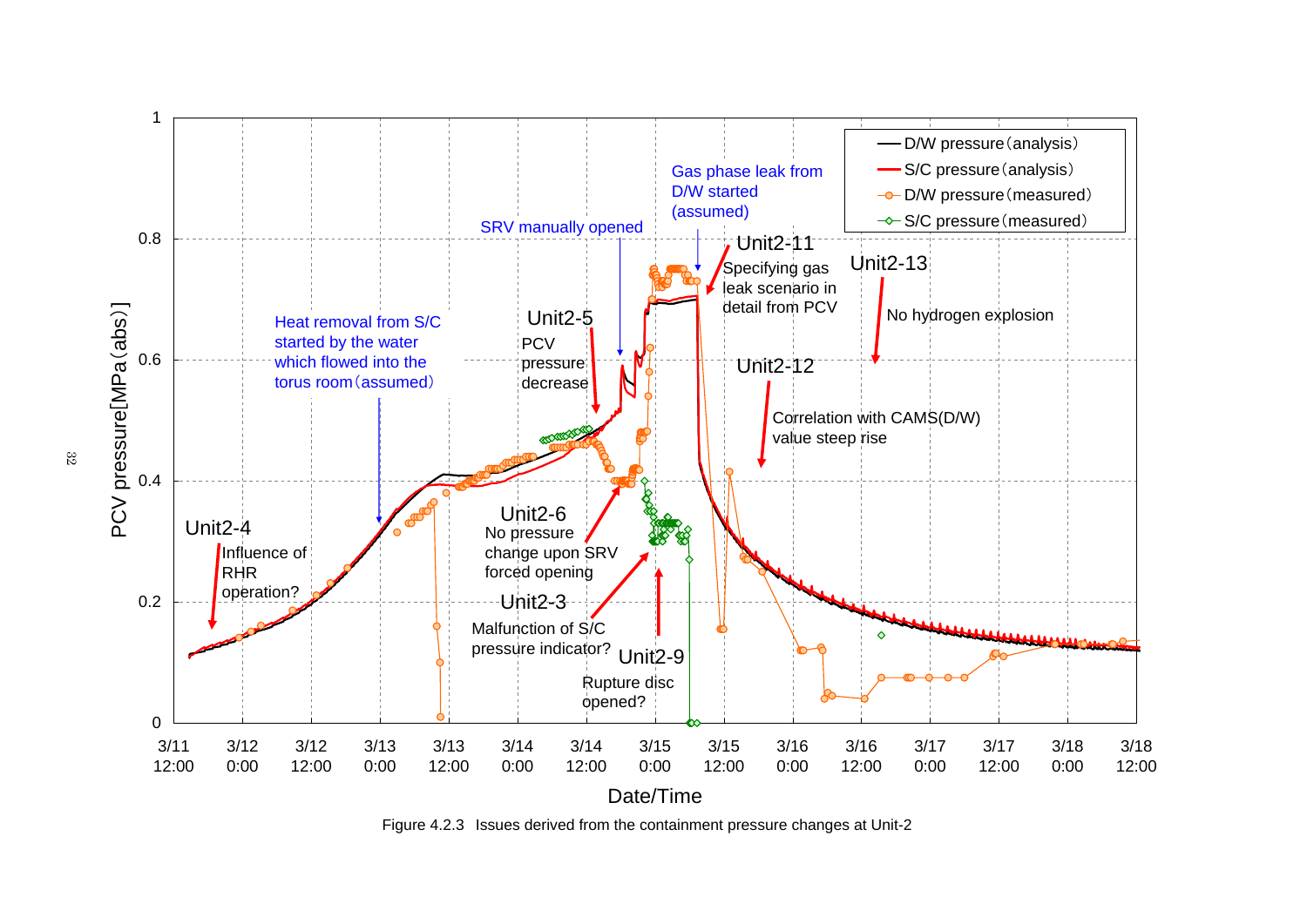4.3. Examination results of the issues derived for Unit-2

4.3.1. RCIC operation behavior without DC power supply

Unit-2/Issue-1 and Issue-2 were examined concerning RCIC operation behavior when the DC power supply for the RCIC control was lost (see Attachment 2-4).

It has turned out that the water flow rate increased as the RCIC design provided for fully opening the steam regulator valve once the DC power supply was lost. This flow rate increase is understood to have continued at least until the reactor water level increased to the level of the main steam line.

Further it is known that the RCIC system may trip mechanically by the fully opened steam control valve. But continued examination is still needed, as not everything has been clarified as to why the RCIC system lost its functions.

### 4.3.2. RHR system configuration after tsunami arrival

Unit-2/Issue-4 was examined concerning the RHR system configuration after the tsunami arrival (see Attachment 2-5).

It has turned out through reinvestigation of operators' actions that an action had been taken to isolate the RHR system before the valves became inoperable due to loss of the power supply by the tsunami. It is found, therefore, that there were no direct correlations between the RHR system configuration and the reactor vessel or PCV behavior, and the RHR system temperature increase measured was caused by some separate reasons such as temperature rise in the reactor building.

## 4.3.3. Containment vessel pressure decrease after RCIC system shutdown

Unit-2/Issue-5 was examined concerning the PCV pressure decrease after RCIC system shutdown (see Attachment 2-6).

It is known that the actual PCV pressure increase was lower than the anticipated value corresponding to the energy inflow by decay heat. It is presumed that seawater, which had flowed into the reactor building basement, removed heat from the PCV from outside it. However, no quantative explanations have been possible concerning the fact that the PCV pressure reversed downward from past noon on March 14<sup>th</sup> and that this decrease started at around the time when the reactor pressure control by SRV was started again.

Plant behavior during the time of pressure decrease has been examined, based on:

- The S/C water temperature measurement chart, which was temporarily resumed to work at that timing; and
- The newly obtained knowledge that the SRV(A) connected to batteries was, in high probability, the only valve working in the relief valve mode.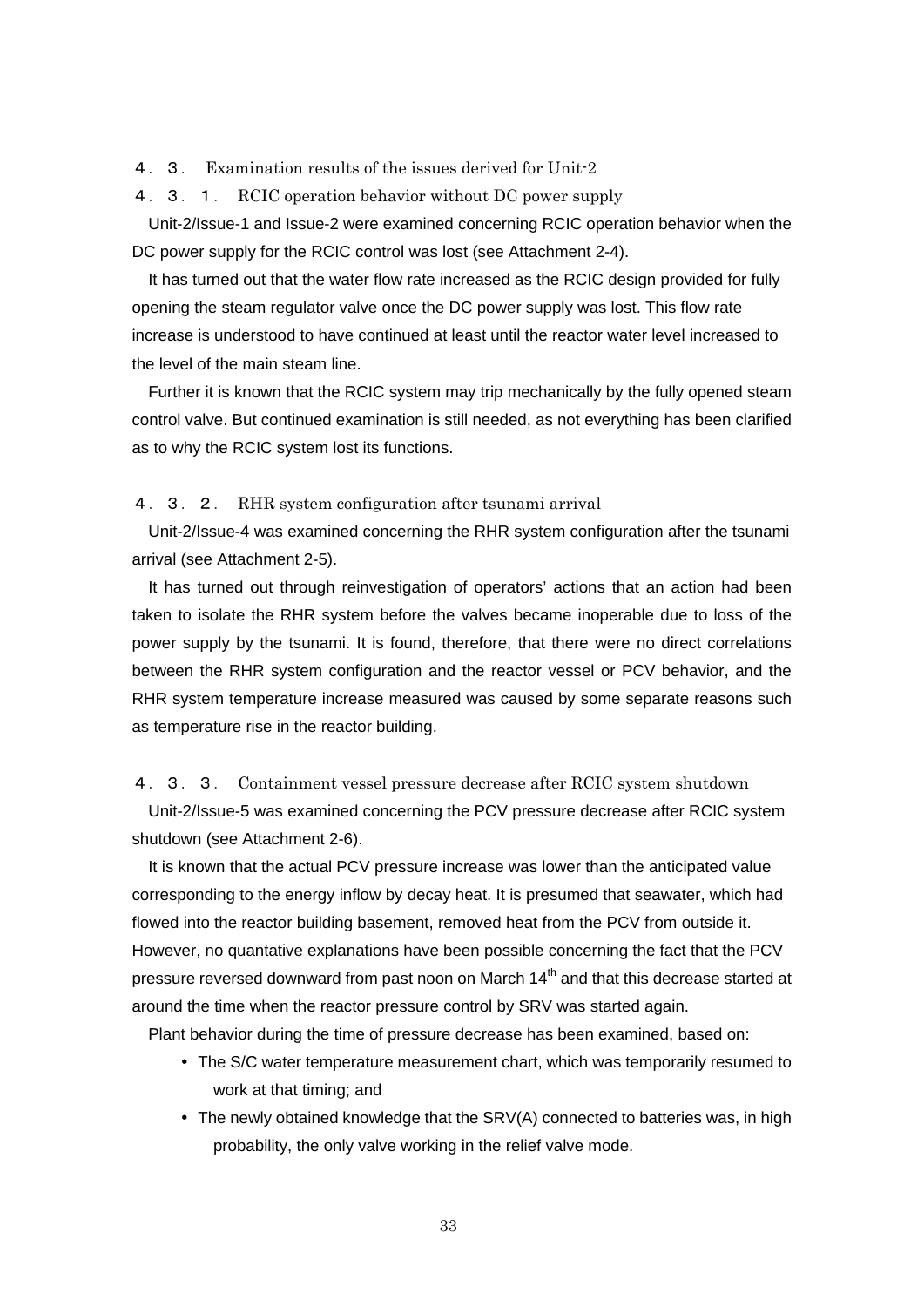It has turned out as a result that the PCV pressure decrease would probably be explained by considering the following factors.

- Status of RCIC operation, i.e., energy inflow to the S/C from the RCIC turbine
- Cool water injection to the reactor from the S/C
- Energy balance at the S/C wall outer surface

In addition, a possibility was also examined concerning the timing of the PCV pressure decrease as to whether it had been initiated by discharging the residual water in the main steam line from the SRV.

This work needs to be continued since quantative reproduction calculations are necessary for verification.

### 4.3.4. Examinations into other matters

Examination results of other issues derived in "4.2. Issues derived from the comparison between measured information of Unit-2 and analyses" will be added to this section as soon as they become available.

## 4.4. Summary of Unit-2 examinations

Some of the issues derived from the comparison between MAAP analysis results and measured information were examined, and rational interpretations for phenomena have been obtained for some issues as follows,

- $\checkmark$  Water flow rate of RCIC increased as the RCIC design provided for fully opening the steam regulator valve once the DC power supply was lost as described in "4.3.1. Behavior of RCIC operation withoutat the time of loss of RCIC DC power supply".
- $\checkmark$  An action had been taken to isolate the RHR system before the valves became inoperable due to loss of the power supply by the tsunami and, therefore, there were no direct correlations between the RHR system configuration and the reactor vessel or PCV behavior as described in "4.3.2. RHR system configuration after tsunami arrival".
- $\checkmark$  One mechanism which can explain the observed PCV pressure decrease after RCIC shutdown is obtained as described in "4.3.3. Containment vessel pressure decrease after RCIC system shutdown".

 Hereafter, this latest information will be considered as inputs to the analysis for increasing reliability.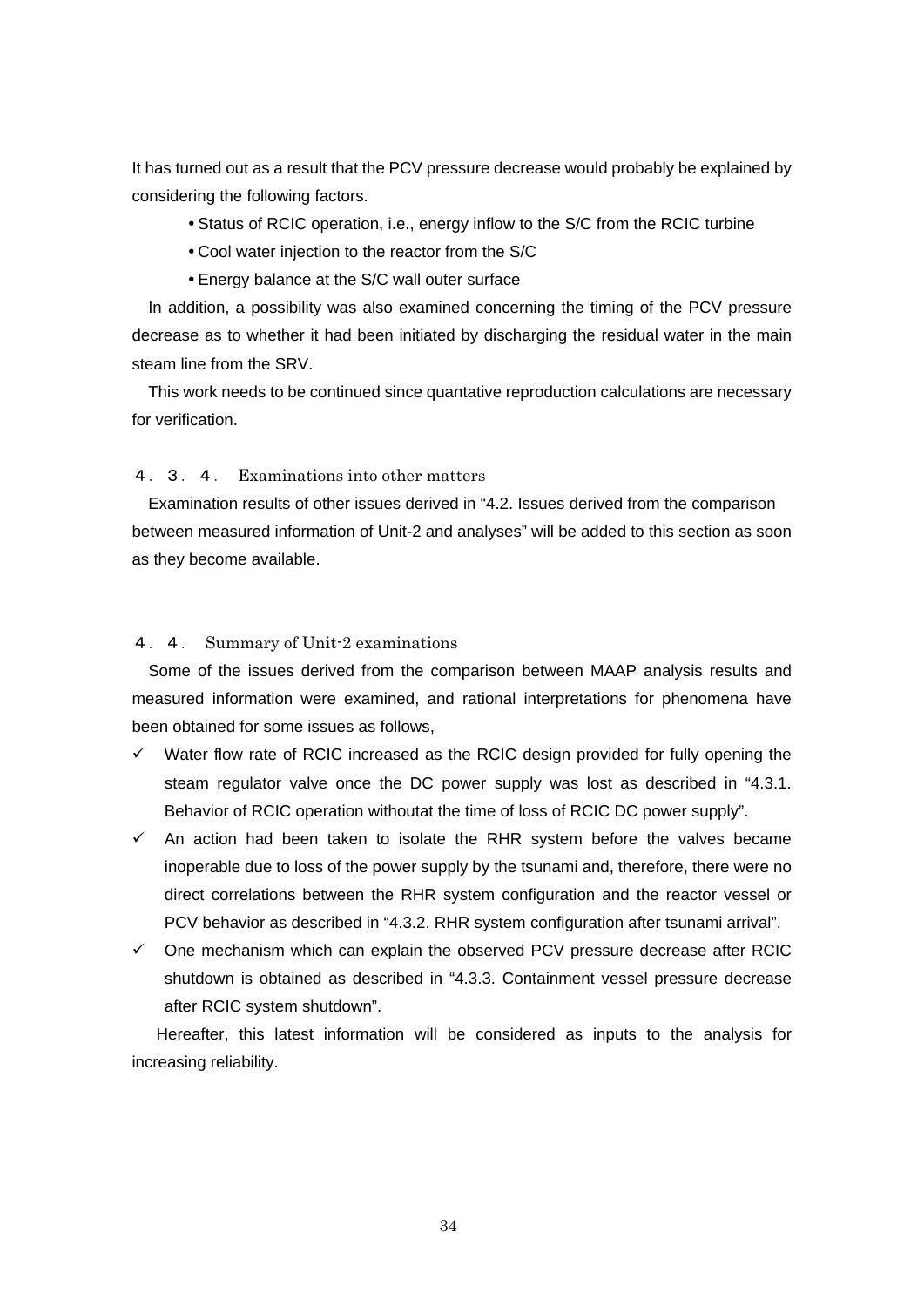#### 5. Examinations into the accident progression at Unit-3

#### 5.1. Approach for evaluation

The analysis results of MAAP (see Attachment 1) have been mainly used to examine the accident progression, excluding the effects of the earthquake and tsunami, of Fukushima Daiichi NPS Unit-3 (hereinafter referred to as "Unit-3"). Fig. 5.2.1 shows the reactor water level changes, while Fig. 5.2.2 shows the reactor pressure changes and Fig. 5.2.3 shows the PCV pressure changes. However, the MAAP results cannot perfectly reproduce the actual accident progression because of the uncertainties in its analysis conditions, analytical models, and consequently the results obtained. In this report, therefore, the following steps were taken for examinations: First, discrepant points were identified as issues between the MAAP results done in the past (separate Volume 1) and actually observed measurements; and then, the issues identified were examined one-by-one. Section 5.2 explains in chronological order the issues extracted and Attachment 2 describes each issue individually in parallel.

5.2. Issues derived from the comparison between measured information of Unit-3 and analyses

# 5.2.1. From the earthquake to tsunami arrival

Unit-3 was moving towards cold shutdown after the earthquake by controlling the reactor pressure and water level, etc. through SRV and RCIC operations. But at 15:38 on March  $11<sup>th</sup>$  all its AC power supplies were lost due to the tsunami. The DC power supply could maintain its function only until the batteries were depleted due to the loss of the AC power supply.

# 5.2.2. From the tsunami arrival to RCIC shutdown

The RCIC had stopped automatically at 15:25 on March  $11<sup>th</sup>$  due to the high reactor water level before tsunami arrived. As the DC power supply was available at Unit-3, the RCIC was manually started at 16:03. The reactor pressure and water level were thus controlled by the SRV and RCIC. Operators maintained reactor water levels by adjusting the flow rate set of flow controllers to allow gradual reactor water level changes. This was done using the line configuration where water would pass through both the reactor injection and test lines so that part of the water returned to the condensate storage tank (CST) (water source of RCIC), which would prevent automatic shutdown due to high reactor water levels and avoid battery depletion due to RCIC re-activation, and also ensure stable reactor water levels.

During this period the D/W pressure was increasing but the analysis results provided lower values of increase and could not reproduce the pressure behavior observed until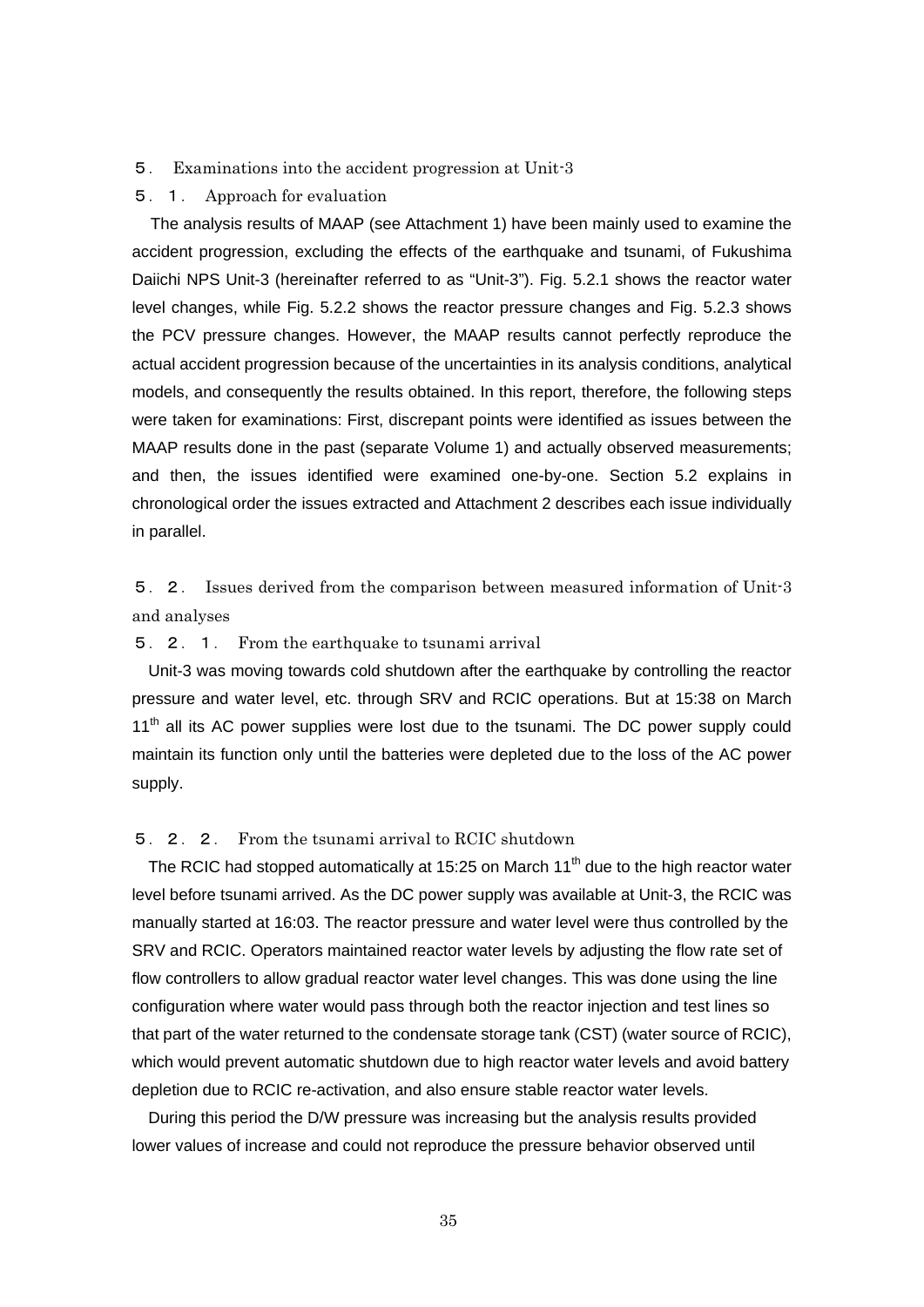about 22:00 on March  $12<sup>th</sup>$ . (The PCV pressure increased much more than the analysis value until about 12:00 on March  $12<sup>th</sup>$  when the high pressure coolant injection (HPCI) system started to operate. And thereafter the measured pressure decreases were big while the analysis results showed continued pressure increase.) This discrepancy is being examined in "Examinations into the impacts of thermal stratification in the suppression chamber water on the PCV pressures, etc." [10], in which the possibilities of the following phenomena are being examined.

- The RCIC turbine exhaust steam heated up the S/C pool water near the turbine exhaust pipe exit.
- The high temperature pool water was dispersed horizontally on the pool surface, thus producing thermal stratification in the pool water.
- This stratification caused a bigger PCV pressure increase than the analysis (which assumed a uniform temperature increase of the pool water).

Results of this examination need to be provided to the continuing examination into the PCV pressure behavior until about 22:00 on March 12<sup>th</sup> (Unit-3/Issue-3).

The RCIC stopped automatically at 11:36 on March  $12<sup>th</sup>$  and thereafter its status of shutdown was confirmed on-site but its restart-up failed after all. It was found upon an on-site check that the latch for the trip mechanism of the RCIC turbine trip throttle valve had been detached and the valve had been closed, but the background to this and reasons remain unknown and are subjects for continued examination (Unit-3/Issue-1).

# 5.2.3. From the RCIC shutdown to HPCI shutdown

The RCIC stopped automatically at 11:36 on March  $12<sup>th</sup>$  and the reactor water level started to decrease. The HPCI started up automatically at 12:35 when the water level was lowered to the low reactor water level (L-2). In addition, the diesel-driven fire pump (DDFP) was started up at 12:06 on March  $12^{th}$  for the S/C spray, since the S/C pressure had risen due to the exhaust steam from the SRV and RCIC.

Operators controlled the HPCI water flows by flow controllers using also, like the RCIC, the line configuration where water would pass through both the reactor injection and test lines so that part of the water was returned to the CST (water source of HPCI), which would prevent automatic shutdown due to high reactor water levels and avoid battery depletion due to re-activation, and also ensure stable reactor water levels. Alter the HPCI was started up, the reactor pressure started to decrease because the steam was consumed by the driving turbine. Concerning this pressure decrease behavior, it has been known that the measured behavior of reactor pressure could be well reproduced in the analysis by simulating the flow control.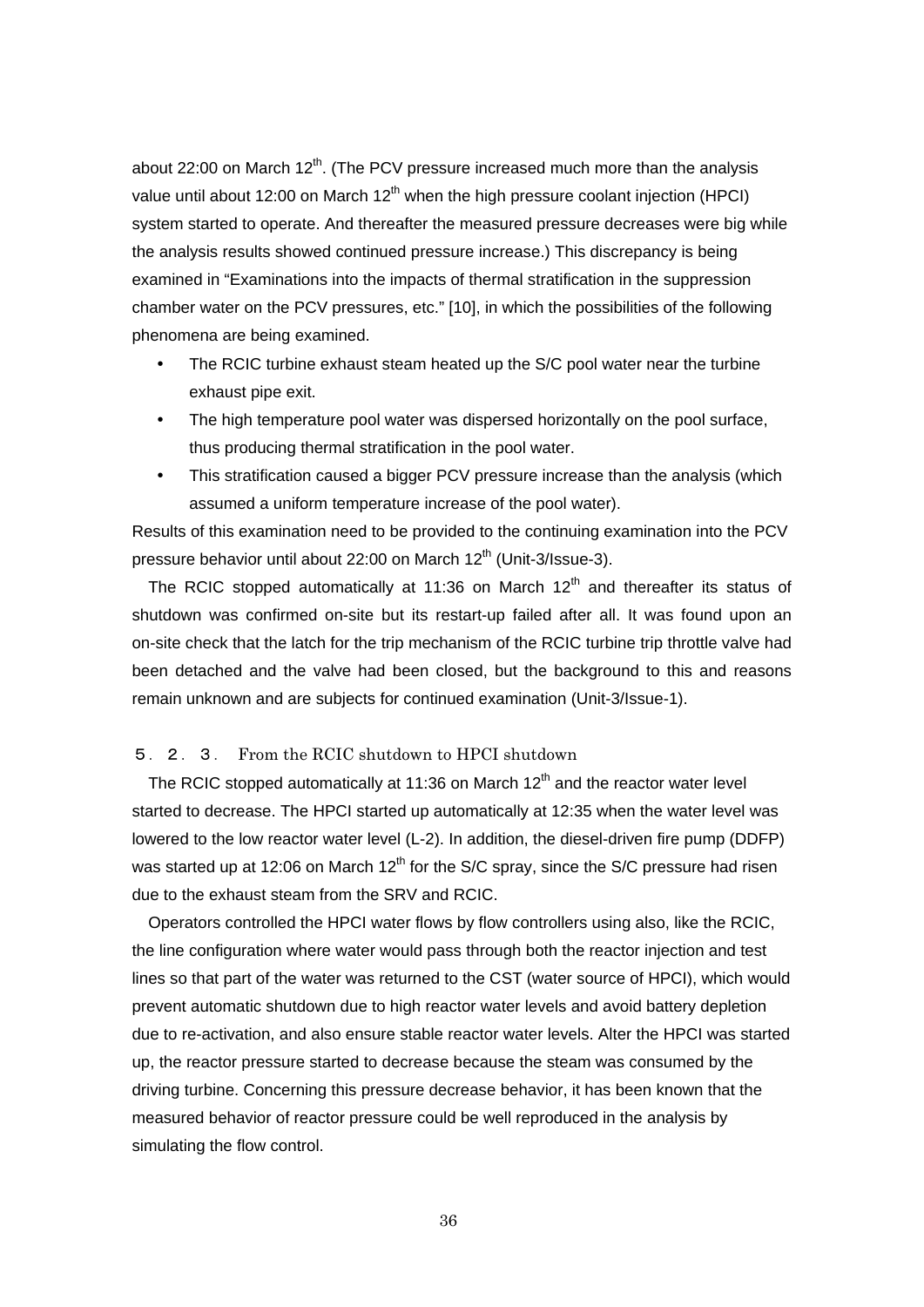The HPCI has a bigger flow capacity than that of RCIC and consumes more reactor steam. As a result, the reactor pressure decreased by operating the HPCI and reached about 1 MPa[abs] at about 19:00 on March 12<sup>th</sup>. This reduced reactor pressure lowered the HPCI turbine rotation speed and the status continued that it could stop anytime.

In addition, monitoring of the reactor water level became impossible at 20:36 on March  $12<sup>th</sup>$  due to loss of the power supply for the reactor level indicators.

The reactor pressure started to decrease at about 02:00 on March  $13<sup>th</sup>$ , which had been stable at about 1 MPa[abs], and it became lower than the allowable HPCI operation limit and reached a situation in which the HPCI could stop anytime. It was manually shut down at 02:42, therefore, in consideration of the preparation underway for reactor water injection using the DDFP.

## 5.2.4. From the HPCI shutdown to reactor depressurization

To prepare for water injection to the reactor, the DDFP was switched over from the S/C spray mode to reactor water injection mode, and the main control room operators were notified of switchover completion at 03:05 on March 13<sup>th</sup> shortly after the HPCI shutdown. The reactor pressure reversed to an increasing trend after the HPCI had been shut down but the SRV operation attempt failed after all. The reactor pressure further increased and exceeded the DDFP discharge head, thus disabling the alternative water injection. An attempt was made on-site to supply nitrogen gas to drive the SRV via the supply line, but it failed, because the valve on the supply line was an air-driven type and it could not be manually operated due to structural limitations. Operation attempts also failed to start up the HPCI and RCIC: the HPCI failed due to battery depletion, and the RCIC failed because the turbine trip throttle valve was closed again by trip mechanism of the valve.

A nitrogen gas accumulator was in position, which could operate the SRV, even when its nitrogen gas cylinders or nitrogen gas supplied from the atmospheric control (AC) system were not available to drive the SRV to relieve pressure or to open the SRV remotely. The nitrogen gas cylinders and the AC system were designed to be isolated upon loss of AC power supply. Therefore, the SRV could have been operated by the residual pressure of the accumulator or piping. Insufficient driving gas pressure under the high back pressure (PCV pressure) condition or insufficient voltage to energize the solenoid valve could have been the reasons for the inoperable SRV. But details are unknown. Relevance of SRV behavior and its background to the accident progression need to be examined (Common/Issue-1).

In the MAAP analysis, which TEPCO published in March 2012, the amount of HPCI water injection had been adjusted so that the measured values of the wide range water level indicators could be simulated, in which the measured values until 20:36 on March 12<sup>th</sup> had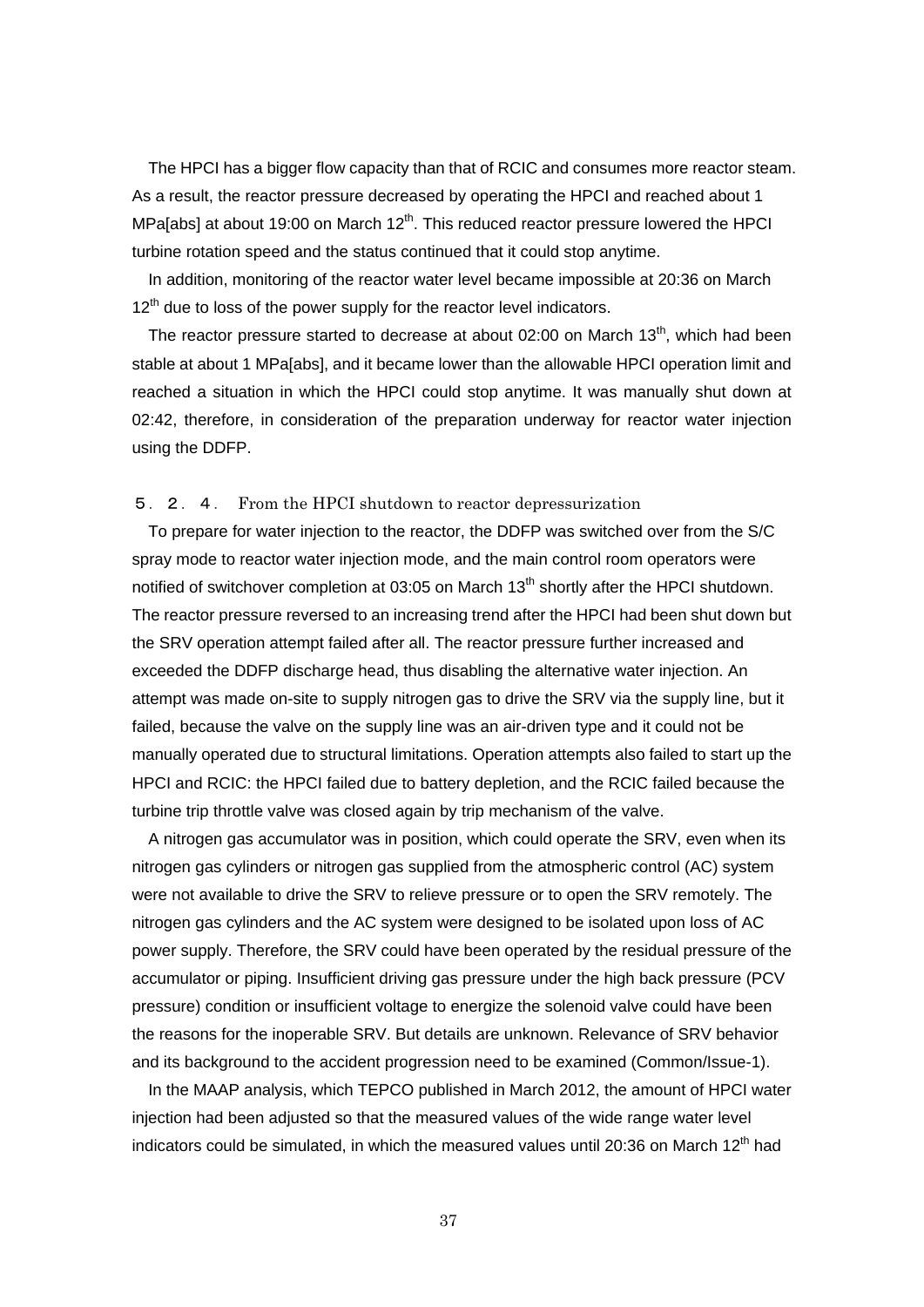not been corrected for the reactor pressure and PCV pressure. The effect of overestimating the amount of HPCI water injection on the accident progression needs to be examined based on the corrected water levels (Unit-3/Issue-4).

The measurement of reactor water level was interrupted at 20:36 on March 12<sup>th</sup> due to loss of power supply. When it was resumed upon recovery of power supply at about 04:00 on March 13<sup>th</sup>, the fuel range water level indicators showed about TAF-2m.

According to the analysis, the reactor water level decreased after the HPCI shutdown and the core got uncovered upon rapid reactor depressurization at about 09:00 on March  $13<sup>th</sup>$ and core damage started. However, the water level was kept above TAF, overestimating the reactor water levels. This indicates a possibility, judging from the overestimated amount of water injection during the HPCI in operation as mentioned earlier and the HPCI having been operating under low reactor pressure conditions, that the reactor water level had started to decrease earlier than the HPCI manual shutdown. Thus examinations are needed into the reactor level behavior after the HPCI manual shutdown (Unit-3/Issue-5).

In the meantime, the S/C spray was resumed by switching over the DDFP from the reactor water injection mode at 05:08 on March  $13<sup>th</sup>$  in order to prevent pressure increases of the D/W and S/C. At 07:39 the spray lines were switched over from S/C to D/W and the S/C spray was terminated at 07:43.

At 08:41 on March 13<sup>th</sup>, the large S/C vent valve (air-operated) was opened and the configuration of the venting line was completed except for the rupture disc.

At about 08:40 through 09:10 on March 13<sup>th</sup>, the DDFP stopped the D/W spray and switched to water injection to the reactor.

The reactor pressure, in the meantime, reversed to increase by the HPCI manual shutdown at 02:42 on March 13<sup>th</sup> and reached about 7 MPa[abs] at about 04:30, and stayed thereafter for about 5 hours at about 7.0 to 7.3 MPa[abs]. When battery connection work was ongoing for depressurization, the reactor pressure decreased abruptly at about 09:00 on March 13<sup>th</sup> down to below 1 MPa[abs].

The mechanism of this rapid reactor depressurization needs to be examined because it is known not to be by manual SRV operation (UnIt-3/Issue-6).

5.2.5. From the reactor depressurization to reactor building explosion

Following the rapid reactor depressurization, fire engines started freshwater injection at 09:25 through 12:20 on March 13<sup>th</sup> and later at 13:12 fire engines started seawater injection. The DDFP was also being operated in parallel, but water injection was considered not to be working due to the pressure balance relation between the pump discharge pressure and reactor pressure.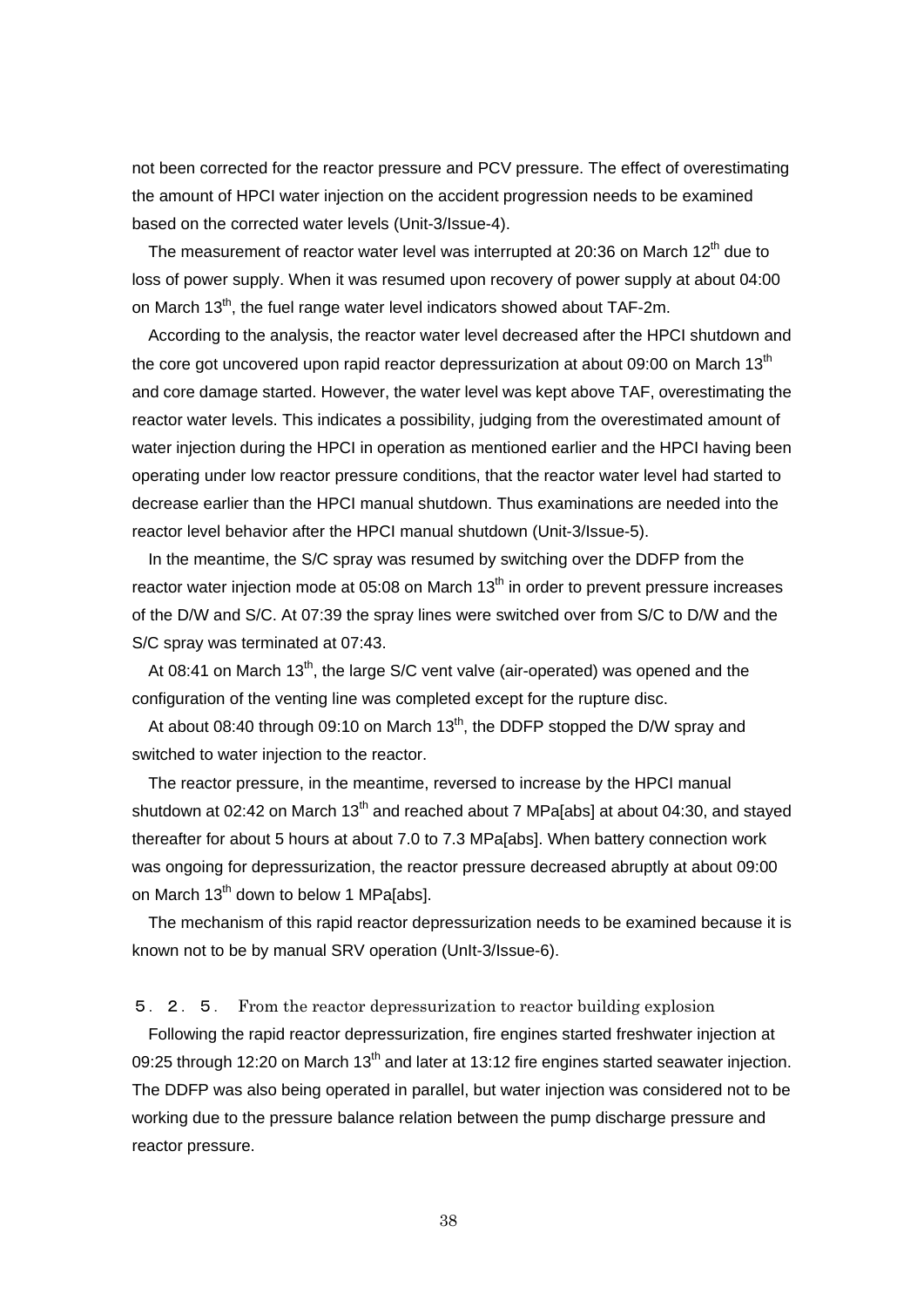Because of the rapid reactor depressurization, the PCV pressure increased, the S/C pressure exceeded the rupture disc working pressure and the D/W pressure was confirmed at 09:24 on March 13<sup>th</sup> to have decreased. This led to the conclusion that the PCV had been vented.

The reactor water level indicators showed hunting oscillatory behavior after the rapid depressurization at about 09:00 on March  $13<sup>th</sup>$  and a certain constant level after 12:00 regardless of the amount of water injection. It can be understood that the correct water level could not be shown due to water evaporation in the water level instrumentation tube. However, the water level showed at least the pressure difference between the piping on the reference water level side and reactor side. It may provide some meaningful information on the accident progression (Unit-3/Issue-2).

In the analysis, the reactor water level decreased following the HPCI shutdown at 02:42 on March 13<sup>th</sup>, the core uncovers upon rapid depressurization at about 09:00 and core damage started. A large amount of hydrogen was generated by water-zirconium reactions when the core became uncovered and fuel cladding temperatures started to rise.

The core damage process is greatly influenced by the extent to which the water-zirconium reactions occurred due to the water injected by the fire engines. In reality, part of the injected water is considered to have flowed into systems and equipment other than the reactor itself. In the analysis, the water injected into the reactor was assumed to be considerably lower than the amount of water injected by the fire engines in consideration of reproducibility of the PCV pressure. This is equivalent to assuming that the amount of water injected was not sufficient to cover the core. The amount of water injected to the reactor is important input to examine the accident progression. The actual amount of water injected needs to be examined (Common/Issue-2).

According to the chart records, the reactor pressure after the rapid depressurization at about 09:00 on March 13<sup>th</sup> showed a sharp rise to several MPa[abs] first at about 10:00 and again at 12:00 and then there was a gradual decrease.

This pressure behavior may have some correlation with the SRV opening/closing operation for connecting batteries to the SRV for opening. But the pressure rise is steeper for the value due to steam generation. The pressure increase can be confirmed to be considerably faster when compared with the pressure increase upon HPCI shutdown. Such pressure behavior may have connections with the core damage process or hydrogen generation, but its details remain unknown and are left for further examination (Unit-3/Issue-7).

In the analysis, gas leakage from the reactor vessel was not assumed. But the possibility of gas leakage from the reactor vessel due to reactor temperature rise caused by fuel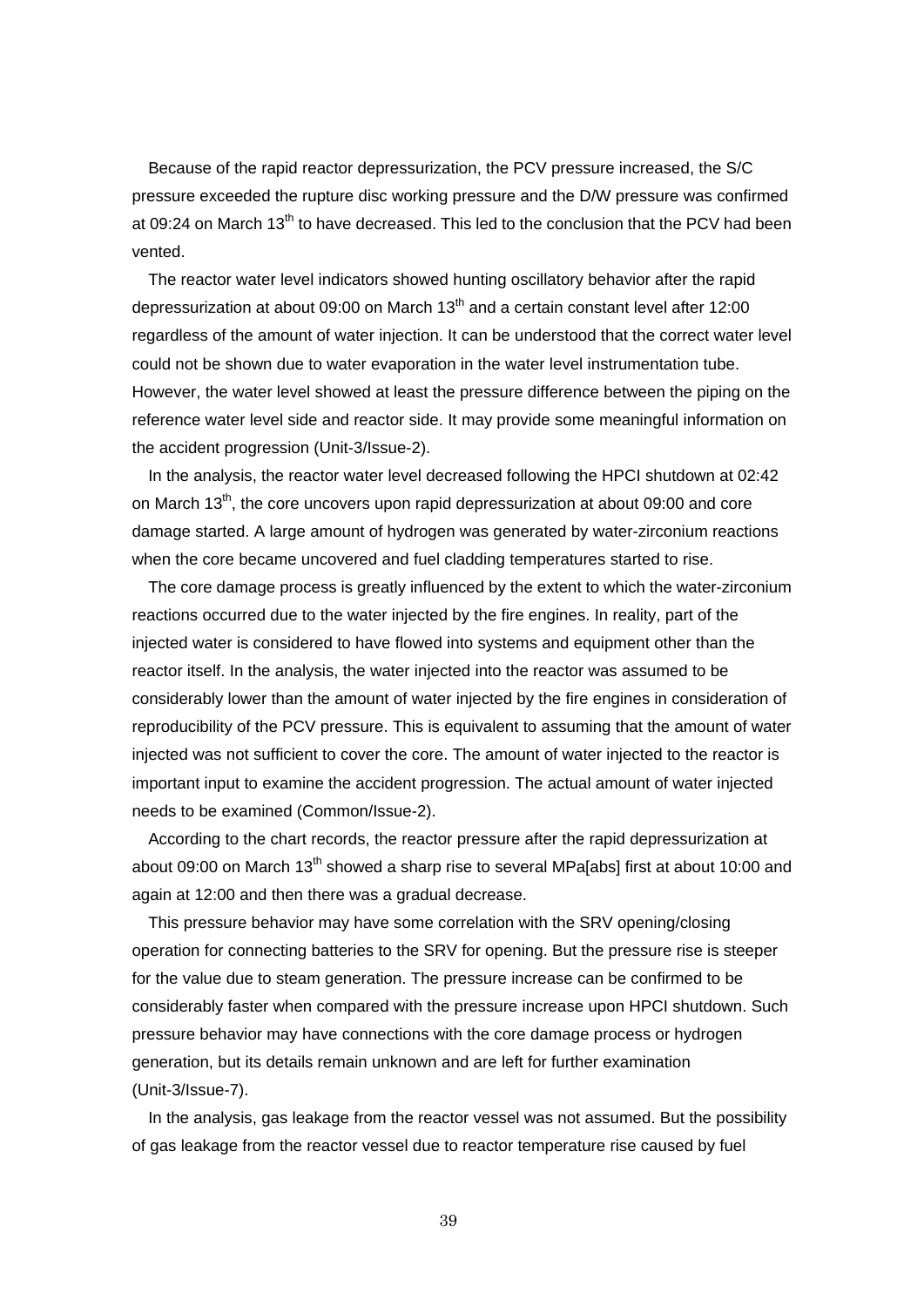overheating and melting needs to be examined (Unit-3/Issue-9).

The D/W pressure thereafter repeated up and down swings in response to steam generation by water injection, hydrogen generation, venting operation, etc.

In the analysis, no gas leakage from the PCV was assumed. But the following facts indicate the possibility of gas leakage from the PCV: the hydrogen explosion in the Unit-3 reactor building; steam discharge that was observed above the building even after the temperature of the spent fuel storage pool became sufficiently low; the D/W pressure showed no increase from the atmospheric pressure after March  $21<sup>st</sup>$  and no response was confirmed when nitrogen gas injection into the PCV was started on July  $14<sup>th</sup>$ . No direct evidence is known as to when and from where specifically the gas leakage occurred from the PCV, leaving another issue for examination (Unit-3/Issue-10).

At 11:01 on March  $14<sup>th</sup>$ , hydrogen exploded in the reactor building, damaging the whole top floor and the southern and northern walls of the floor next to the top floor.

It is considered that the hydrogen that was generated mainly by water–zirconium reactions leaked, together with steam, to the reactor building eventually and caused the explosion. Its leak paths and amount, mode of explosion, ignition source, etc. are unknown and left for examination (Unit-3/Issue-11).

## 5.2.6. From the reactor building explosion to late March

Water injection by fire engines was continued after being interrupted at the time of the explosion at 11:01 on March  $14<sup>th</sup>$  in the Unit-3 reactor building.

Water injection was considered to have been resumed after the explosion at about 16:30 on March  $14<sup>th</sup>$ . However, it has been concluded to have been about one hour earlier at 15:30 based on the latest investigation of reviewing chronological information including the TV conference records, etc. It was also newly found that water injection to Unit-3 had been interrupted again at 21:14 on March 14<sup>th</sup> in order to secure water injection to Unit-2 and that it had been resumed again at 02:30 on March  $15<sup>th</sup>$ . The impacts of water injection by fire engines need examination, including the revised chronological sequence above (Unit-3/Issue-12).

Efforts were continuing to keep the PCV vent valve open since it had been opened at about 09:00 on March 13<sup>th</sup> when the rupture disc opened upon reactor depressurization. But it was closed thereafter due to failure, etc. of the temporary generator for power supply and the opening operation of PCV vent valve had to be repeated until March  $20<sup>th</sup>$  to keep it open.

Unclear features remain concerning the D/W pressure: its changes when no PCV venting was recorded; or no pressure decrease when the PCV vent valve was confirmed to have been opened at 06:10 on March  $14<sup>th</sup>$ . Details need to be examined (Unit-3/Issue-8).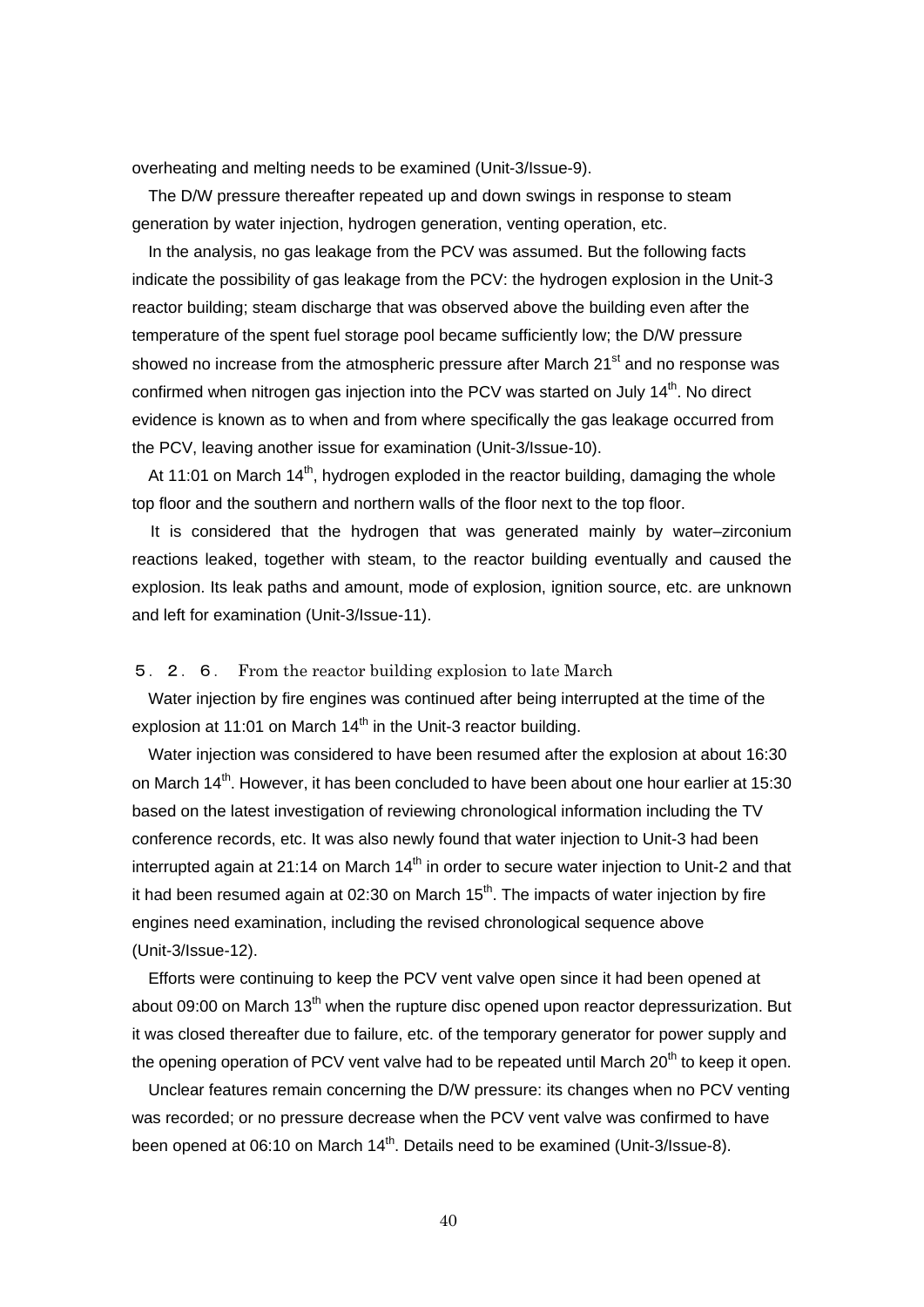Concerning the FP release behavior from the PCV on the occasion of PCV venting, there are many unknown matters, leaving issues to be examined (Common/Issue-8).

Steam was observed on several occasions, which might have leaked from the PCV: a large amount of steam rising above the building; black smoke rising up at about 16:00 on March 21<sup>st</sup>; or steam rising up from the west side of the building and above the building on March  $29<sup>th</sup>$ . They may provide some clues on locating the leak through examination (Unit-3/Issue-11).

According to the analysis of FP release, noble gases were released from the reactor vessel to the S/C and almost 100% were released when vented. On the other hand, the fraction of released cesium iodide was about 0.1% and most of it remained in the S/C.

The analysis of core conditions showed that the core remained in situ and the reactor vessel was not damaged, although part of the fuel melted and formed a pool. This may be due to such reasons as that water injection by RCIC and HPCI continued rather stably at the beginning, and that the time delay from HPCI shutdown to water injection commencement was less for Unit-3 than for Unit-1. On the other hand, there is a possibility that the amount of water injected by the HPCI was overestimated. Whether the reactor vessel was damaged or not is highly influenced by the amount of water injection by fire engines. Therefore, uncertainties in analytical conditions have big effects on the analysis results.

There are many unknown matters concerning the location of debris, the final status of accident progression. As these are important input to future decommissioning steps, further examinations remain based on the outcomes of the investigative research and development projects of the PCV and reactor pressure vessel, and other relevant projects (Common/Issue-10).

## 5.2.7. Examinations into other matters

As noted many times, MAAP analysis has uncertainties in its analysis conditions, analytical models, and consequently its results for the accident progression. In particular, the amount of FP release is strongly affected by these uncertainties. The results should be understood as being simple reference information.

The D/W pressure of Unit-3 decreased to atmospheric pressure in the early stage, about March 21<sup>st</sup>, differing in behavior from Unit-1 and Unit-2 where positive D/W pressure was maintained. In addition, no pressure increase was observed at Unit-3 when nitrogen gas iniection was started (July  $14<sup>th</sup>$ ), which had been observed at Unit-1 and Unit-2. These observations may indicate that gas leak from the Unit-3 PCV was on a larger scale than that of Unit-1 or Unit-2 (Unit-3/Issue-10).

One of the possible causes of gas leakage from the PCV could be a melt-liner attack, in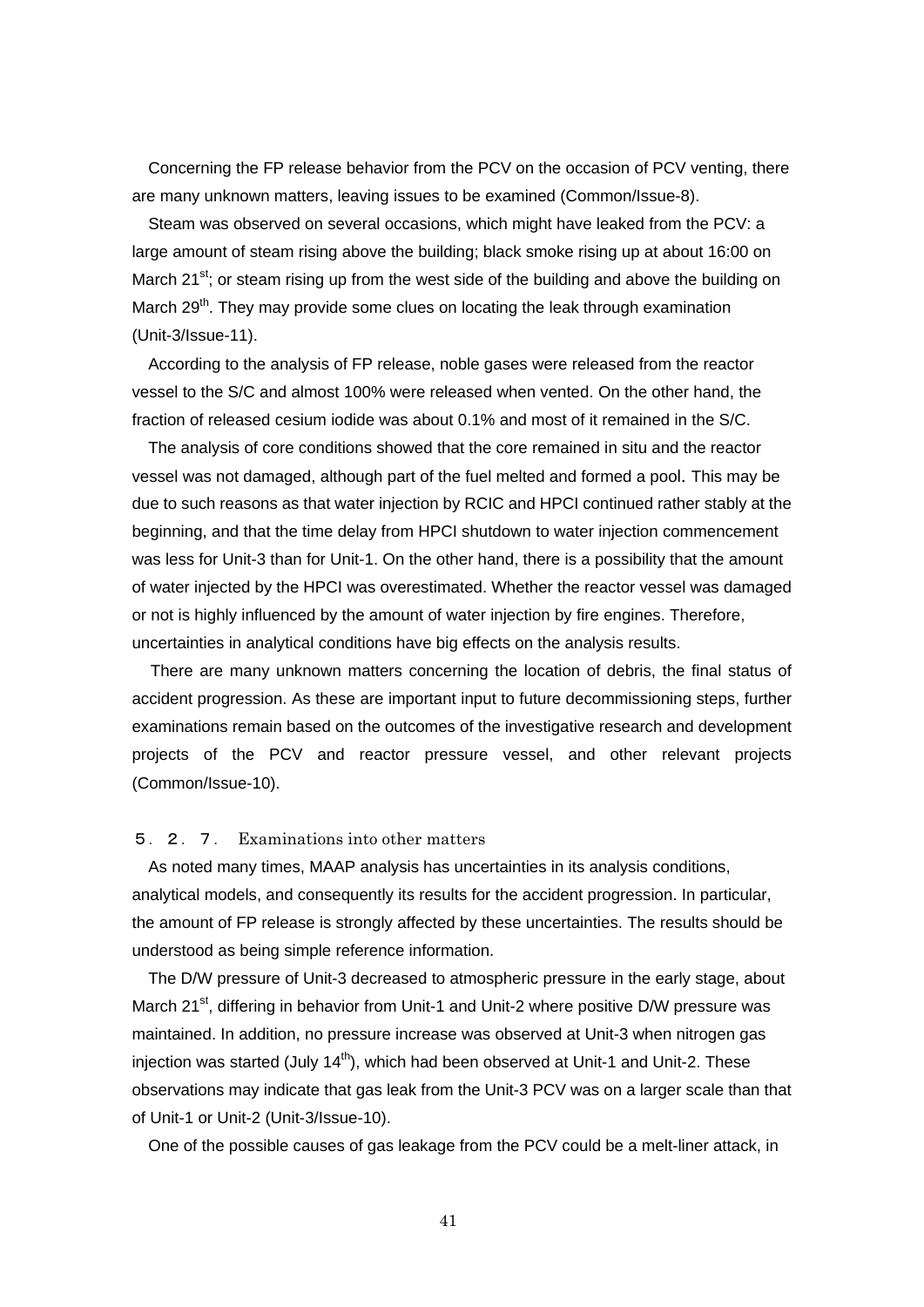which molten fuel creates an opening upon its contact with the PCV liner. Therefore, examinations are needed to check for this by on-site observation, etc. (Common/Issue-5). But there was an observation which indicated Unit-3 had a higher water level in the PCV, calculated from the measured S/C pressure, than that of Unit-1 and Unit-2 and that a certain amount of water remained in the D/W. This is not consistent with the theory that a large opening was created by a melt-liner attack.

MAAP has been used in analyzing the accident progression for about a week at the maximum after the earthquake. This is because the uncertainties in analysis results become larger when covering longer time spans, and the result reliabilities decrease accordingly. On the other hand, the FP released from Fukushima Daiichi NPS on around March 20<sup>th</sup> and 21<sup>st</sup> caused dose rate increase in Kanto district, as the FPs would be affected by the wind direction, and the authorities recommended the public cut their consumption of tap water due to concern about increased iodine concentrations and their FP intake. Thus, there is a need to examine the plant behavior long time after the earthquake, which is difficult to do (Common/Issue-9).

The issues derived above are shown in Figures 5.2.1 to 5.2.3. They are also described in parallel in Attachment 2.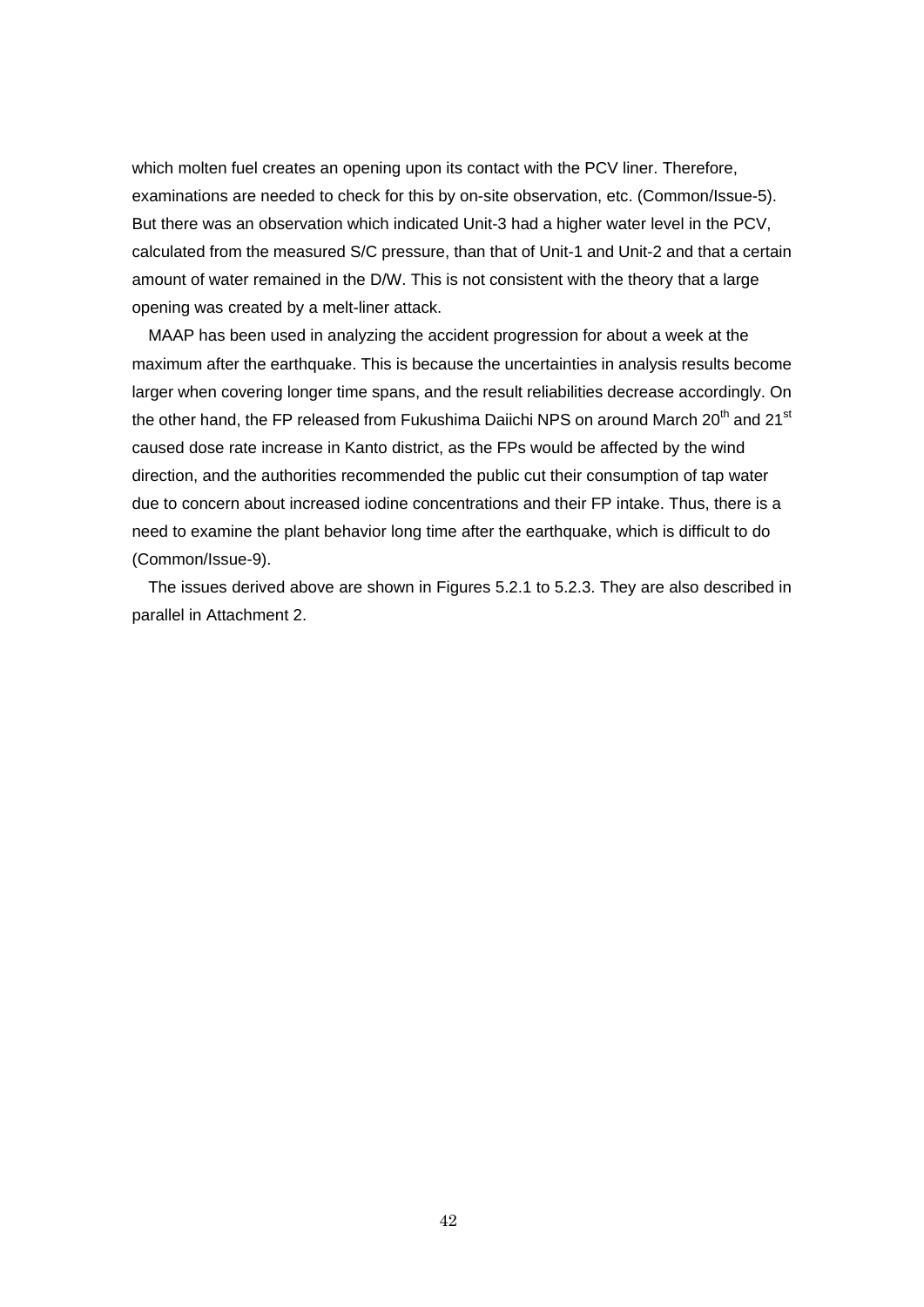

Figure 5.2.1 Issues derived from the reactor water level changes at Unit-3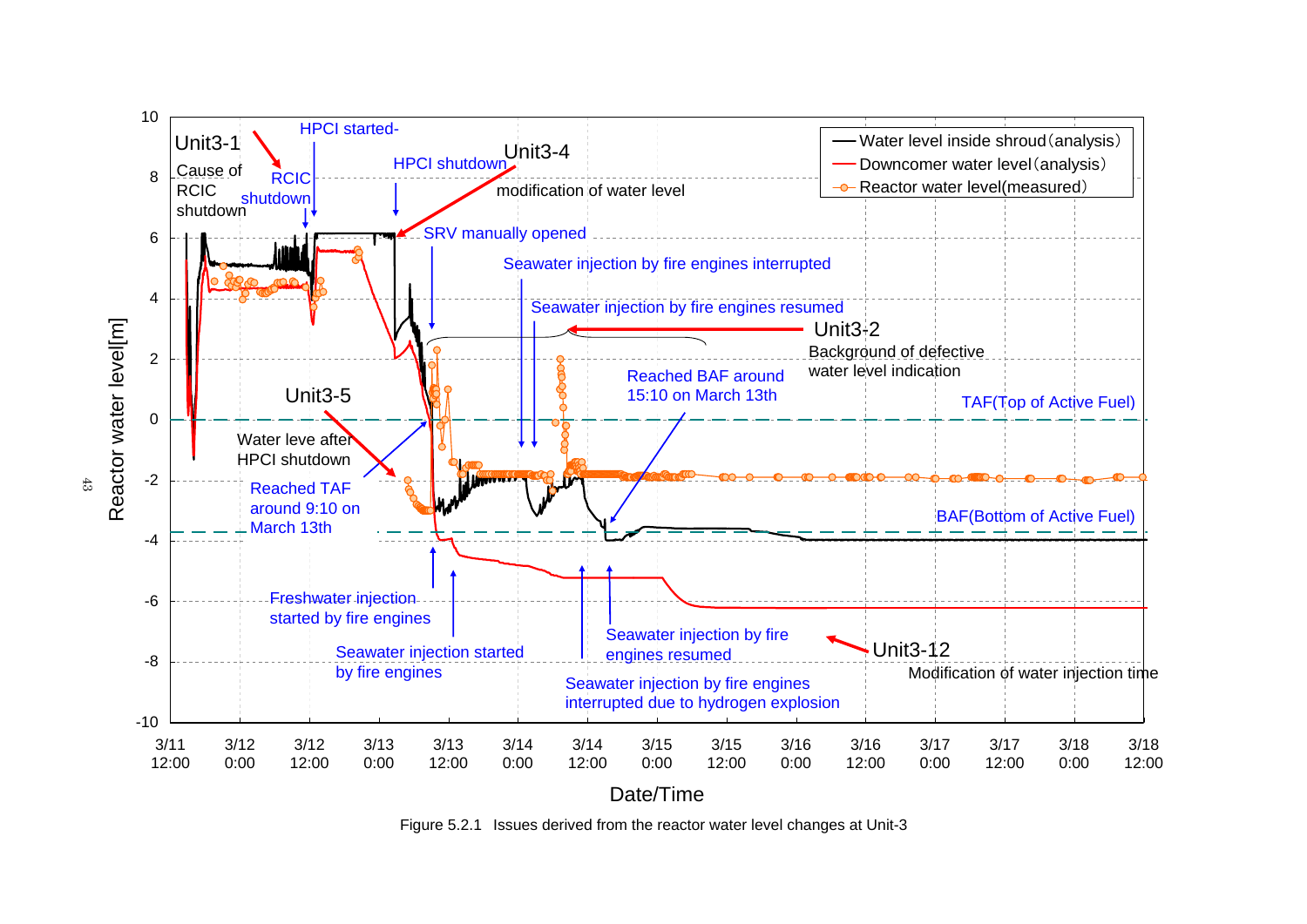

Figure 5.2.2. Issues derived from the reactor pressure changes at Unit-3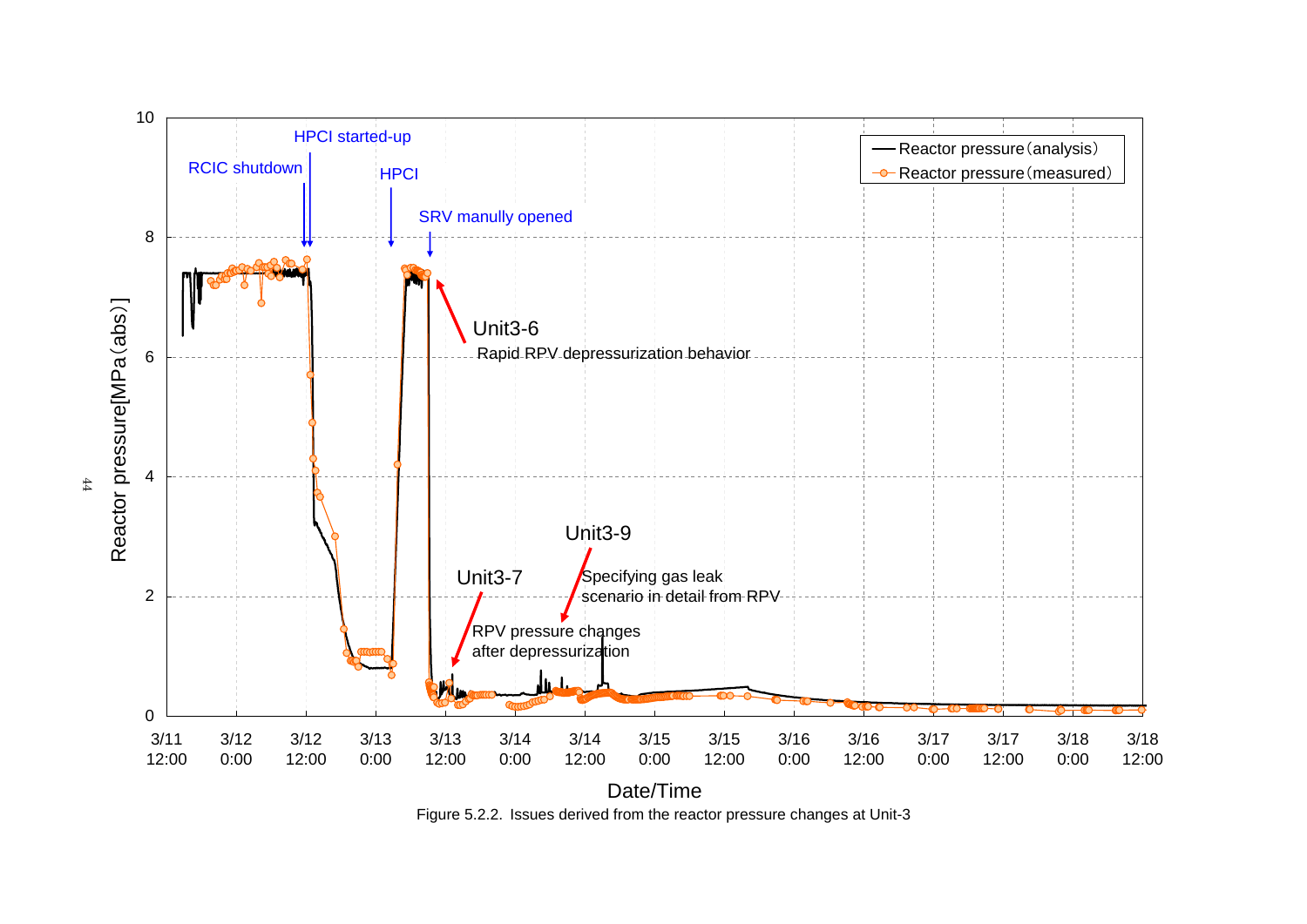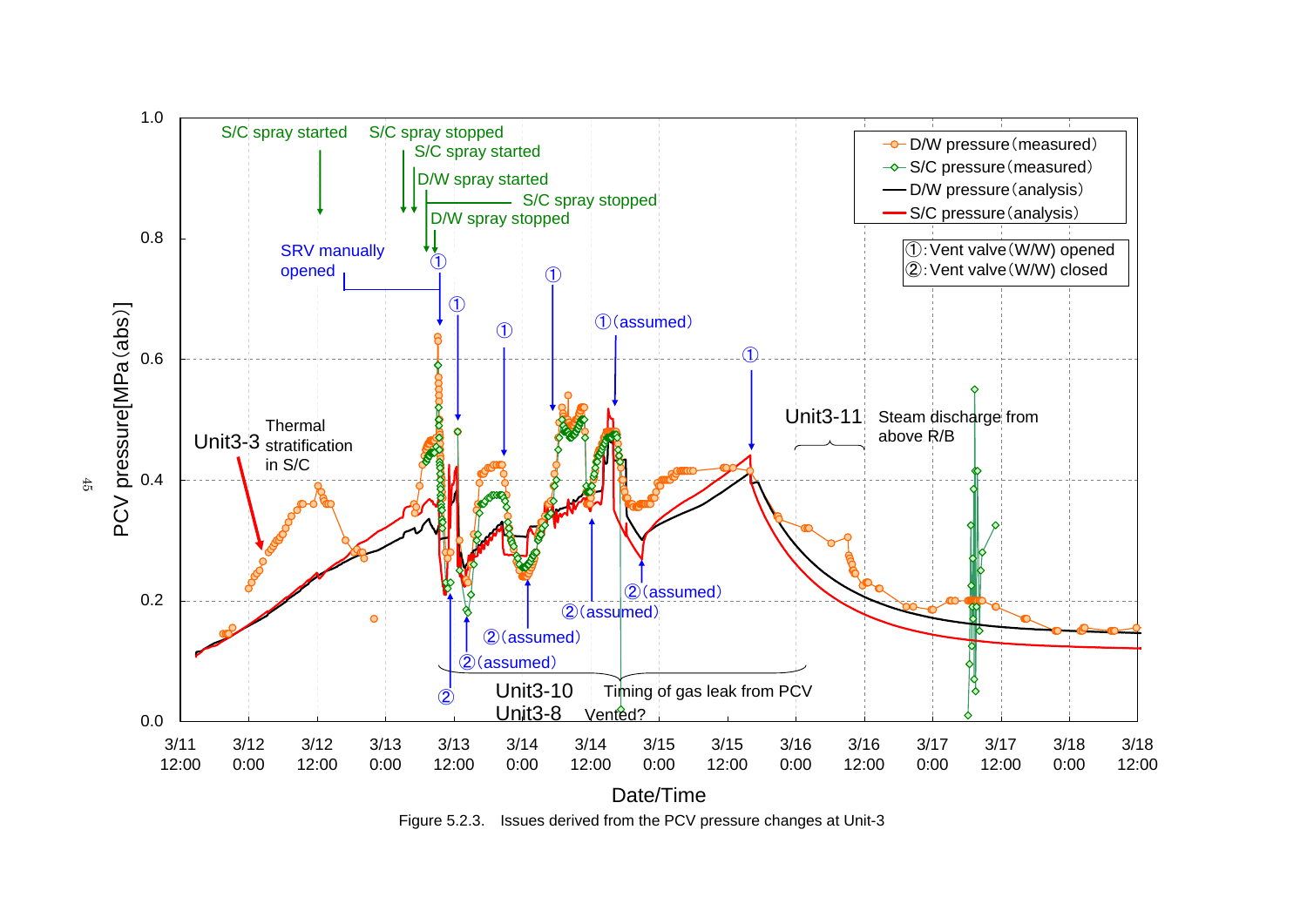5.3. Evaluation results of the issues derived for Unit-3

5.3.1. Depressurization behavior at about 09:00 on March 13th

The behavior of water injection by HPCI from the night of March  $12<sup>th</sup>$  and of rapid pressure decrease of Unit-3 at about 09:00 on March 13<sup>th</sup> was examined (Unit-3/Issues-6, 4, 5) (Attachment 3-3).

The results confirmed for sure that the rapid pressure decrease of Unit-3, as reported earlier [3], had not been initiated by manual SRV opening. It was also found that that pressure decrease had been too rapid for one or two SRVs to cause by manual opening operation.

There is a theory that this rapid pressure decrease could be due to the reactor vessel damage on the grounds that no SRV operation had been done and the decrease had been very rapid. However, the examination of PCV pressure behavior and automatic start-up logic circuits of the automatic depressurization system (ADS) has shown that the probable cause of this rapid pressure decrease was not due to the damaged reactor vessel but because the ADS worked.

In the current analysis, the HPCI was assumed to have continued its water injection to the reactor until it was manually shut down. It has become clear, however, while the pressure decrease starting during the night of March  $12<sup>th</sup>$  was being examined, that this assumption was inconsistent with the measured reactor water levels. This indicates a high possibility that water injection to the reactor had not been sufficiently done before the operators shut the HPCI down manually. This finding of earlier decrease of reactor water level than having been estimated means faster accident progression, which further indicates larger damage of the reactor vessel. The core conditions need to be examined in consideration of these findings.

The reactor pressure changes over this time period were also examined in parallel (Attachment 3-4).

## 5.3.2. Examinations into other matters

Examination results of other issues derived in "5.2. Issues derived from the comparison between measured information of Unit-3 and analyses" will be added to this section as soon as they become available.

### 5.4. Summary of Unit-3 examinations

Some of the issues derived from the comparison between MAAP analysis results and measured information have been examined, and rational interpretations for phenomena have been obtained for some issues as follows.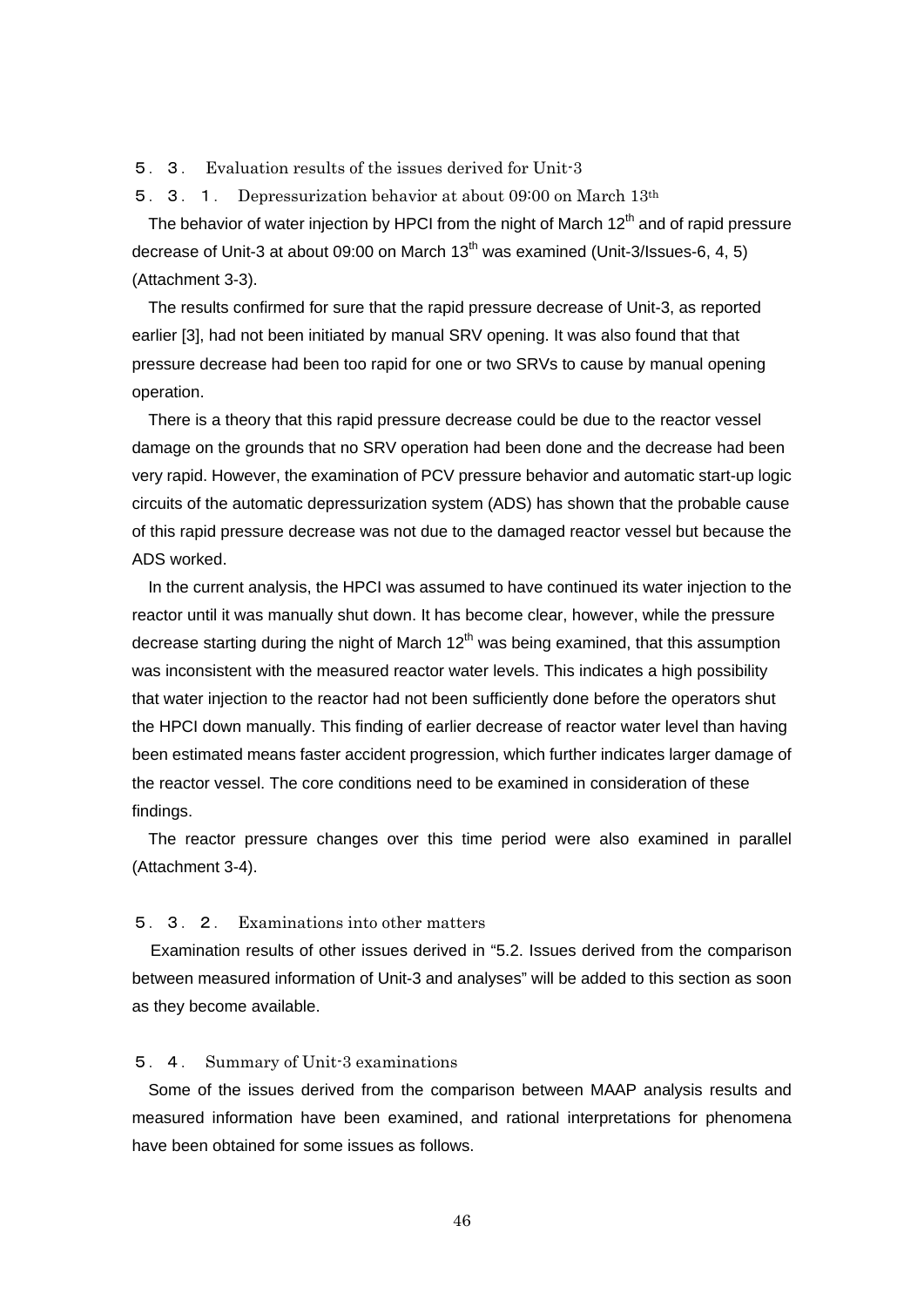- $\checkmark$  There is a possibility that the HPCI system could not inject sufficient water before being manually stopped as described in "5.3.1. Depressurization behavior at about 09:00 on March 13th".
- $\checkmark$  There is a possibility that the reactor pressure vessel depressurization was caused by operation of the ADS function of the SRV as described in "5.3.1. Depressurization behavior at about 09:00 on March 13th".

Hereafter, this latest information will be considered as input to the analysis for increasing reliability.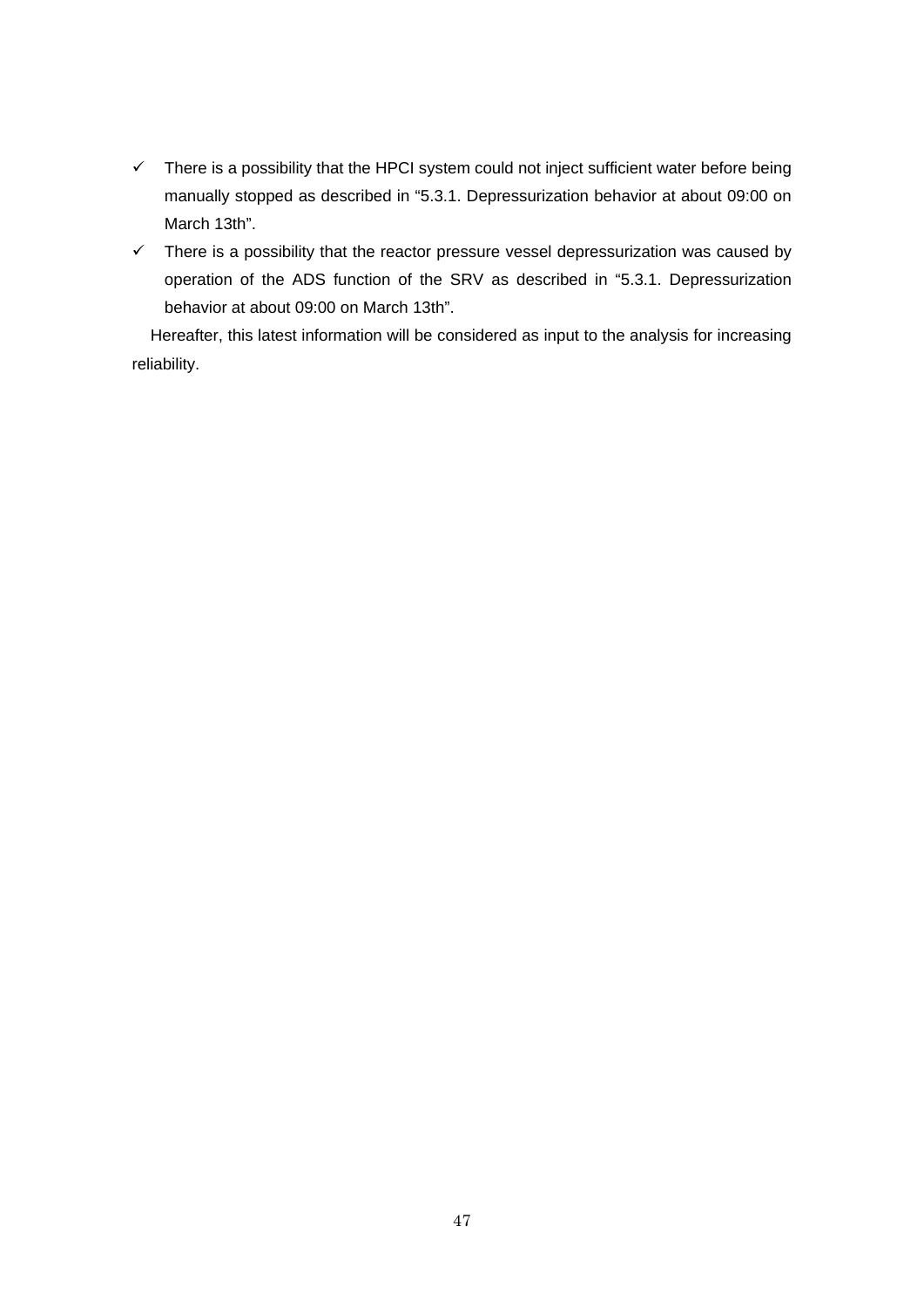- 6. Estimation of the present situation of core and PCV of Unit-1 to Unit-3
- 6.1. The present situation of core and PCV of Unit-1

Water is being injected to Unit-1 from the CS and feedwater system, as shown in Figure 6.1.1. Water from the CS system is directly sent to the core and water from the feedwater system is sent to the lower plenum via the outer side of the core shroud. The reactor level is confirmed to be below TAF-5m, based on the calibrated results of the water level indicators, that is, no sufficient water exists on the core region.

The status of Unit-1 core was estimated based on the above facts and aforementioned examination results, and is illustrated in Figure. 6.1.1. As can be seen in the figure, most of the molten fuel generated at the accident fell down to the lower plenum below the reactor pressure vessel and only a little fuel remains in the original core location. Most debris, which had fallen to the lower plenum, is believed to have reached the PCV pedestal. It is estimated that, after causing core-concrete interactions, the debris was cooled by injected water, its decay heat decreased terminating the core-concrete interactions and it now remains in the PC<sub>V</sub>

At the in-containment investigation in October 2012, the level of residual water in the D/W was checked by cameras. It was about 2.8m above the D/W floor (as of October  $10^{th}$ , 2012) (Attachment 4).

Concerning the status in the S/C, the nitrogen gas injection experiment in September 2012 demonstrated a mechanism that Kr-85 and hydrogen generated at an early stage of the accident had remained in the upper space of the S/C and they were discharged to the D/W via vacuum breakers when the S/C water level was pushed down. This means that the S/C is currently filled with water (Attachment 4).

The water leak paths from the S/C have not been located yet. The internal investigation by cameras in the torus room in February 2013 showed that at least one vacuum breaker valve (out of eight) confirmed no water leak (Attachment 4).

#### 6.2. The present situation of core and PCV of Unit-2

Water is being injected to Unit-2 from the CS and feedwater system, as shown in Figure 6.2.1. Water from the CS system is directly sent to the core and water from the feedwater system is sent to the lower plenum via the outer side of the core shroud. Based on water filling to the condensing chamber on reference water level side piping shown by the water level indicators, the reactor water level is estimated to be below TAF-5m, meaning there is not sufficient water for covering the core. MAAP predicted opposite results, i.e., no damage at the Unit-2 reactor vessel, which is contradictory to the observation, probably due to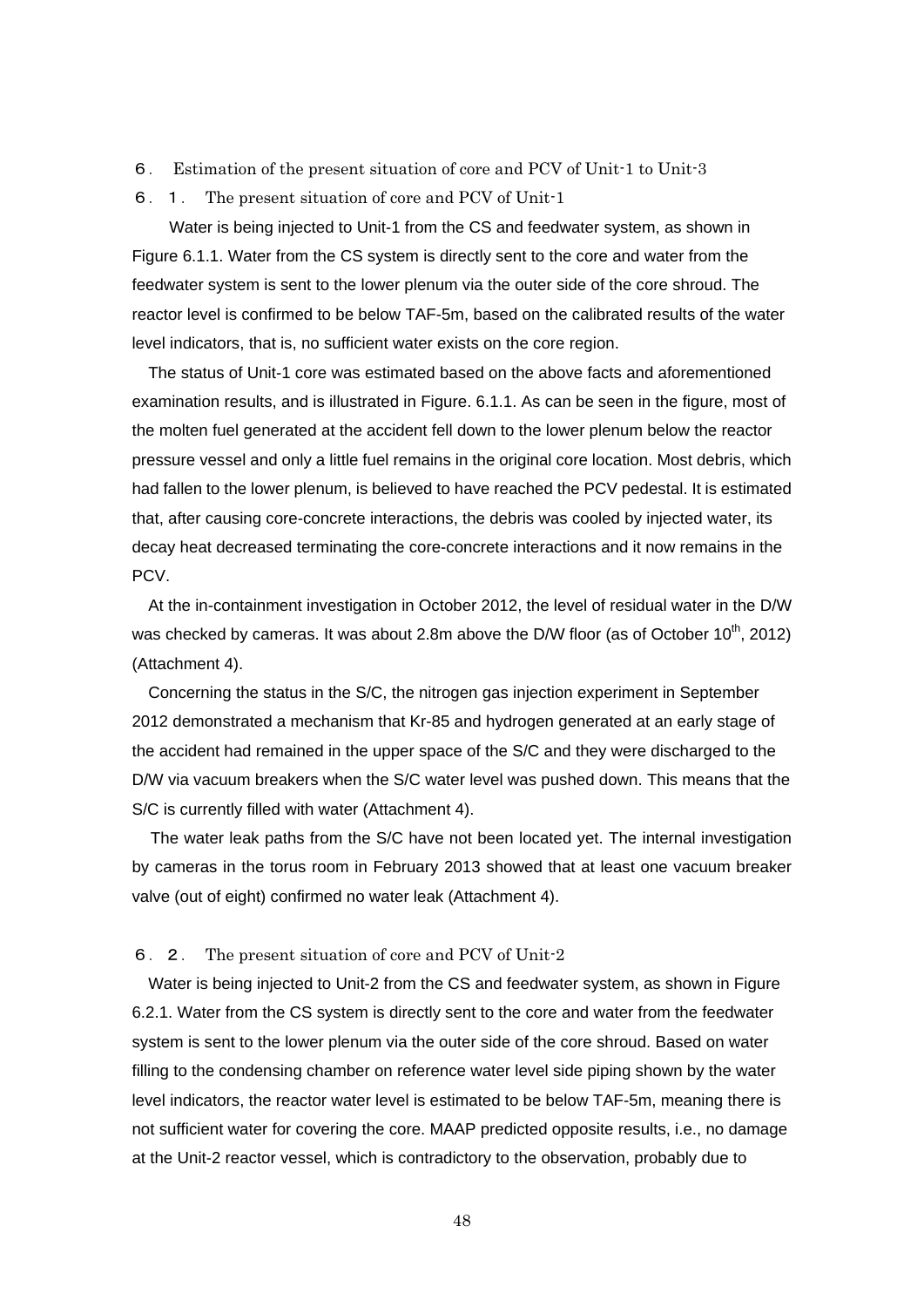uncertainties in the analysis.

The situation of Unit-2 core estimated based on the above facts and aforementioned examination results, is illustrated in Figure. 6.2.1. As can been seen in the figure, part of the melted fuel generated in the accident fell down to the lower plenum below the reactor pressure vessel or to the PCV pedestal. Some of the fuel may remain in the original core location.

At the in-containment investigation in March 2013, the level of residual water in the D/W was checked by cameras. It was about 60cm above the D/W floor (as of March  $26<sup>th</sup>$ , 2013).

The nitrogen gas injection experiment to the S/C conducted in May 2013 showed the S/C pressure of 3kPag (as of May 14<sup>th</sup>, 2013). This meant the S/C water level was at around the nitrogen gas injection inlet (O.P. 3780mm), because a certain water head should appear if the S/C was close to being full. When considered together with the low water level in the D/W, the water injected to the reactor is estimated to have flowed into the S/C via the vent lines from the D/W and leaked out to the reactor building from the bottom of the S/C, i.e., the current S/C water level can be estimated to be about the same level as the residual water level in the torus room (Attachment-4).

The water leak paths from the S/C have not been located yet. But at least no leakage was confirmed at the S/C manholes, etc. when, for the internal investigation in the torus room in April 2012, robots accessed the corridor for visual checks; or at the lower ends of the vent tube, when they were checked at the internal investigation of the torus room in December 2012 and March 2013 (Attachment 4).

#### 6.3. The present situation of core and PCV of Unit-3

Water is being injected to Unit-3 from the CS and feedwater system, as shown in Figure 6.3.1. Water from the CS system is directly sent to the core and water from the feedwater system is sent to the lower plenum via the outer side of the core shroud. The reactor temperature was lowered to 70 deg C as of November  $11<sup>th</sup>$ , 2011, which had been achieved by the water injection from the CS system conducted from September  $1<sup>st</sup>$ , 2011 and the fuel debris could have been cooled, which had remained on the CS water injection path, i.e., in the core position. MAAP predicted no damage at the Unit-3 reactor vessel, which is contradictory to the observation, probably due to uncertainties in analysis.

The situation of Unit-3 core estimated based on the above facts and aforementioned examination results, is illustrated in Figure. 6.3.1. As can been seen in the figure, part of the melted fuel generated in the accident fell down to the lower plenum below the reactor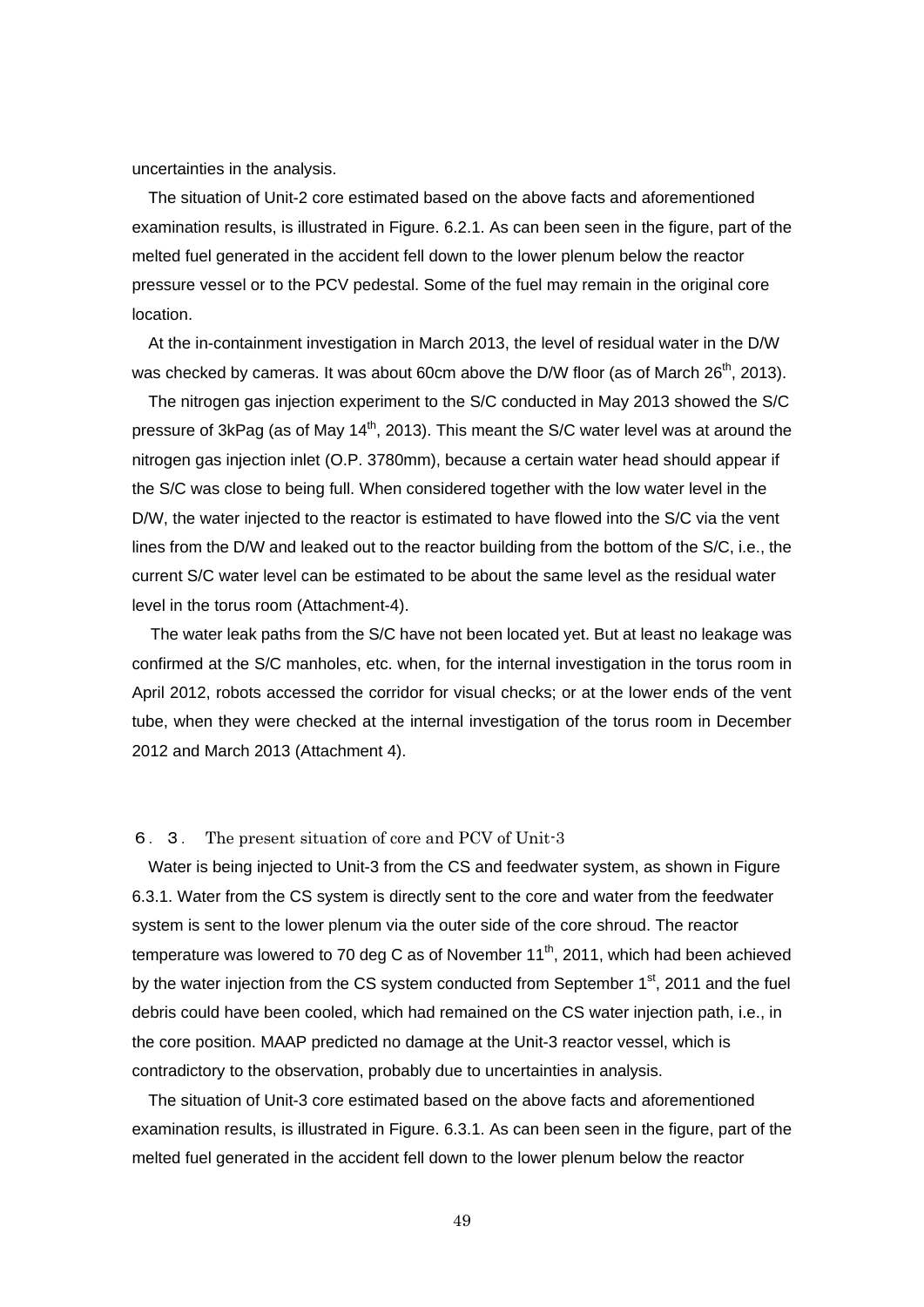pressure vessel or to the PCV pedestal. Some of the fuel may remain in the original core location. It has turned out, however, that there had been a situation of not sufficient water injection possibly due to HPCI manual shutdown by the operators. This indicates the accident progression was faster than the earlier estimation. In the figure, more fuel than before is assumed to have dropped to the PCV. On this matter, further detailed examinations are needed, including the molten core concrete interaction (MCCI) development behavior.

No measured values are available so far concerning the D/W water level. But it could be estimated to be about 5.5 to 7.5m above the floor by converting the S/C pressure to water head. The S/C pressure was obtained from its existing pressure indicators, not calibrated since the accident, so they do not have high accuracies but they could be reliable as a trend to a certain extent because they have followed the pressure changes according to the water injection.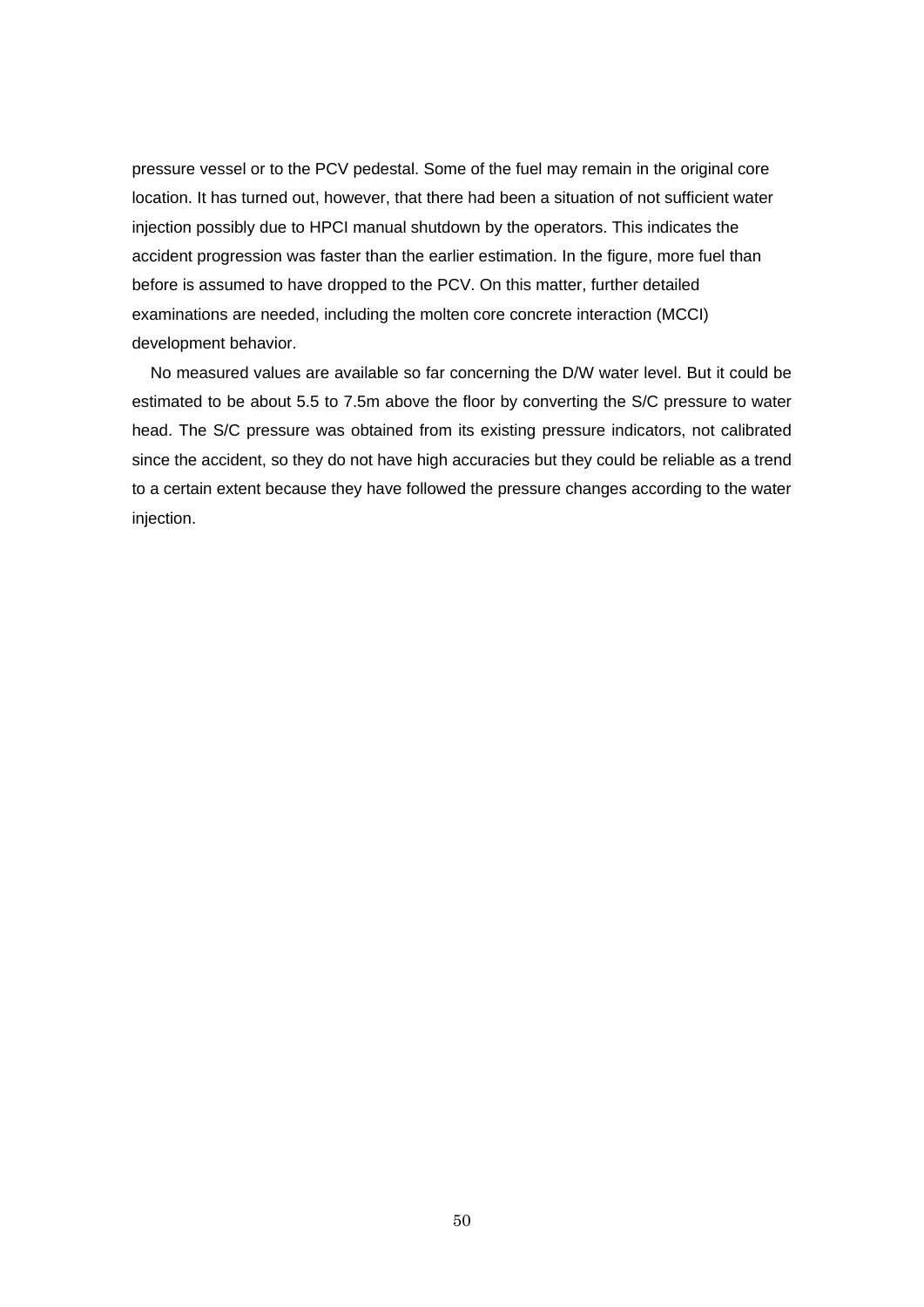

Figure 6.1.1 Estimated conditions of the core and PCV of Unit-1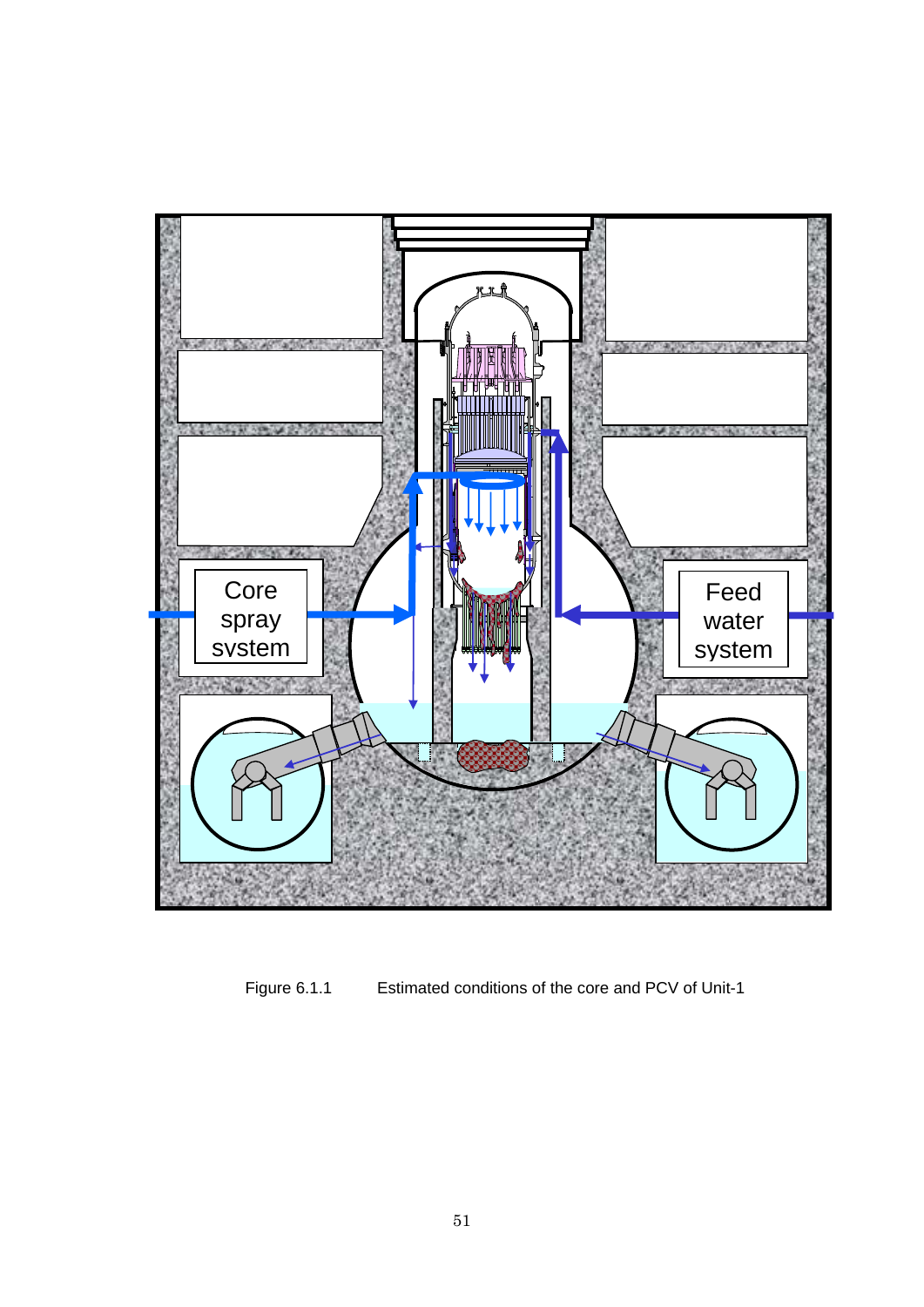

Figure 6.2.1 Estimated conditions of the core and PCV of Unit-2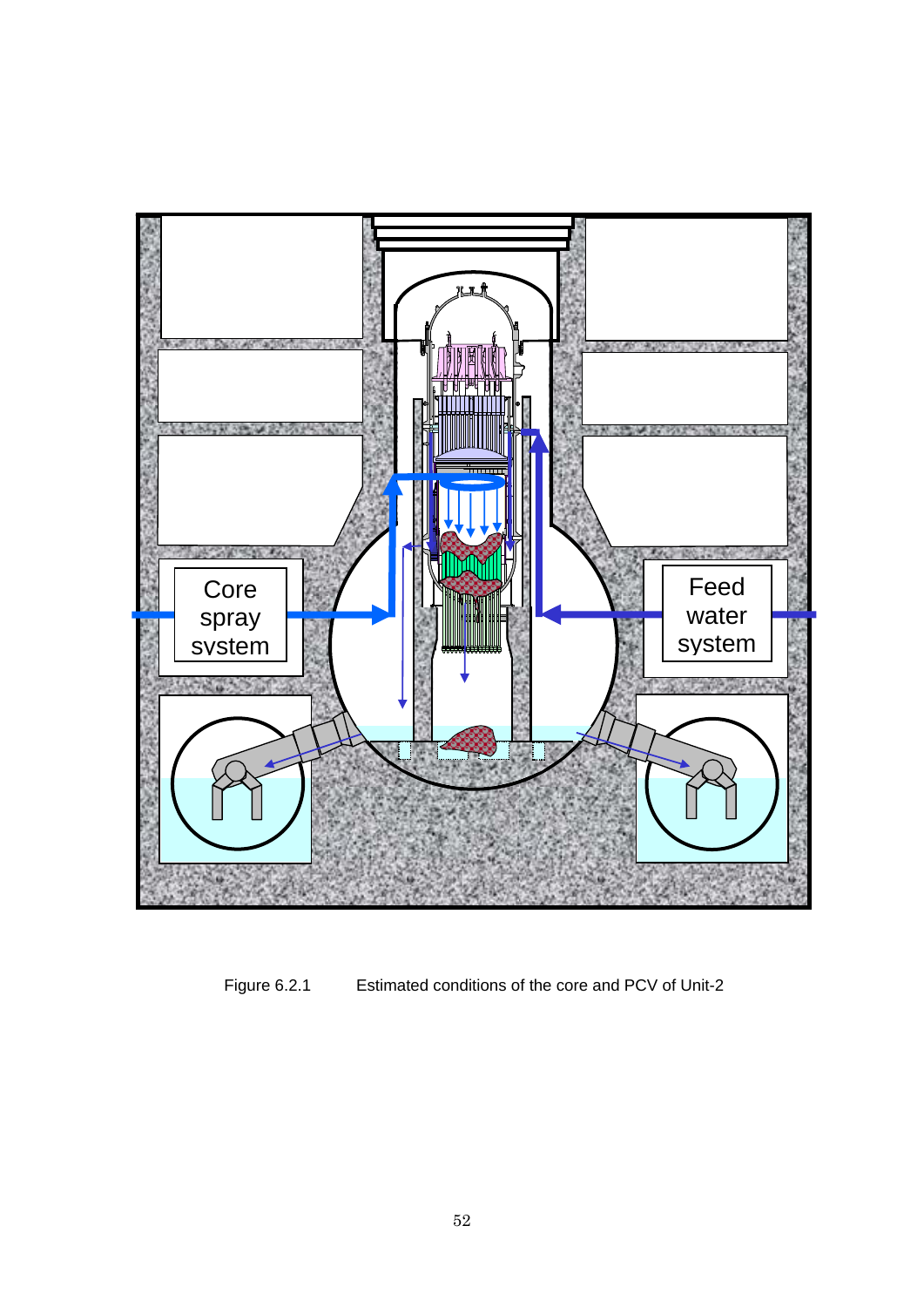

Figure 6.3.1 Estimated conditions of the core and PCV of Unit-3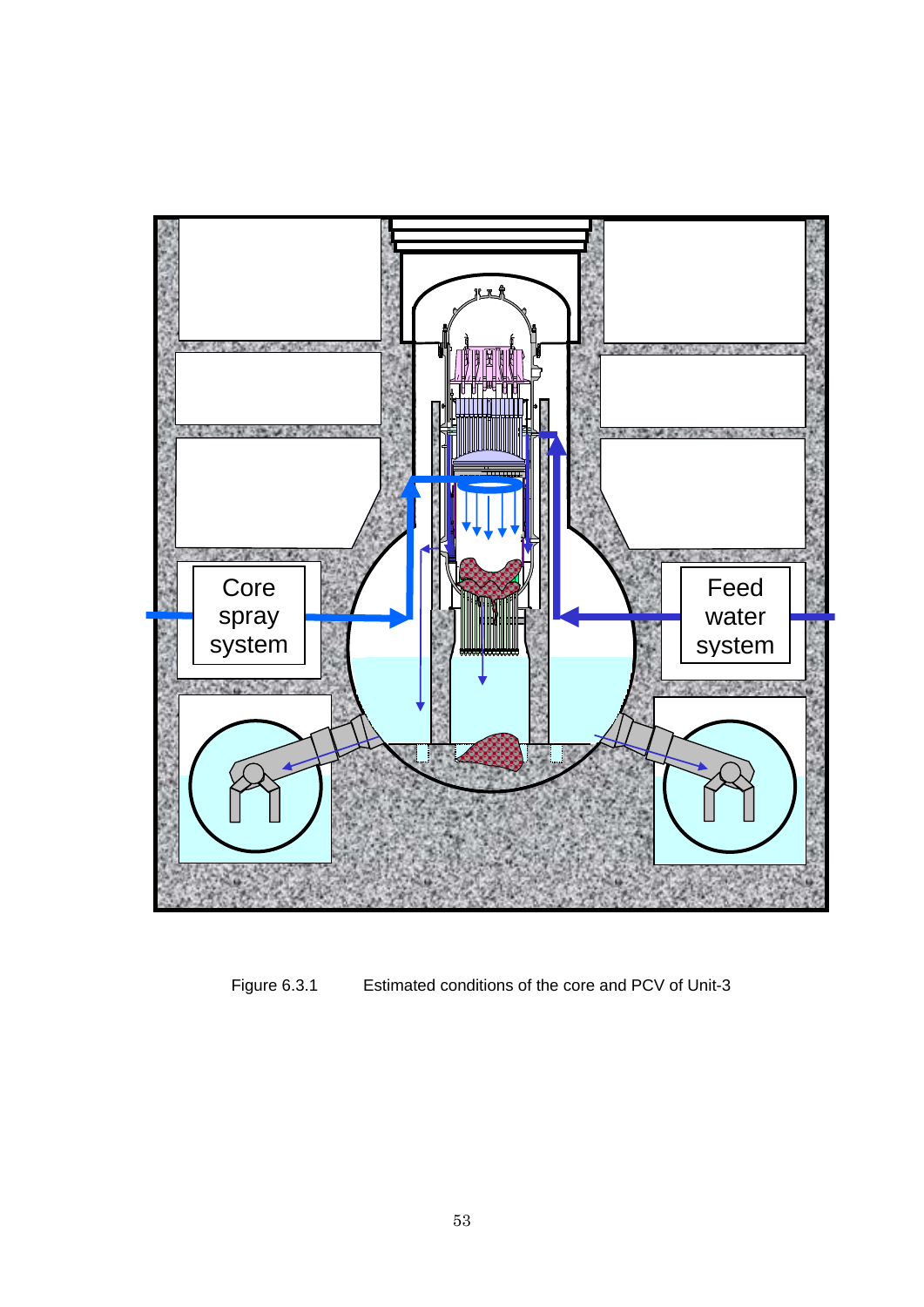### 7. Connection with safety measures

#### 7.1. Event tree analysis

Below are detailed explanatory remarks about the event-tree analysis illustrated in Figure 1 of the first chapter. An event-tree analysis is a means to analyze what sequences a system follows starting at an initiating event to the ultimate status via junctions such as a loss of function of safety-related equipment. Generally at a junction, a branch above (success) leads an accident progression in the direction of cold shutdown, while a branch below (failure) leads in the direction to a severe accident. The more outcomes going to branches below, the more dangerous the ultimate plant conditions would be. Junctions are defined as a success or failure of functions of safety-related systems or equipment, etc. in an accident progression. Basically a junction follows a junction at its left, but the time difference between the two is not fixed, and varies according to the accident progression features at each unit.

Below the results of the accident progressions of each unit as obtained from the event-tree analysis are described.

First, an earthquake (the Tohoku-Chihou-Taiheiyou-Oki Earthquake), the initiating event, led the flow to the first junction of a reactor scram triggered by the earthquake. At all Units-1 to 3, the outcome went to the branch above, because they were successfully scrammed. At the following junctions, the outcomes at all units went to branches below (failure), at the loss of off-site power supplies (E: earthquake) and loss of diesel generator function (T: inundation of tsunami), which resulted in loss of AC power supplies.

At the following junction, the outcomes at Unit-1 and Unit-2 went to branches below (failure) when their DC power supplies were lost simultaneously with the loss of AC power supplies, but at Unit-3 it went to the branch above (success) when its DC power supply survived the tsunami.

At Unit-1, the IC could not be started up due to the loss of DC power supply, because the IC had been shut down immediately before the DC power loss. Consequently, Unit-1 became unable to be cooled by high-pressure means. Unit-2 and Unit-3, however, could continue to be cooled by the RCIC (Unit-2 and Unit-3) and HPCI (Unit-3).

Even at Unit-3, where the DC power supply survived, the high-pressure means for reactor cooling were lost because the off-site power supply and emergency diesel generators could not have been recovered before the DC power supply was depleted. Even if the off-site power supply had been recovered, the high-pressure means for reactor cooling would have been eventually lost as most power panels had lost their function because of the tsunami. Unit-2 continued to be cooled for about 70 hours, much longer than the design value of 8 hours, but the off-site power supply could not be recovered and the RCIC lost its functions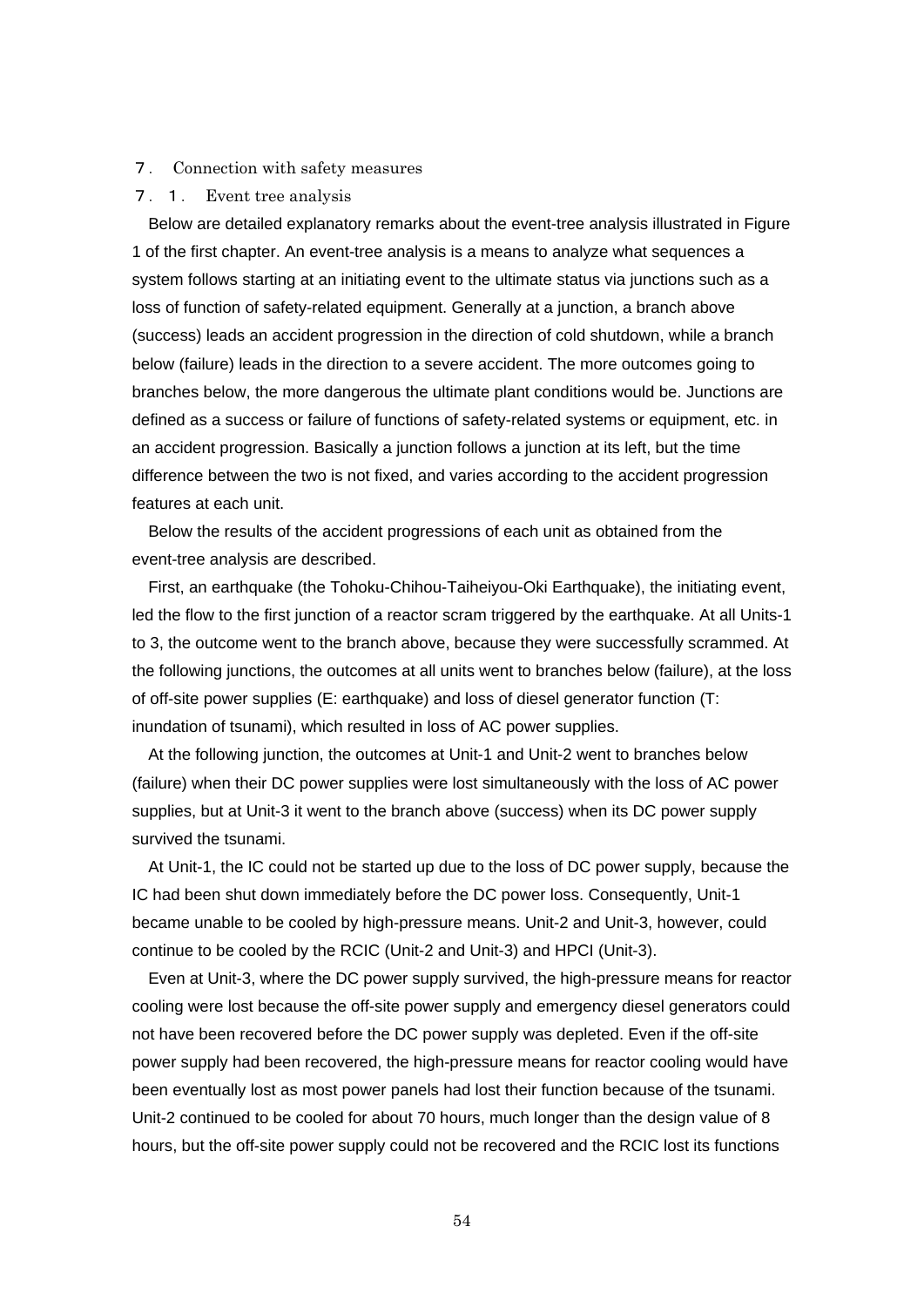for unknown reasons. Eventually all units lost their cooling capabilities (failure of AC power supply recovery).

Thereafter, Unit-1 could avoid the reactor pressure vessel damage under high-pressure conditions by some unknown reasons $\sharp$ <sup>1</sup>, while Unit-2 and Unit-3 were successfully depressurized by the SRV, although much effort had been needed for collecting alternative batteries, etc. But, despite the effort of water injection by fire engines, all units experienced core damage (the RHR could not be used because the power supply could not be recovered and the seawater pumps had lost their functions by tsunami inundation).

After the core damage, the PCV venting succeeded at Unit-1 and Unit-3, but hydrogen gas exploded when fully accumulated in the reactor buildings and that resulted in the release of radioactive materials via unknown paths. Unit-2 could avoid the hydrogen explosion because one of its blowout panels had been opened by the Unit-1 hydrogen explosion impact. Still a large amount of radioactive materials was released due to PCV venting failure.

 $*$ <sup>1</sup> In this analysis, "success" includes the case of successful depressurization, not only before the core damage, but even after core damage, if done before the reactor pressure vessel damage. At Unit-3, there is a possibility that the core was damaged before the reactor was depressurized, as discussed in Section 5.3.1. The background to defining the branch (successful or failed) at the junction depending on the reactor damage under high pressure conditions is that, according to the existing knowledge, it is possible for large PCV damage to occur due to direct containment heating (DCH) once the reactor vessel is damaged at pressures of 2 MPa or higher.

### 7.2. Approach for safety measures

As has been discussed above, it is possible to review the accident progression, by the event-tree analysis, from the viewpoint of whether or not the safety-related functions were lost, although some causes of loss of safety-related functions still remain unknown.

Therefore, there are three ways of approaching safety measures to take based on the accident at the Fukushima Daiichi NPS: (1) To prevent loss of safety-related functions; (2) to mitigate the consequences of the accident; and (3) to strengthen safety measures unrelated to the accident scenario. In approach (1), the mechanism of how the earthquake and tsunami did affect the plant is analyzed and measures are taken for safety-related systems and equipment for excluding those anticipated impacts (examples are construction of breakwaters and installation of watertight doors, etc.); in approach (2), reliabilities of existing systems and equipment are improved, irrespective of the impacts of earthquakes and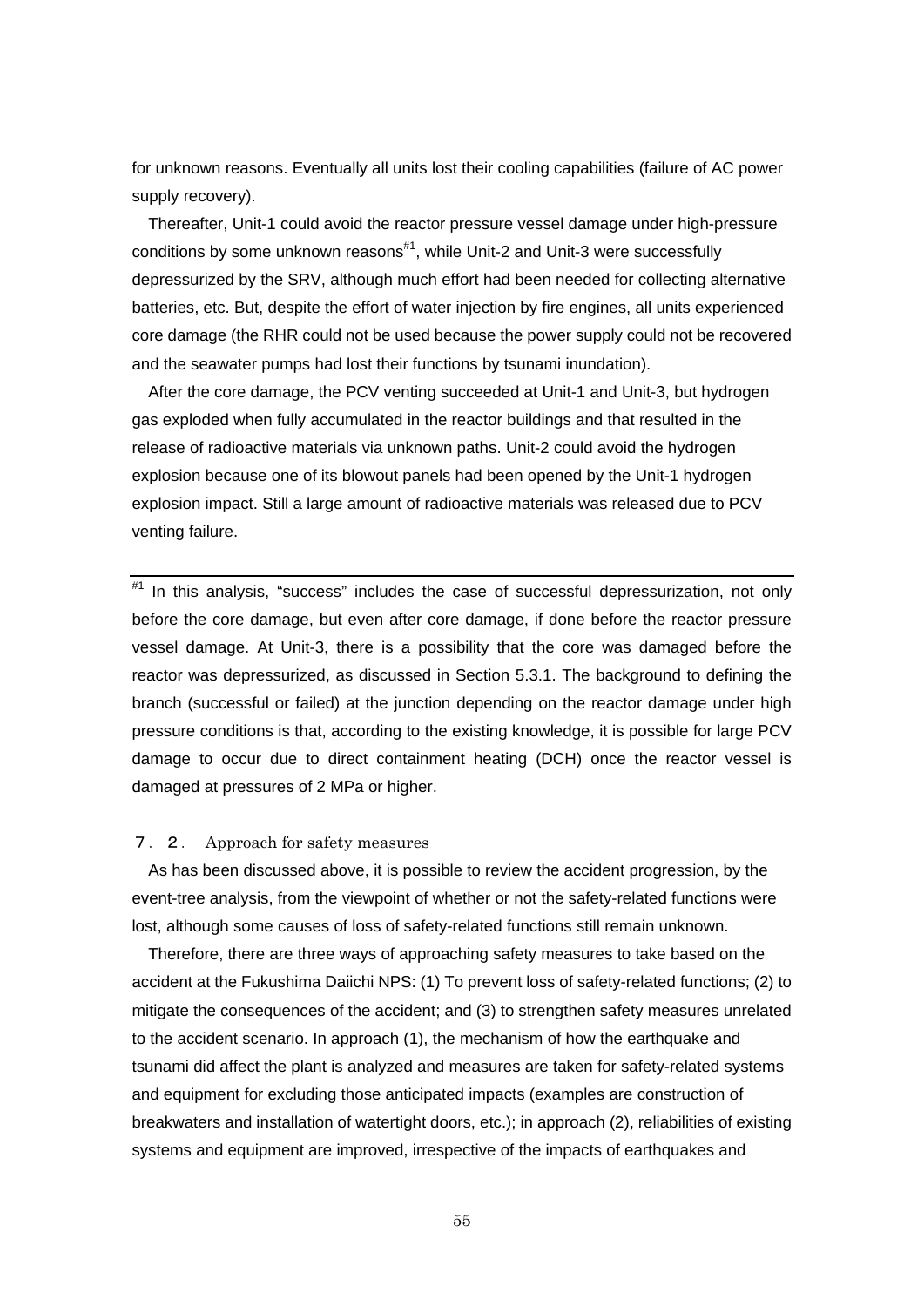tsunami, and their functioning is ensured when in need; and in approach (3), alternative systems are assessed, which are located where no impacts will be received from earthquakes and tsunami (alternative batteries, pumps, etc.).

The examination results of this progress reportmention safety measures to take, in which not only those safety measures to directly prevent identified causes, but also further safety measures from the above viewpoints are included.

This progress report series mentions safety measures to take, in which not only those examination results of direct safety measures for preventing the clarified causes, but also those for further safety measures from the above viewpoints are included.

## 8. Conclusions

The issues, which still remain unclarified at the time of this report concerning the accident at the Fukushima Daiichi NPS, have been identified and their examination results are compiled. These issues remain unclear because they are too difficult to solve in detail in a limited time. Further examinations will continue and their results will be updated.

With the progress of examination of these issues, the estimated situation of the cores and PCVs will also need to be examined for revision.

The examinations will take much time over a long period of time. Their results can be expected to generate the following three pillars of outputs: (i) Complete revealing of the whole picture of the accident at the Fukushima Daiichi NPS (estimation of debris location); (ii) Upgrading of the analysis code by the newly obtained knowledge; and (iii) Contributing to strengthened nuclear plant safety by the obtained knowledge.

Output (i) will immediately contribute to the fuel removal programs by providing debris position information, etc., and to the decommissioning program by providing information of the damage conditions of cores and PCVs. Output (ii) can contribute to the overall improvement of nuclear plant safety by applying upgraded analysis codes to the nuclear safety evaluation using the probabilistic risk analysis (PRA) approach, or to the improvement of reliabilities in evaluating effectiveness of accident management measures applied. Output (iii) will help to take measures to prevent unknown occurrence mechanisms which led to the loss of safety functions, to correct the severe accident knowledge that was misunderstood in the past, and to identify items for further improvement in operation procedures and management, etc.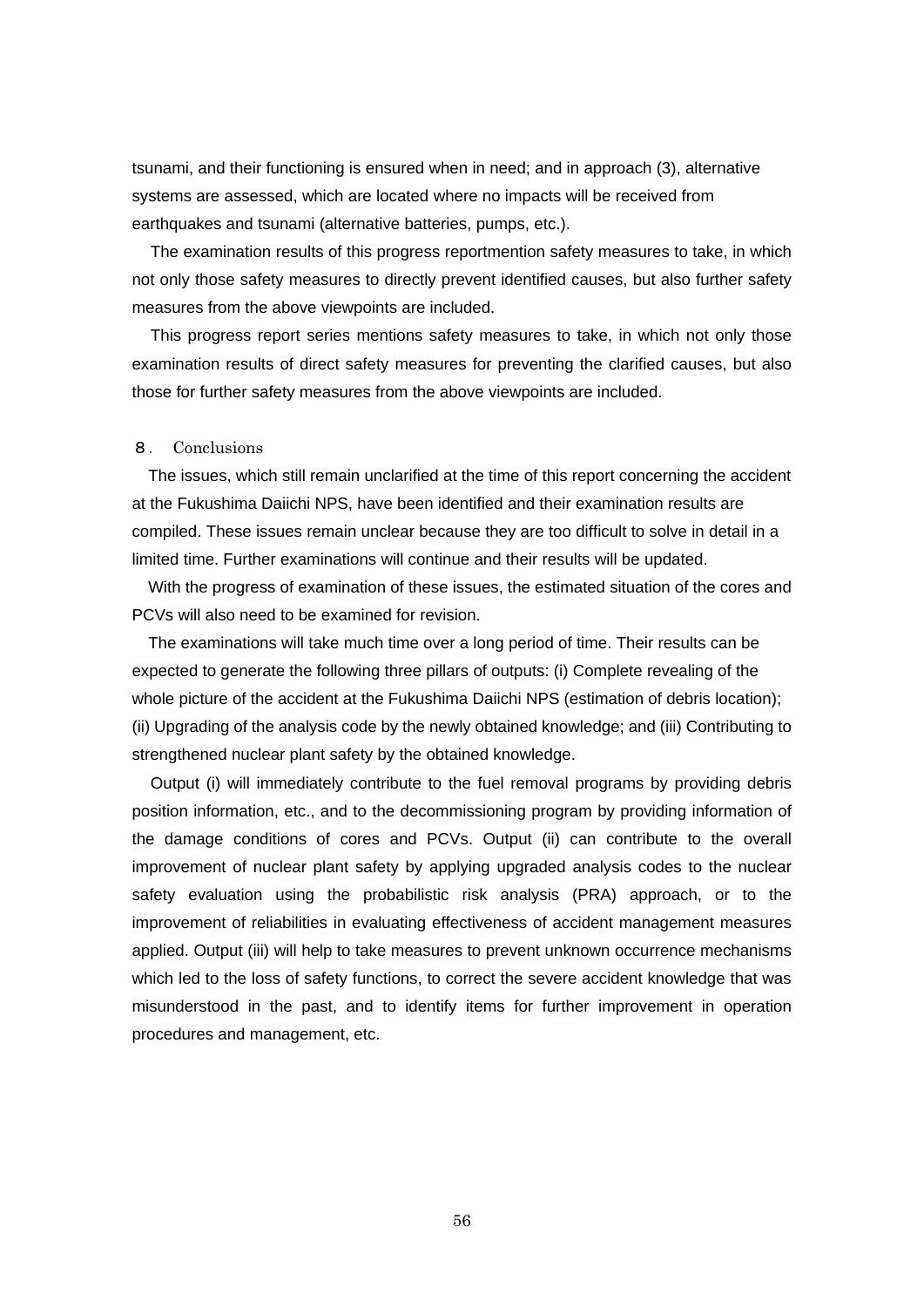References

(All documents below are in Japanese except 2, 4 and 6)

- [1] Detailed analysis of the accident progression of Units 1 to 3 by using MAAP code, Technical Workshop on the Accident of TEPCO's Fukushima Dai-ichi NPS , July 23, 2012
- [2] S Mizokami, et.al., "The accident analysis for Unit-2 at Fukushima Dai-ichi nuclear power station", NUTHOS-9, N9P0272 Kaohsiung, Taiwan, September 9-13, 2012
- [3] Assessment of core status of TEPCO's Fukushima Daiichi Nuclear Power Plants (7): Depressurization behavior at Unit-3 of the Fukushima Daiichi Nuclear Power Plant of Tokyo Electric Power Company, Annual Meeting of the Atomic Energy Society of Japan, Mar. 26-28, 2013
- [4] S Mizokami, et.al.," State of the art MAAP analysis and future improvements on TEPCO Fukushima-Daiichi NPP accident", NURETH-15, Pisa, Italy, May12-17, 2013
- [5] Reference Information No. 1: The cause of water leakage observed on the fourth floor of Unit-1 reactor building at the Fukushima Daiichi Nuclear Power Station, Sixth technical committee in JFY2012 on safety management at the nuclear power plants in Niigata Prefecture, Tokyo Electric Power Company, Feb. 19, 2013
- [6] Progress of Investigation of the Accident and the Isolation Condenser at Unit 1 of Fukushima Daiichi Nuclear Power Station , May 10, 2013, http://www.tepco.co.jp/en/nu/fukushima-np/handouts/2013/images/handouts\_130510\_ 09-e.pdf
- [7] Fukushima Nuclear Accident Analysis Report, Tokyo Electric Power Company, June 20, 2012
- [8] Additional investigation report on Yunodake Fault, Dec. 27 2011 http://www.tepco.co.jp/cc/press/betu11\_j/images/111227b.pdf
- [9] Fukushima Daiichi Nuclear Power Plant after the Tohoku District Off-Pacific Ocean Earthquake, Impacts of seismic motions on Unit-1 to Unit-3, Technical Workshop on the Accident of TEPCO's Fukushima Dai-ichi NPS , July 24, 2012
- [10] Examinations into the impacts of thermal stratification in the suppression chamber water on the containment vessel pressures, etc., Seventh hearing on technical knowledge concerning the accident at the Fukushima Daiichi Nuclear Power Plant of Tokyo Electric Power Company, Feb. 1, 2012